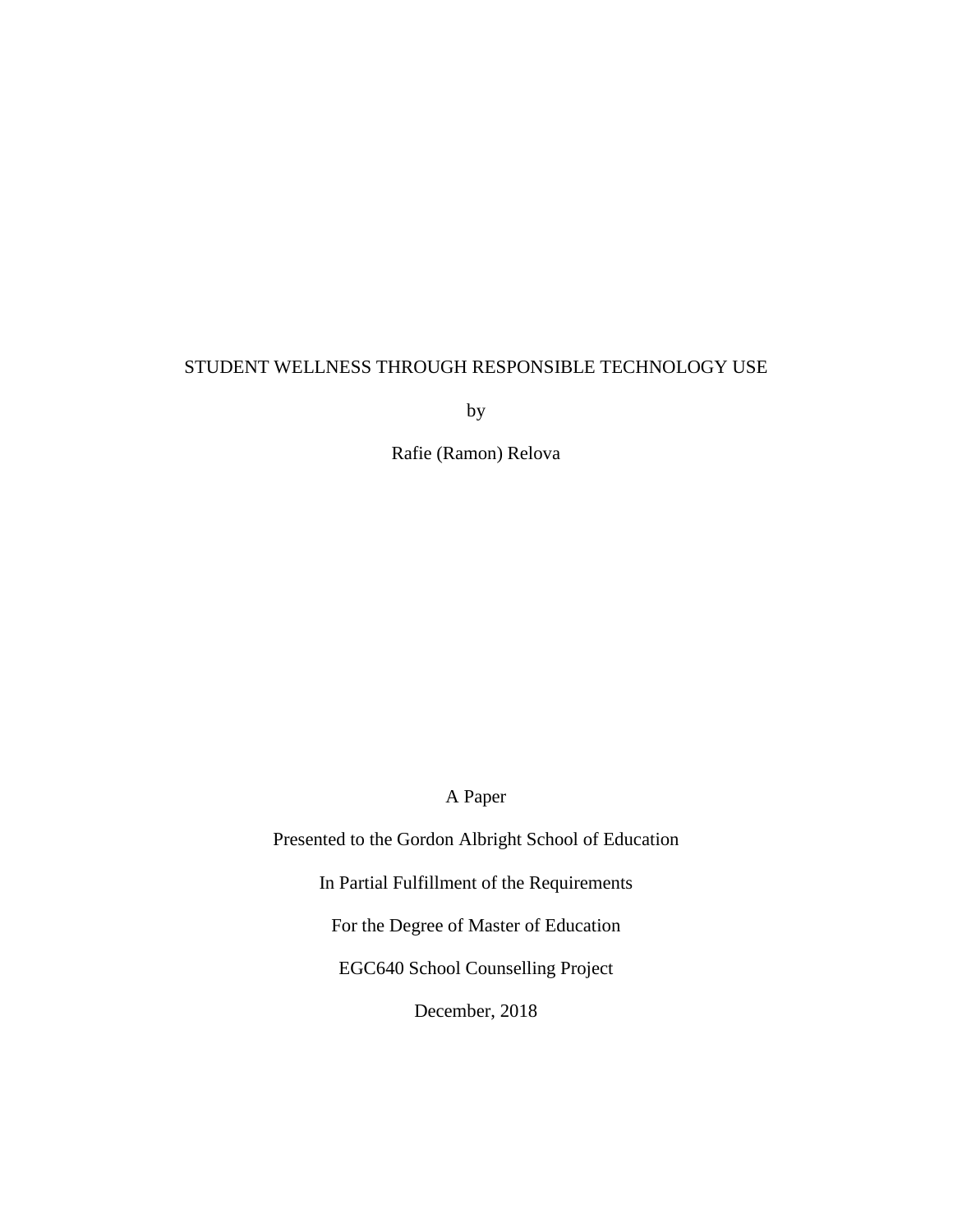**Student Wellness Through Responsible Technology Use**

APPROVED:

(Faculty Advisor)

(Principal of Canadian Programs)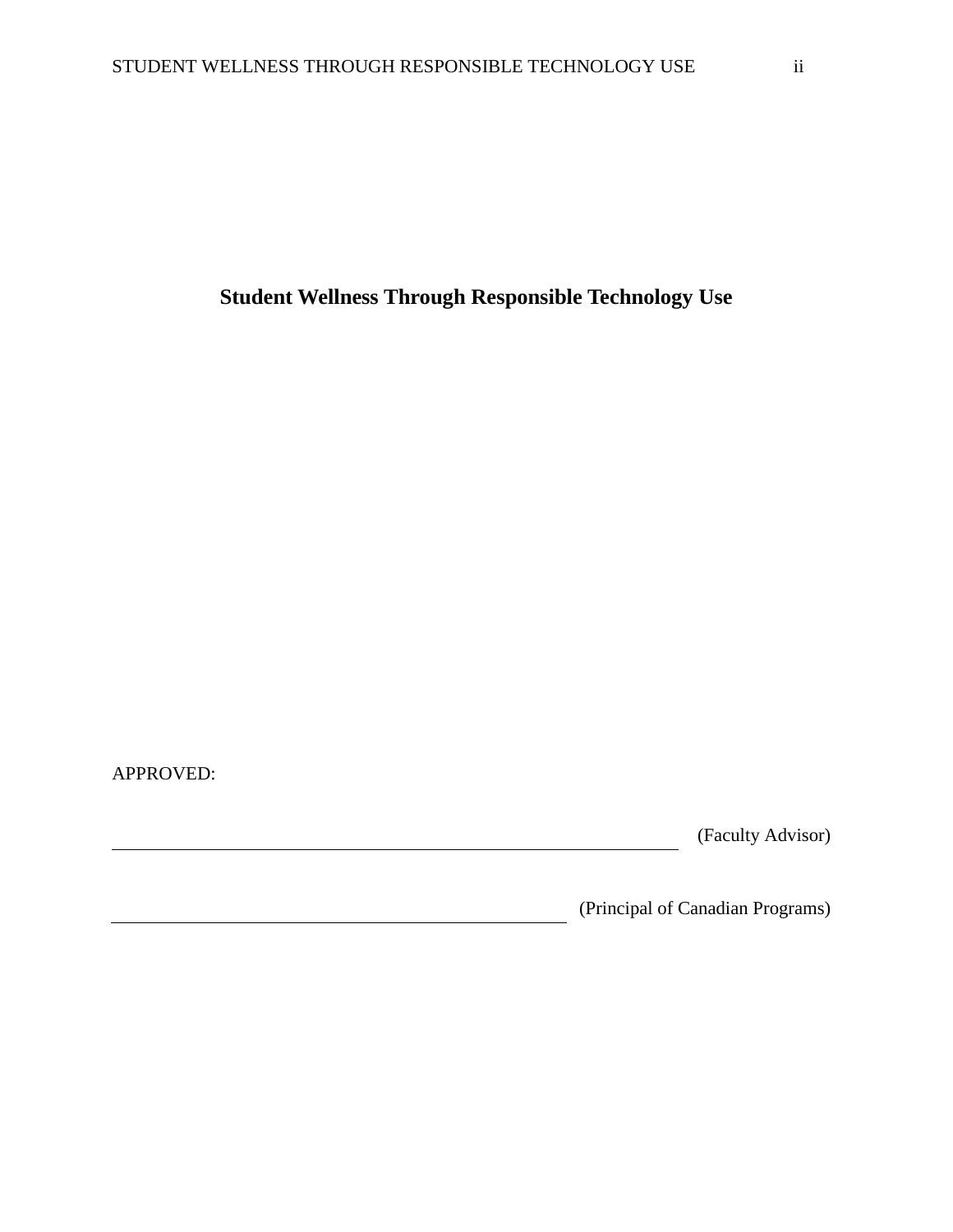## <span id="page-2-0"></span>**Acknowledgement**

The completion of my capstone project would not have been possible without the support from the most important people in my life. To my wife, Michelle, for your continuous understanding and looking after our family especially when I was out of town for classes or needing time to do course work. To my son, Austin, for spending time and being active with me whenever I needed to take breaks. You have both helped me overcome one of the most difficult challenges I have ever encountered, earning a Master of Education in School Counselling.

Also to my faculty advisor, Kel McDowell, for your guidance and feedback throughout this entire process. You have been extremely helpful and I am very fortunate to have worked with you.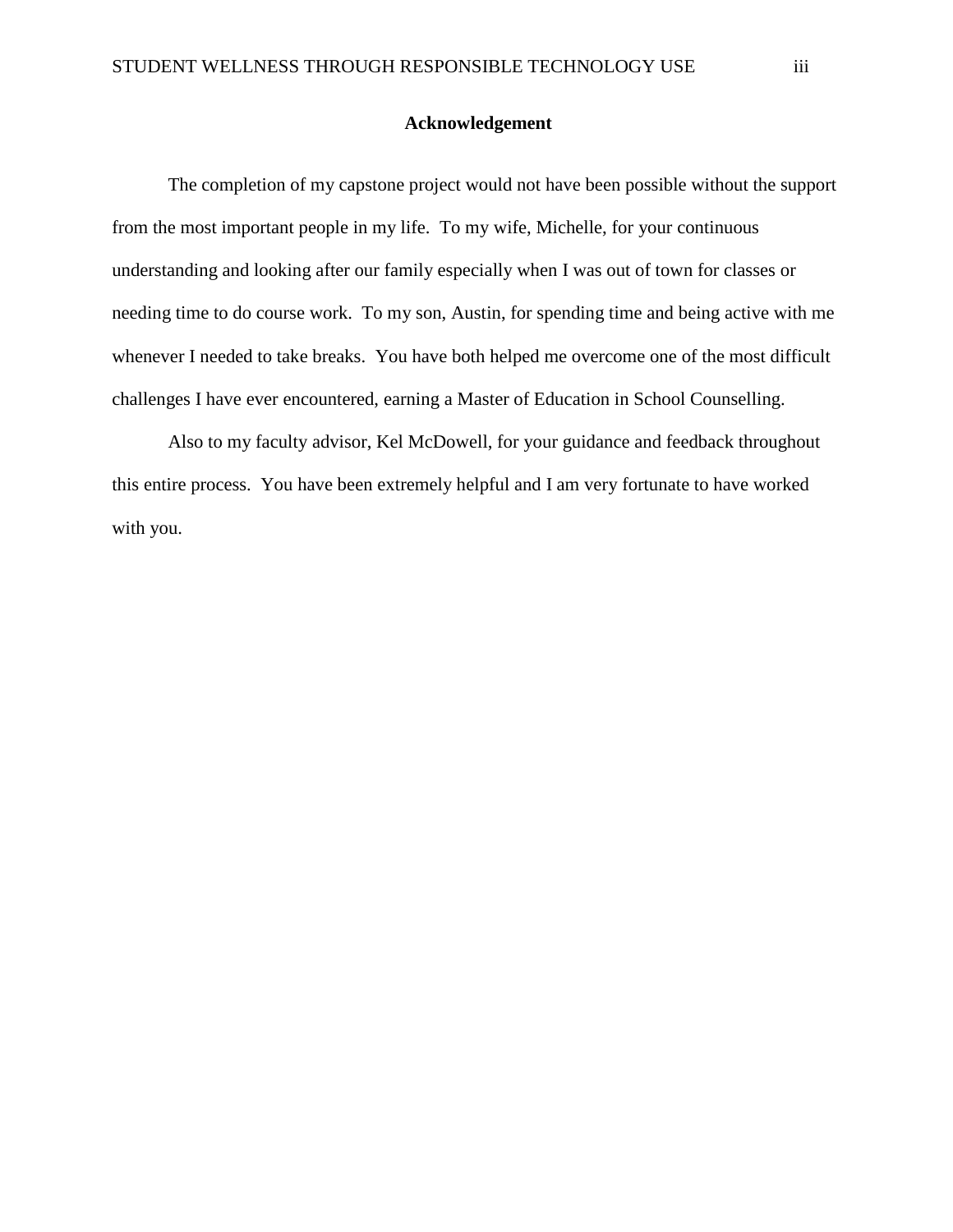#### **Abstract**

<span id="page-3-0"></span>Technology has many advantages, but research shows that excessive and unregulated use by youth can contribute to conditions such as increased anxiety, depression, decreased social skills, and addiction. This paper reviews literature on technology use amongst youth as well as technology addiction and its prevalence and how it can affect their lives. There is opportunity for stakeholders such as parents and educators among others, to support and educate youth to improve their overall personal wellness. Positive results have been observed when these groups are involved with them in regards to their technology use. Recent prevention strategies at home and schools as well as intervention programs within the professional community are discussed. The paper concludes with strategies for parents, teachers, and school counsellors that they can employ to assist youth when interacting with technology. Finally, suggestions for other possible areas of growth within the school district, public health, and community organizations are presented.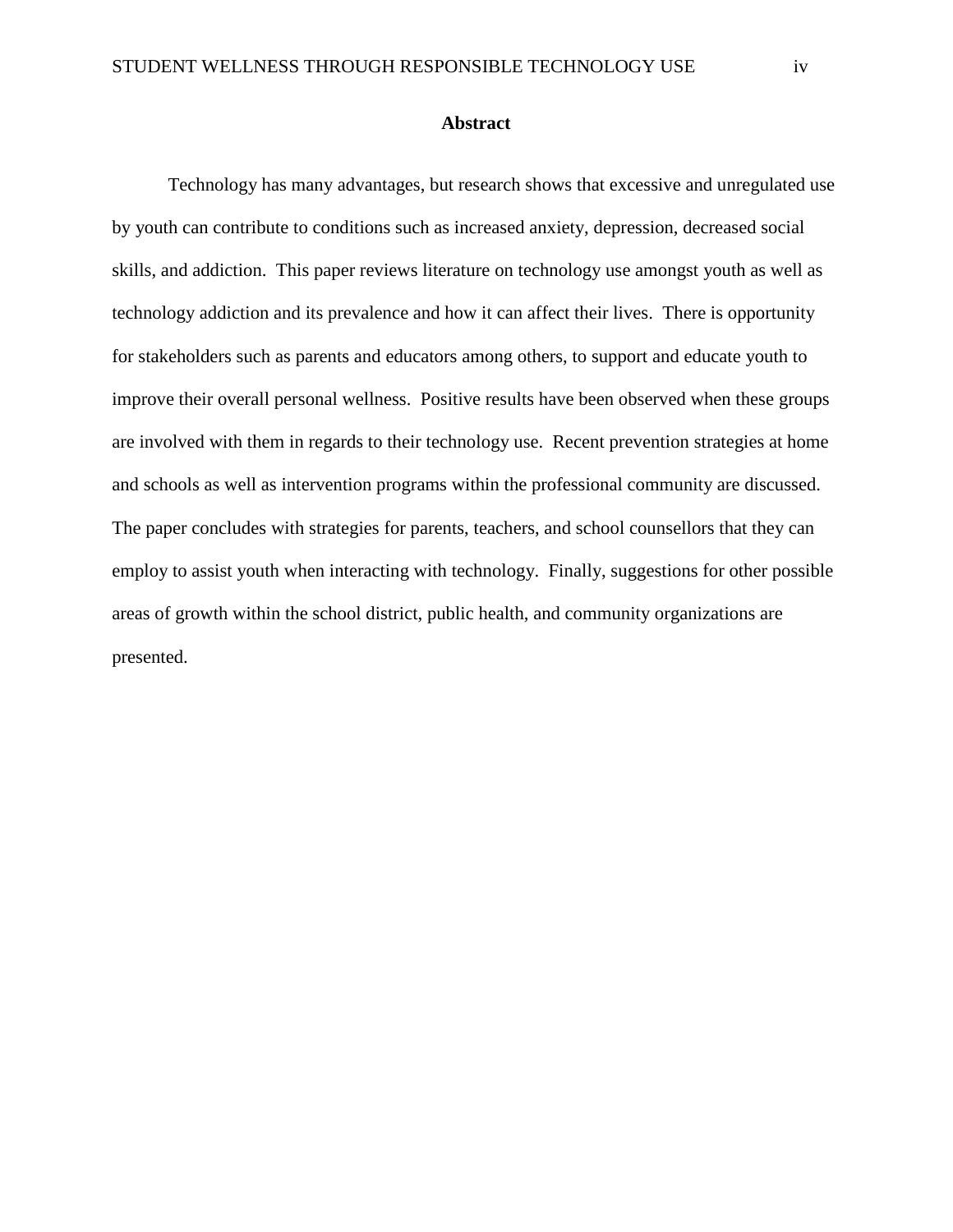# **Table of Contents**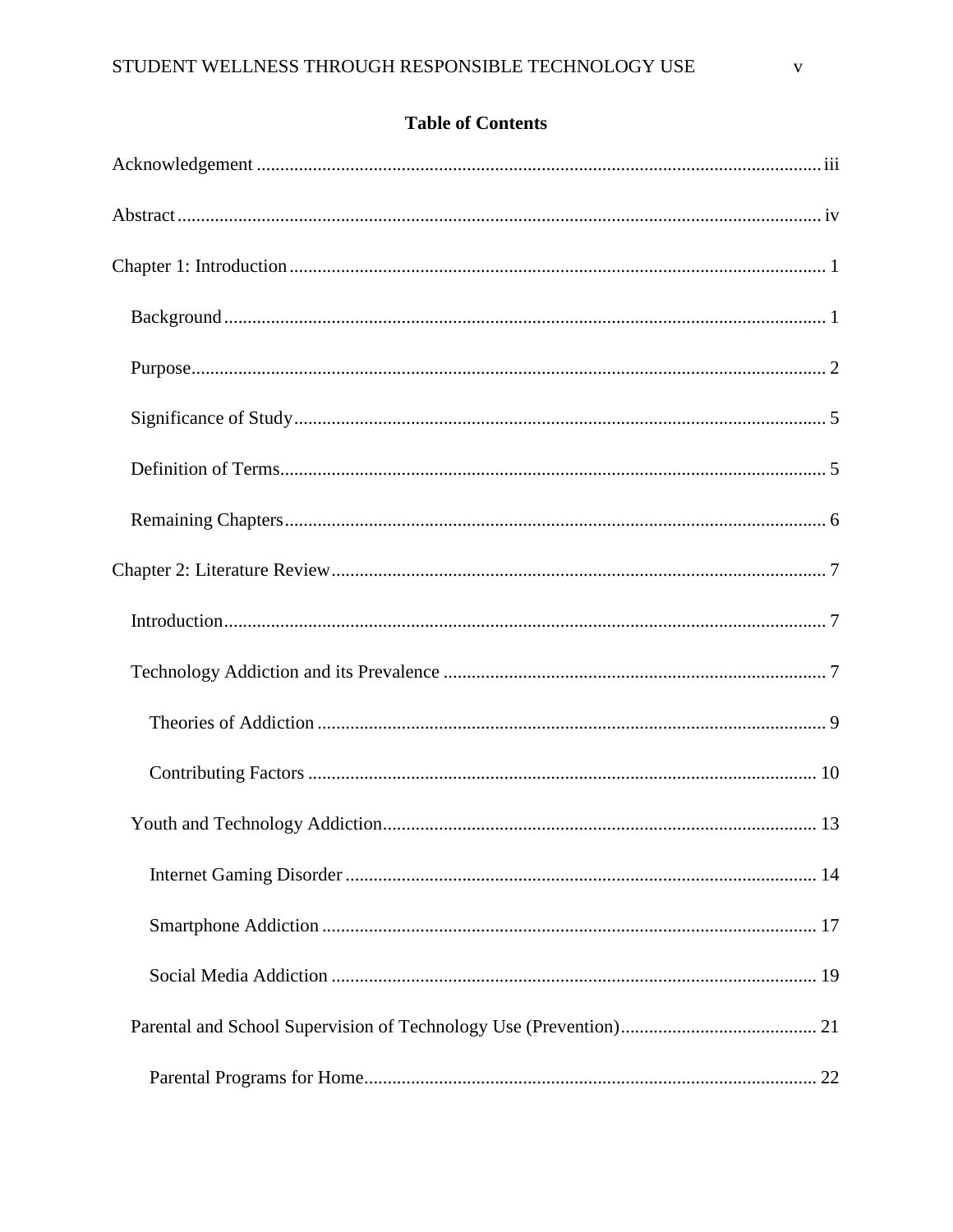# STUDENT WELLNESS THROUGH RESPONSIBLE TECHNOLOGY USE

| Implications for Stakeholders (students, parents, teachers, school counsellors, administration) |  |
|-------------------------------------------------------------------------------------------------|--|
|                                                                                                 |  |
|                                                                                                 |  |
|                                                                                                 |  |
|                                                                                                 |  |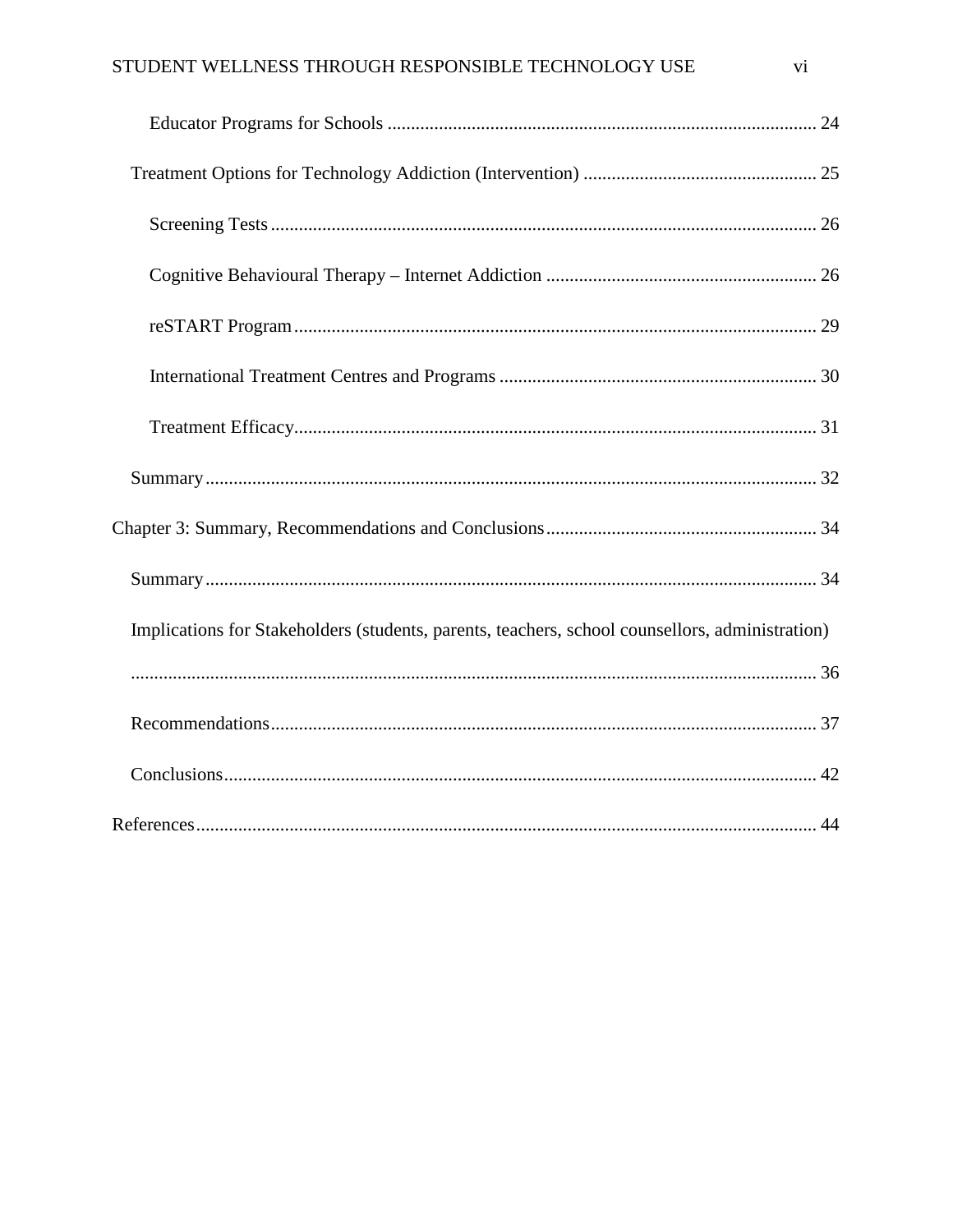## **Student Wellness Through Responsible Technology Use**

### **Chapter 1: Introduction**

#### <span id="page-6-1"></span><span id="page-6-0"></span>**Background**

In our rapidly advancing technological world, the dependency of people on devices such as computers, gaming consoles, and smartphones is pervasive. The age at which children start to learn using these devices is progressively beginning at a younger age. A study by Vandewater et al. (2007) found that, "27% of 5 to 6 year olds used a computer for 50 minutes on average on a typical day" (p. 1006). For most children, the introduction of technology use begins at home where its uses are most often modelled by their parents. As children transition into the classroom, school districts further encourage the integration of technology to assist in learning curriculum, presenting of learning, and sharing assessments with students and their families. Indeed, students must be technologically literate, "so that they are more competitive and can participate in our highly knowledge and technology-intensive education system and society" (de Vries, 2006, p. 17) and although there are many advantages and benefits that technology offers, detrimental effects on students' overall wellness may also arise without proper education regarding safe and responsible use. A major contributing factor to the negative implications of technology is the degree to which it is regulated (or not) at home by parents and at school by teachers and school counsellors.

With the absence of defined limits and management, children can develop dependency and addiction to internet usage, gaming, and social media. It was found that females were more likely to develop smartphone addiction, possibly due to its primary use as a tool for interpersonal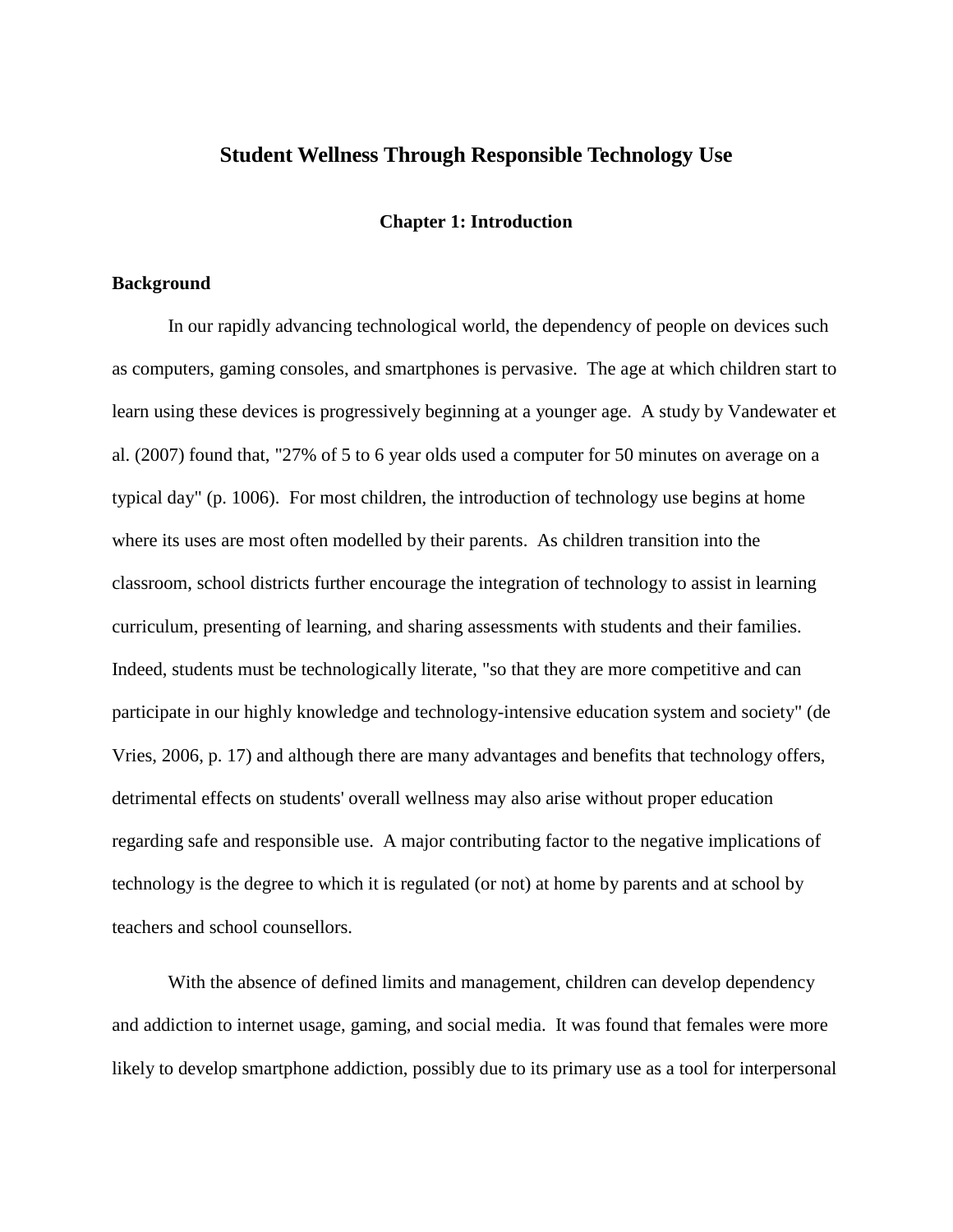relationships, while males are more at risk for internet addiction (Choi et al., 2015). These practices can lead to isolation, decreased social interaction, and missed opportunities. As a result, these individuals are predisposed to develop anxiety, depression, and decreased social skills. For example, in a study by Harman et al. (2005), "…children who pretended to be older on the internet had poorer social skills, lower levels of self-esteem, higher levels of social anxiety, and higher levels of aggression" (p. 1).

My professional background has motivated me to explore the relationship between technology and youth mental health more closely. I have been a computer teacher for the majority of my career, teaching courses such as digital media arts, animation, programming, video game development, computer hardware and software, and networking. Throughout this time, I have had students who dedicate a large part of their time playing video games, surfing the internet, and using their smartphones to play more games or participate on social media. Often during lunch, they interact with each other through online games while physically sitting beside each other. Walking through hallways, students all too often stare at their smartphones and communicate through social media with minimal conversation between themselves. I cannot help but wonder what impact such overuse of technology is having on the overall well-being of these youth. This paper intends to explore this more fully.

#### <span id="page-7-0"></span>**Purpose**

Children are introduced to technology at progressively younger ages beginning at home. This may be due to lack of regulation because parents are preoccupied with work or because parents who also use technology excessively are modelling this behaviour. It may be seen as harmless as parents partake in the continuous use of social media to document and share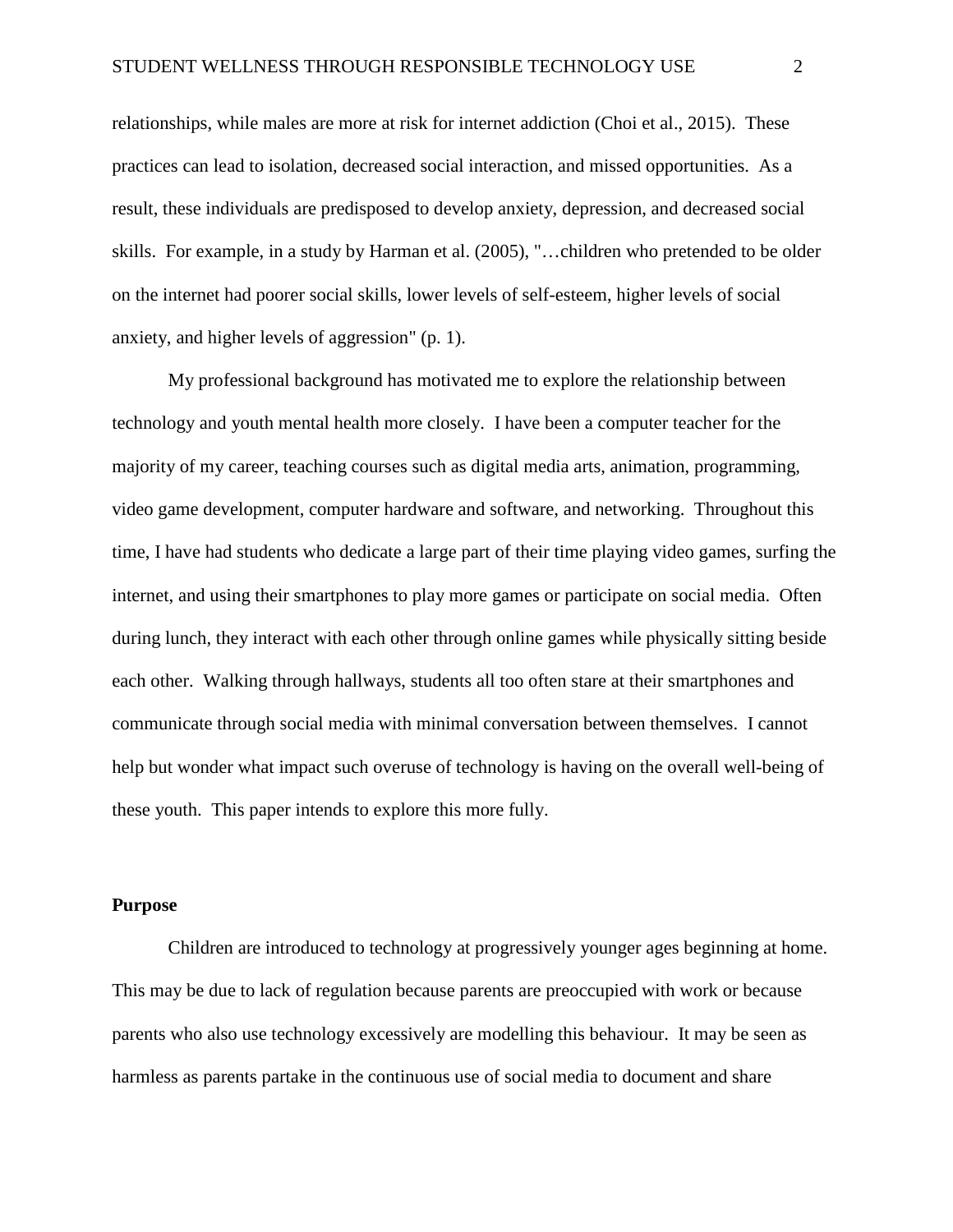moments to family and friends through online posts instead of enjoying the moment with their children. This as well as surfing the internet and gaming in front of children shows that technology use is acceptable even when there are other people they could be interacting with. Lack of face-to-face social connection between family members can also be observed in public places. A situation I remember vividly was at a restaurant where a family of four sat down for dinner. They were all on their smartphones from the instant they sat down, as they ordered their food, ate their meals, paid the bill, and then left. Not once did they take their eyes off their screens and speak a word to each other.

At school, a similar issue was significant during my second year of teaching computer programming in a class composed of grade ten to twelve students. One of the students was extremely tired and could barely stay awake. He revealed that he and some friends had waited outside EB Games until a game was released at midnight three nights prior and they had been playing continuously. They ate while they played, had not showered or done any schoolwork, and had minimal sleep since purchasing the game. Research findings (which will be discussed in the next chapter) as well as situations such as these lead to questions that I feel warrant further investigation to address what is seemingly a growing concern for our children and students in regards to their use of technology.

There are multiple studies discussed in the following chapter. All of these studies tend to be conducted under the umbrella of Technology or Internet Addiction. These areas include Internet Gaming Disorder, Smartphone Addiction, and Social Media Addiction and their link to insomnia, anxiety, depression, stress, self-esteem, and lack of social skills. Many of these studies investigated subjects in their adolescence, high school, college, and later on in life. Some studies focussed on uncovering how these addictions are related or lead to psychological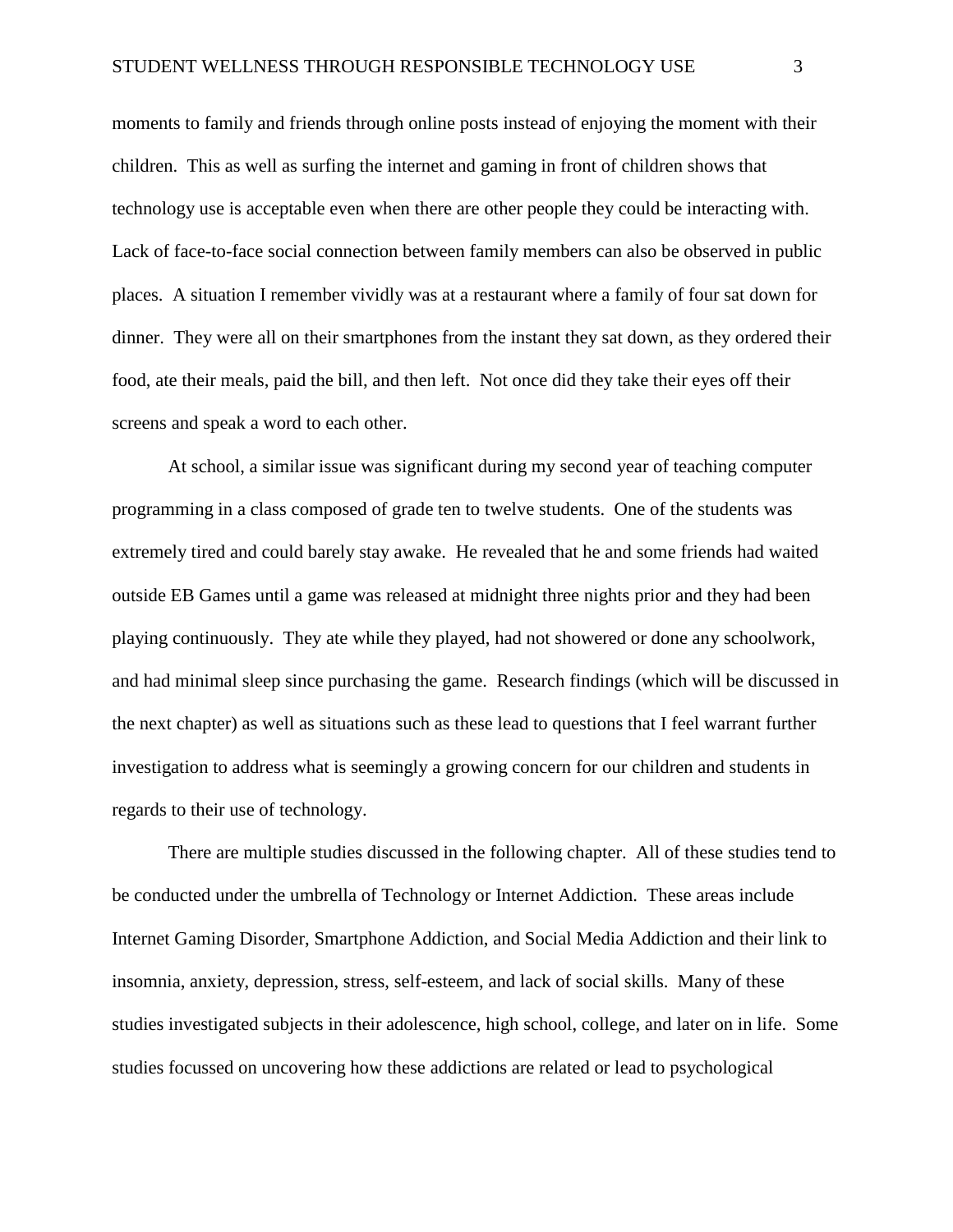disorders while others investigate how psychopathology early in life make it more likely to develop these addictions. For example, a study by Cho et al. (2013) found that, "those at a higher risk for Internet addiction are mainly boys who are withdrawn or anxious/depressed in childhood" (p. 554). Findings such as these suggest that prevention and intervention programs need to be directed toward youth, both at home and in schools. Prevention programs and guidelines should be targeted at children, by parents, teachers, school counsellors, and other stakeholders, to equip youth with responsible use and appropriate time spent on technology starting at an early period in their lives. There are limited studies that focus on the effects of early exposure of technology on infants, toddlers, and young children, but this also warrants further investigation. Indeed, there is potential for much research to be done regarding the use of technology and the mental well-being of youth. Implementation of prevention programs and regulation practices at home and in school as early as possible may be ideal in avoiding the onset of technology addiction and other problems. The focus of this particular paper will be on how the overuse of technology can lead to mental health concerns such as anxiety, depression, and a lack of social skills, as well as effective practices to intervene and eliminate the negative impact of technology on our children. My central question is: How might schools educate students and their network of supports (parents and educators) regarding responsible use and appropriate time spent on technology to help alleviate issues such as increased anxiety, depression, decreased social skills, and addiction? A secondary question is: What supports and programs are in place to help youth who have such problems, including technology addiction?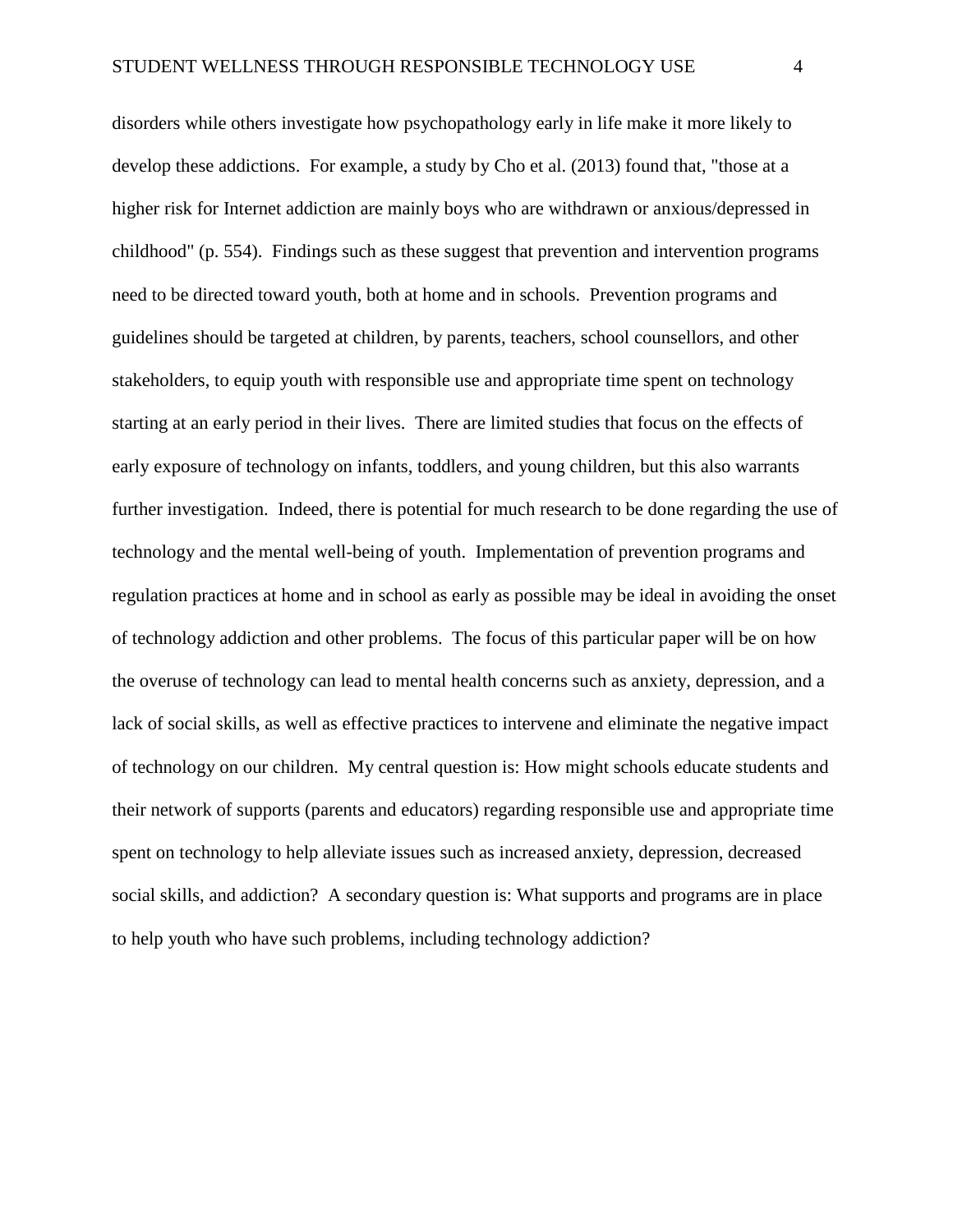## <span id="page-10-0"></span>**Significance of Study**

Internet, gaming, smartphone, and social media's accessibility and rapid integration in youths' lives can have a significant impact later in life. Without control and regulation, they can develop addictions that are correlated with other psychological disorders, significantly impacting them for the rest of their lives. Based on completed studies and my own personal observations, the misuse and overuse of technology is apparent. This can in turn have adverse effects on students' personal and social skills as well as home and school life. As a parent of an elevenyear-old boy, I see opportunities for parents to model, educate, and regulate appropriate use of technology for their children early in life. Information sessions and support programs with effective resources is crucial for parents, teachers, and school counsellors to support the implementation of these at home and school. Hence, the intended audience for this paper is primarily parents, caregivers, teachers, school counsellors and other educators, but overall, it is for anyone who is concerned about the use of technology and youth mental health.

#### <span id="page-10-1"></span>**Definition of Terms**

*Technology* - within the context of this literature review, technology refers to those encountered and used most often by our youth such as the internet, smartphones, and different forms of social media.

*Addiction* – in regard to technology, is an individual's preoccupation with technology resulting in the continuous desire to repeat the behaviour in order to experience the rewarding effects despite negative consequences to other areas of their lives.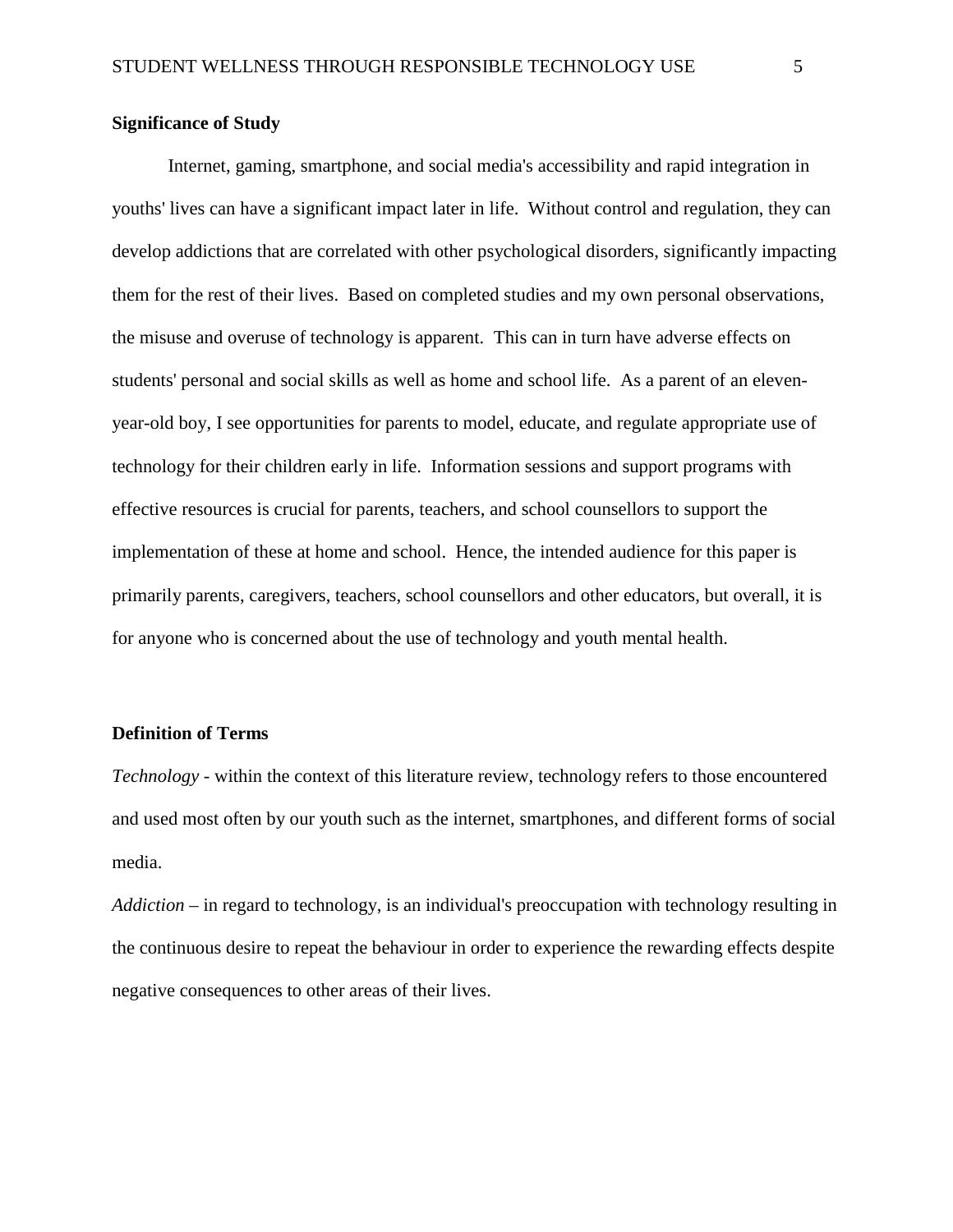*Wellness* - pertains more specifically to youth mental wellness. Included under this umbrella of wellness would include such things as how they cope with stress and anxiety and even having healthy social interactions with others.

*Youth* – are most often considered to be persons under the age of 18 years and are normally under the care of a parent or caregiver.

#### <span id="page-11-0"></span>**Remaining Chapters**

The remaining chapters in this capstone will include a literature review and a conclusion. The second chapter, the literature review, will include studies and literature that give a more thorough definition of technology addiction, reasons why some children and students become addicted to technology, most common technology addictions that affect students, and what impacts technology addiction can have on them and their home and school lives. In addition, it will include current prevention and intervention programs and practices to address the issues of misuse and overuse of technology. Lastly, the final chapter will provide further discussion of the studies, but the focus will be more on what this actually means in the daily practice of parents and/or educators. A major part of chapter three will include some specific recommendations for parents and schools to address responsible use and appropriate time spent on technology from early childhood through high school.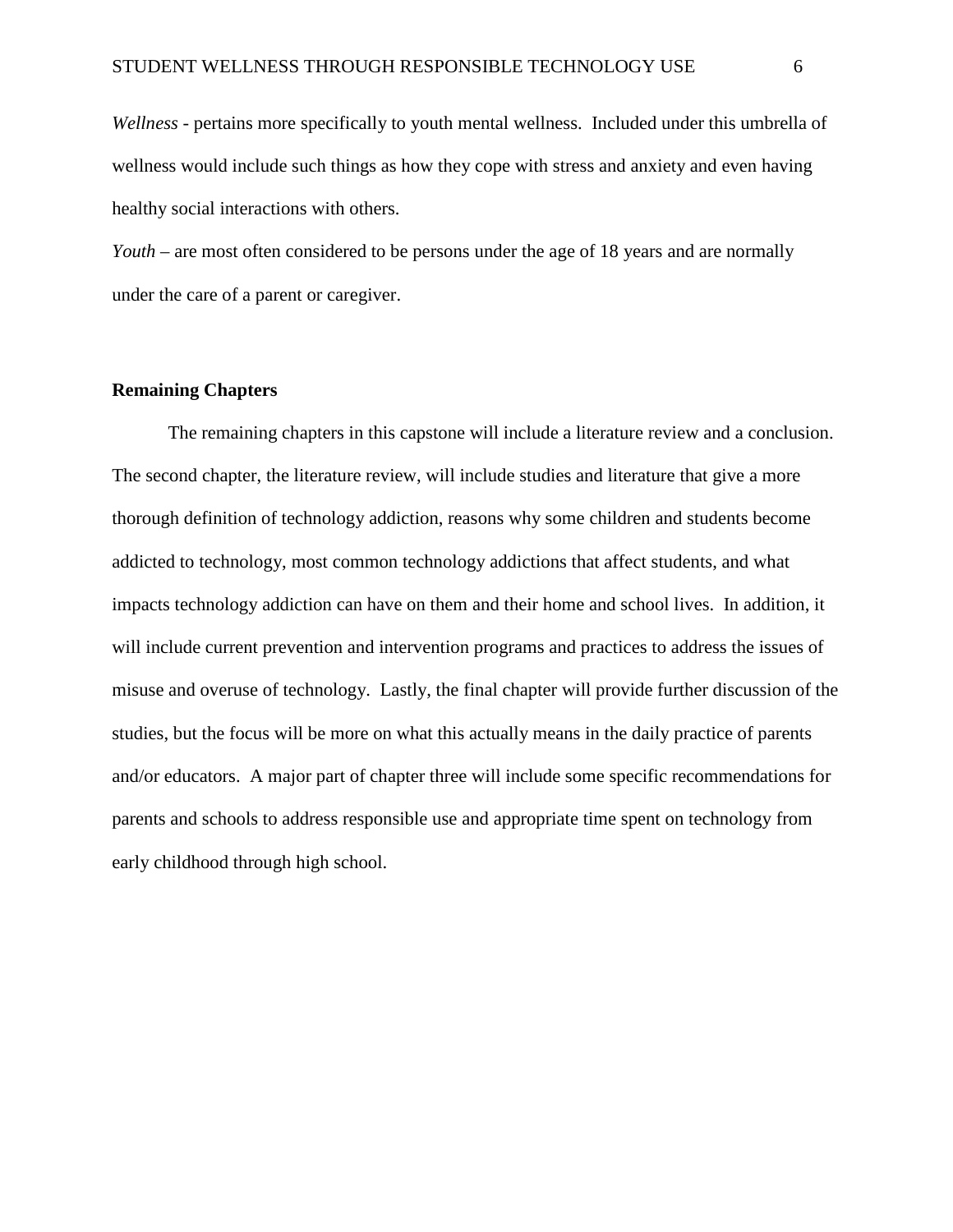#### **Chapter 2: Literature Review**

#### <span id="page-12-1"></span><span id="page-12-0"></span>**Introduction**

There is growing research that supports the prevalence of technology addiction and how it affects the lives of those who use it excessively. Further concern has been raised because this has been found to significantly impact the lives of many youth. This literature review will aim to provide a comprehensive review of research regarding the relationship between technology overuse and today's youth. The themes discussed include technology addiction and its prevalence including theories of addiction and its similarities with other types of addiction such as substance and behaviour addictions. An analysis of different types of technology addictions that most commonly affect youth will follow. Finally, there will be a review of current prevention programs at home and school as well as intervention programs currently utilized within the professional community.

#### <span id="page-12-2"></span>**Technology Addiction and its Prevalence**

Technology Addiction (TA) or Internet Addiction (IA) is also known as Internet Use Disorder (IUD) or Internet Addiction Disorder (IAD). This includes several different subcategories, but this chapter focuses on the specific ones that affect students during their life stages, childhood and adolescence. The three main areas children and students are most likely to be exposed to and have the potential to develop are Internet Gaming Disorder (IGD), Smartphone Addiction (SA), and Social Media Addiction (SMA) (Addiction.com, n.d.). These are extreme end points of each area and involve specific criteria, but they evolve from improper and excessive use at an early age. The importance is focusing on what can be done to prevent getting to these life-altering conditions.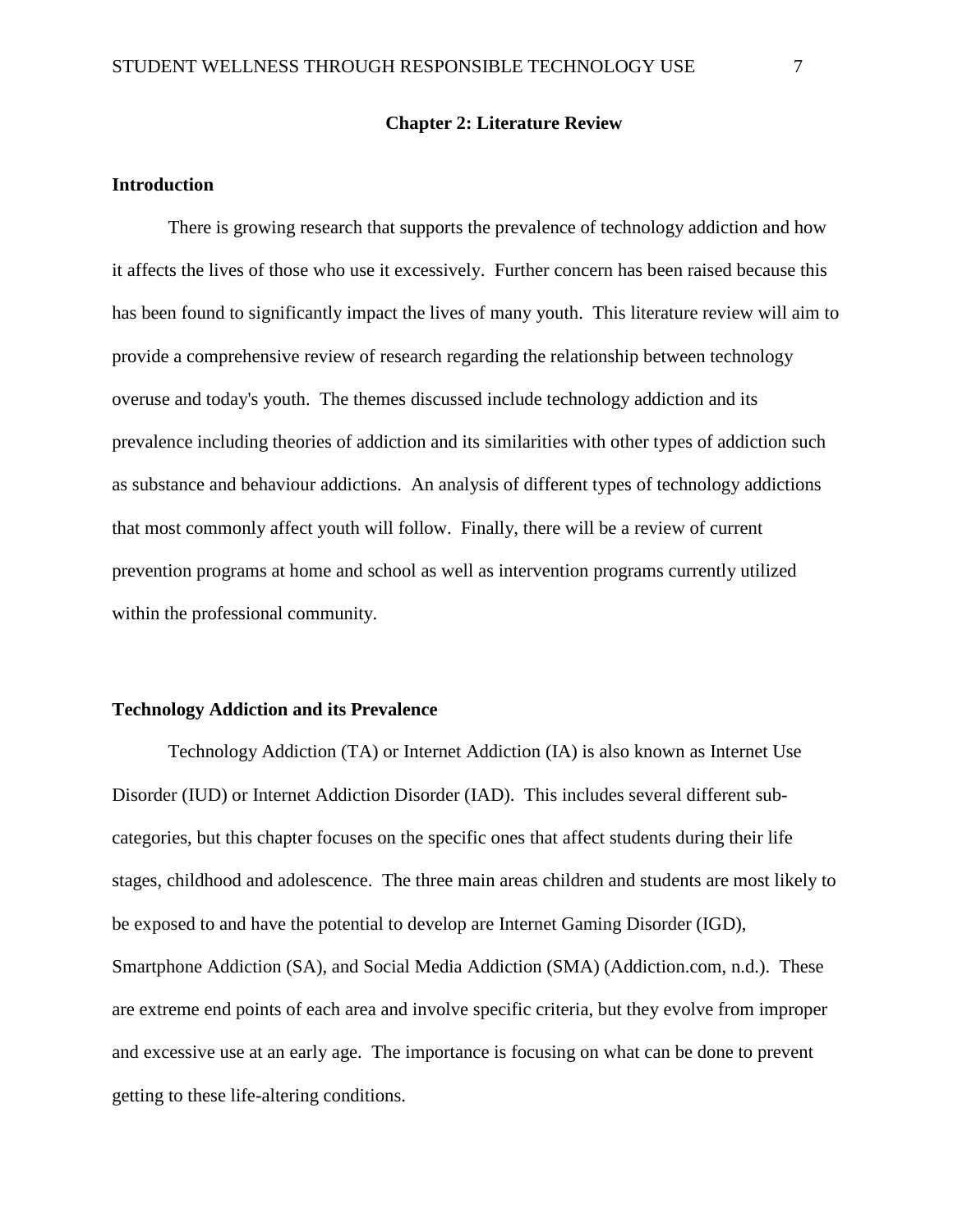Technology and the internet without question have many advantages such as staying connected with families and friends in different parts of the world, saving time through online banking, being informed about the latest news, and expanding education through online learning. Like many desirable objects or habits, moderation is acceptable and can be a manageable part of a person's life. The concern arises when there is a continuous preoccupation of technology and internet activities so much that it negatively affects an individual's mental health and other aspects of their lives.

Although internet addiction is not officially listed as a disorder in the Diagnostic and Statistical Manual for Mental Disorders, Fifth Edition (DSM-V), it has been considered for classification. It is likely to be part of the upcoming edition. Multiple findings that follow were obtained through a meta-analysis by Cheng & Li (2014) on the prevalence of internet addiction. The percentage of people identified as having internet addiction has been steadily increasing and can be as widespread as 10.9% in the Middle East region from Iran, Israel, Lebanon, and Turkey. The world region that had the lowest prevalence is Northern and Western Europe at 2.6% from Austria, Estonia, France, Germany, Ireland, Norway, Sweden, and United Kingdom. The United States has approximately 8.0% of its population affected by internet addiction. Overall prevalence based on seven world regions and 31 countries was found to be roughly 6.0%. Many of these countries analyzed in the study including Australia, China, Japan, India, Italy, South Korea, and Taiwan have classified this type of addiction as an official disorder and have taken steps to address the growing problem of their citizens. Hence, one is more likely to find a program and treatment centre within these countries that specialize in addressing this type of addiction. The types of treatment and treatment programs will be discussed in more detail later in this chapter.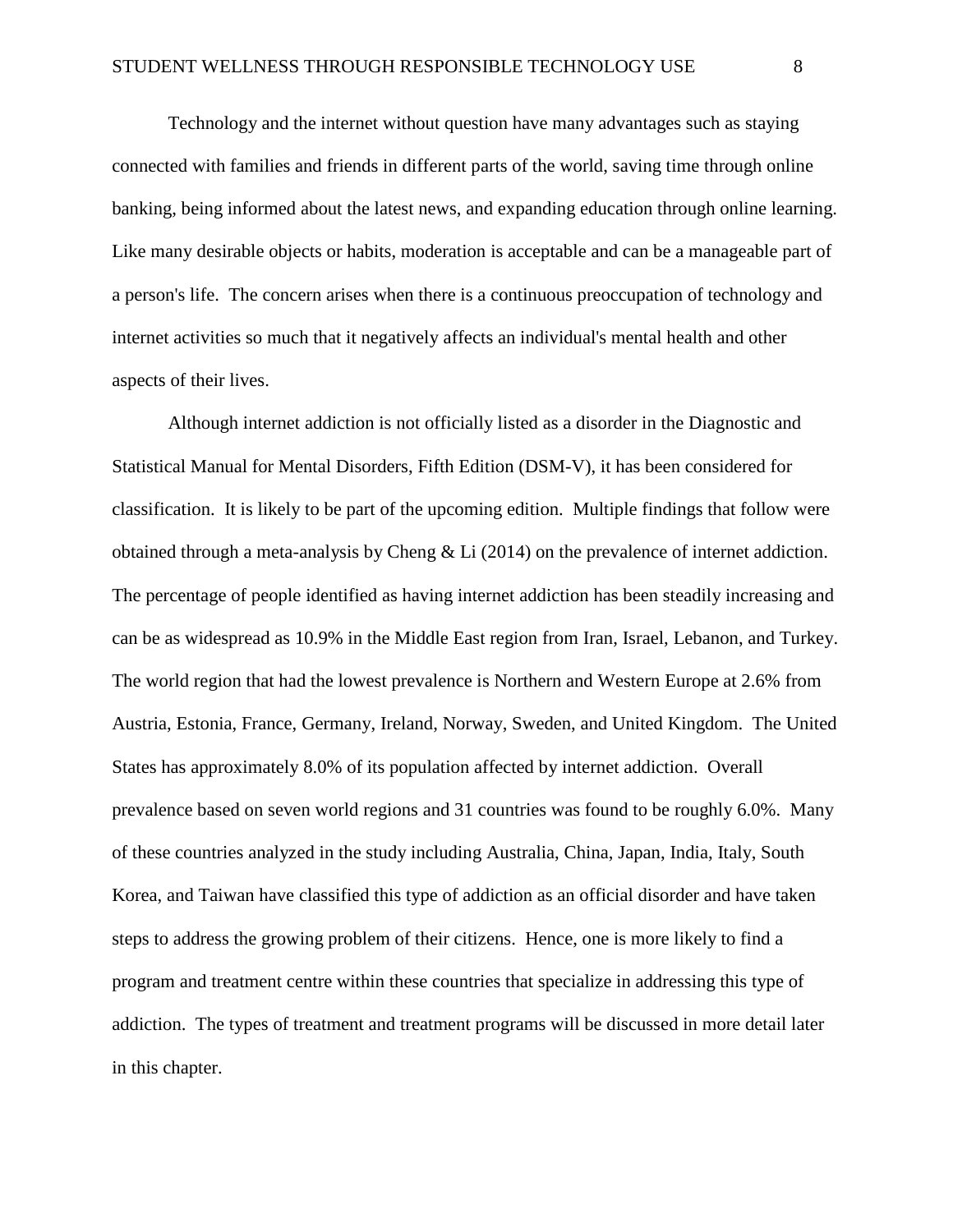## **Theories of Addiction**

<span id="page-14-0"></span>Familiarity with the theoretical models of addiction assist in our understanding of its development, progression, and approach to treatment and can help us further our understanding of internet addiction. Some of the more common models are cognitive-behavioural theory, learning theory, and social skills deficit theory. Below is a summary by Sharma & Palanichamy (2018) of each theory's main principles based on several research studies they examined.

Cognitive-behavioural theory (CBT) is based on the idea that our thoughts, feelings and behaviour interact with one another. In other words, our thoughts determine our feelings and behaviour. One aspect of CBT called catastrophic thinking may influence a person's tendency to avoid events or problems occurring in real life that leads to compulsive use of the internet to experience relief. This is not unlike other forms of addiction where individuals experience relief with drugs or alcohol. Faulty thoughts like over generalizing and negative core beliefs also contribute to compulsive internet use (Sharma & Palanichamy, 2018).

Learning theory explains internet addiction from the same viewpoint as other abused substances such as alcohol and drugs. The use of technology brings about positive reinforcement based on operant conditioning that may induce feelings of well-being and euphoria. Those who experience less satisfaction from basic needs such as food, water, and sex, seek out the instantaneous rewards of technology use. Impulsivity is a well-known risk factor in addictions that has also been found to contribute to internet addiction. A sub-trait of impulsivity, sensationseeking behaviour, is correlated with internet use and thus impulsive individuals have a higher probability of being addicted to it (Sharma & Palanichamy, 2018).

Social skills deficit theory explains that those individuals who have challenges with social competency skills and resulting anxiety in social situations are attracted to the anonymity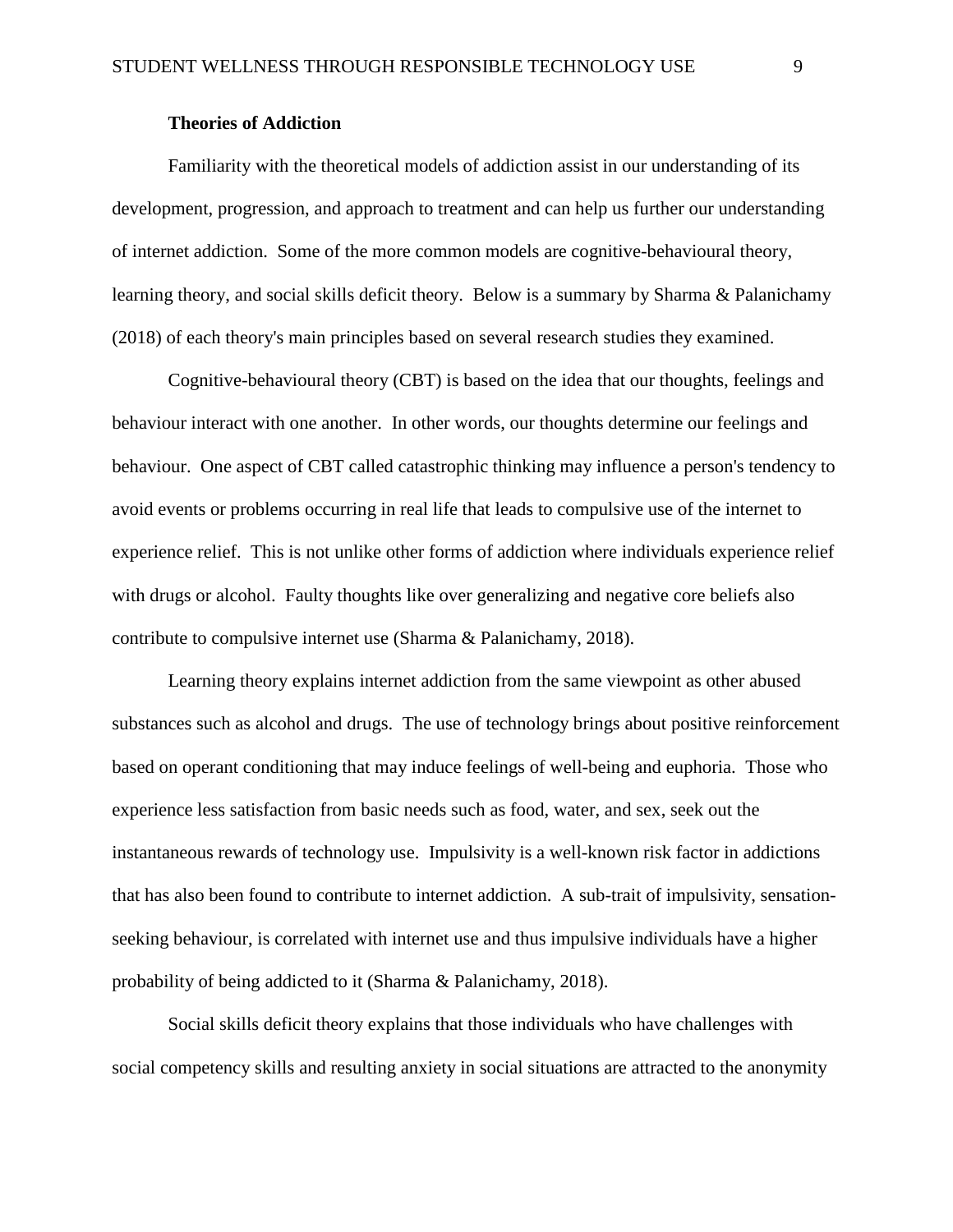of the internet. In this space, they feel more capable interacting and developing relationships with others in a virtual setting instead of a traditional face-to-face one. It also explains how situational factors can lead to technology addiction. Those who are experiencing stress or personal problems or life-changing events may seek solace during times of distress away from the real world (Sharma & Palanichamy, 2018).

#### **Contributing Factors**

<span id="page-15-0"></span>Studies have identified factors that make technology and internet usage attractive and eventually addictive to some users, including children and adolescents. Some of those recognized are due to, "internet's interactivity, ease of use, availability, and the amount of information accessed online" (Chou, Condron, & Belland, 2005). As with most services and products, when demand rises, its ease of access increases and cost decreases. This has also prompted improvements in technology delivery that has allowed for higher bandwidth or the capability to transmit information, which in turn delivers multimedia resources in larger amounts and enhanced quality. The concept of instant gratification and abundance of information play a large role in attracting youth. Along with the different forms of stimulation they encounter when accessing online content, the above factors make the nature of the internet an influential factor in drawing this captive audience.

Another factor that makes the internet attractive is dependent on the nature of the user (Chou et al., 2005). Our nervous system makes us all susceptible to external stimulus. Internet addiction, similar to substance use addictions, has been linked to the activation of the reward centre or pleasure pathway of the brain. When this occurs, there is an increased release of serotonin and dopamine along with other chemicals. Eventually, tolerance of the chemical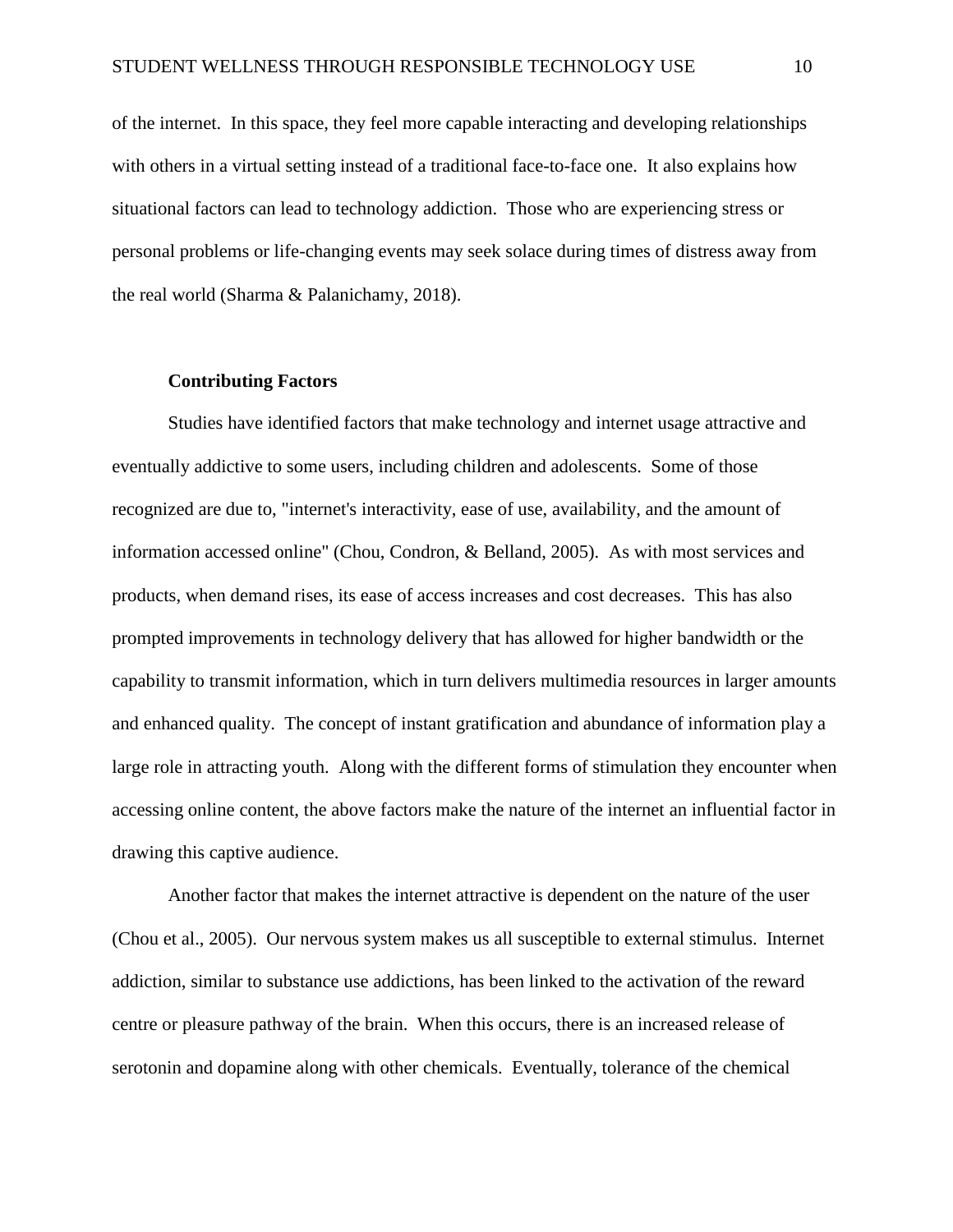receptors increases so the reward centre needs more stimulation to produce the same effect or high (Cash, D. Rae, H. Steel, & Winkler, 2012). It may be sufficient for a child or adolescent to play the latest game online for thirty minutes the first time, but subsequent episodes in the future will progressively require more time playing the game to gain that same satisfaction. The opposite effect occurs when there is continuous absence of this stimulation as withdrawal symptoms occur such as negative moods and increases in heart rate, blood pressure, and anxiety. In another study, the same regions of the brain that are involved in reward processing observed in behavioural and drug addiction were found to be activated. This links similar psychological and neural mechanisms to internet addiction (Yuan, Qin, Liu, & Tian, 2011). Another perspective comes from Suler (1999) who presents the user's six needs and how the internet fulfills those needs. It is with the understanding of these needs that we may be able to realize why people abuse the internet. Of the six he mentioned, there are three particular ones that relate to our students' possible addiction to gaming, smartphones, and social media. He states that the need for achievement and mastery is what drives youths' desire to game and surf the internet for seemingly endless amounts of time. Those who enjoy mastering technical features are driven by the motivating and rewarding cycle of challenge, experimentation, mastery, and success. Those who are not as motivated by mastering technical features, enjoy learning about cultures and people on the internet that satisfies curiosity and self-esteem. These by itself are not what leads to overuse problems. It is when youth become fixated with the desire to continuously master games or other internet activities, but the need is not completely fulfilled by the internet (Suler, 1999).

The last factor that contributes to our youth overusing technology is the nature of user interactions on the internet. The other two needs that Suler (1999) describes as most applicable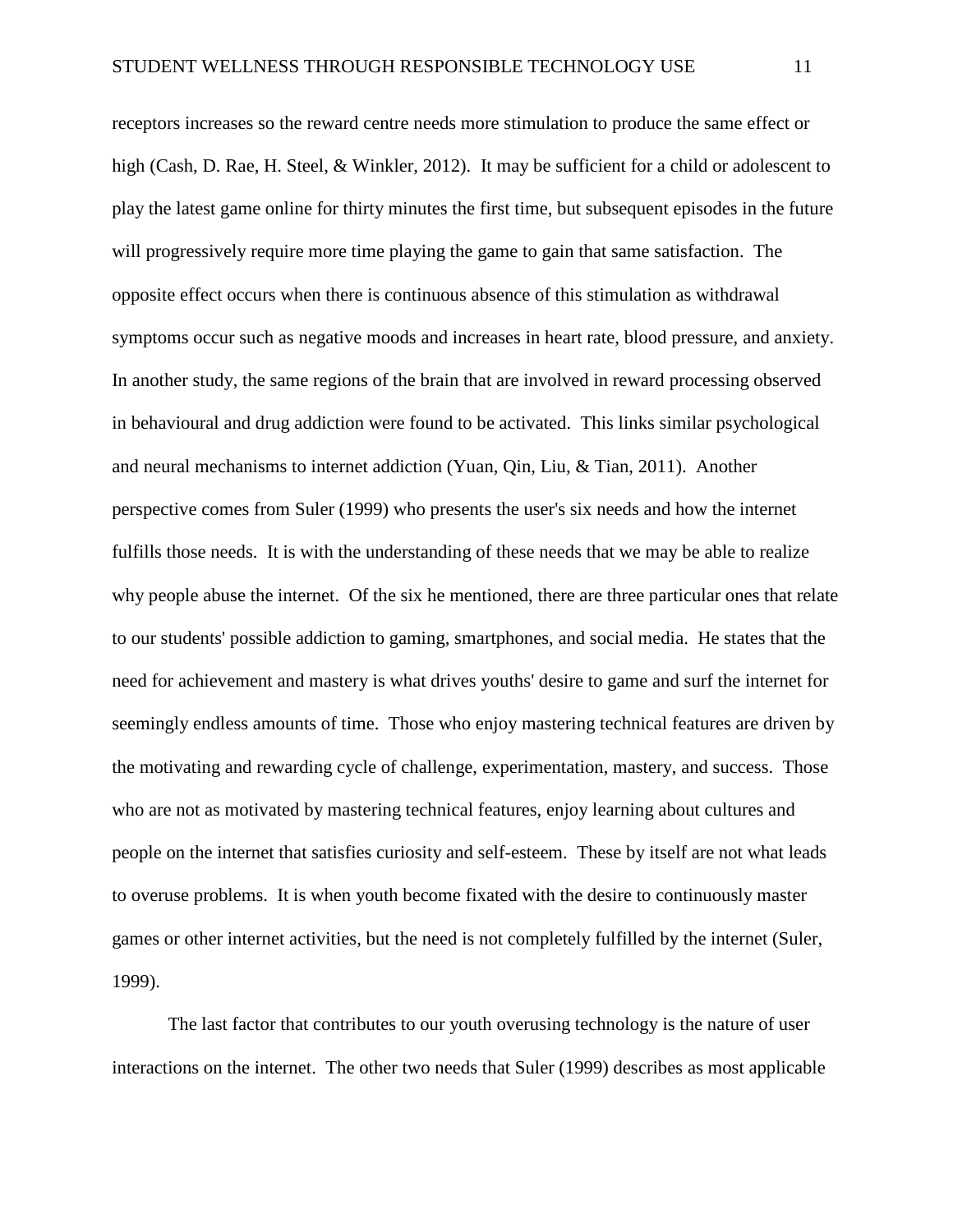to youth is that the internet satisfies their interpersonal needs, particularly the need to belong and the need for relationships. Users may find the internet as a means to connect with others, gain social recognition, and belong to a group with a common cause. When a number of people connect through the same internet medium and communicate with one another for an extended period of time, they provide online social support for internet addiction (Young, 1999). This was previously more prevalent in the form of a newsgroup or chat room, but today this occurs more through posts and followings on Facebook, Instagram, Twitter, and real-time audio and text communication within online gaming platforms. It provides a creative and imaginative world, but essentially leads to an escape from the reality a youth is currently experiencing in their lives. They also see the internet as a source of satisfying their need for social support from the online community with less effort. Obtaining this from a real social environment may be perceived as or have been experienced as more difficult to attain (Neverkovich et al., 2018). In addition to the ease of access and availability of the internet, our biological susceptibility, and needs the internet have the potential to satisfy, there are other reasons our children and students can become addicted to technology and the internet.

Studies have also found that certain people are predisposed to and carry risk factors that make them more susceptible to technology addiction (as is the case with other forms of addiction). This includes personality characteristics, pre-existing psychopathology such as other addictions, environmental factors and access to technology, and other factors such as gender. These will be discussed in more detail in the next section as they specifically relate to the three main areas that youth are most vulnerable to.

This information is valuable as it identifies crucial areas that can be targeted to support youth as they navigate through different types of technology they are exposed to. Parents,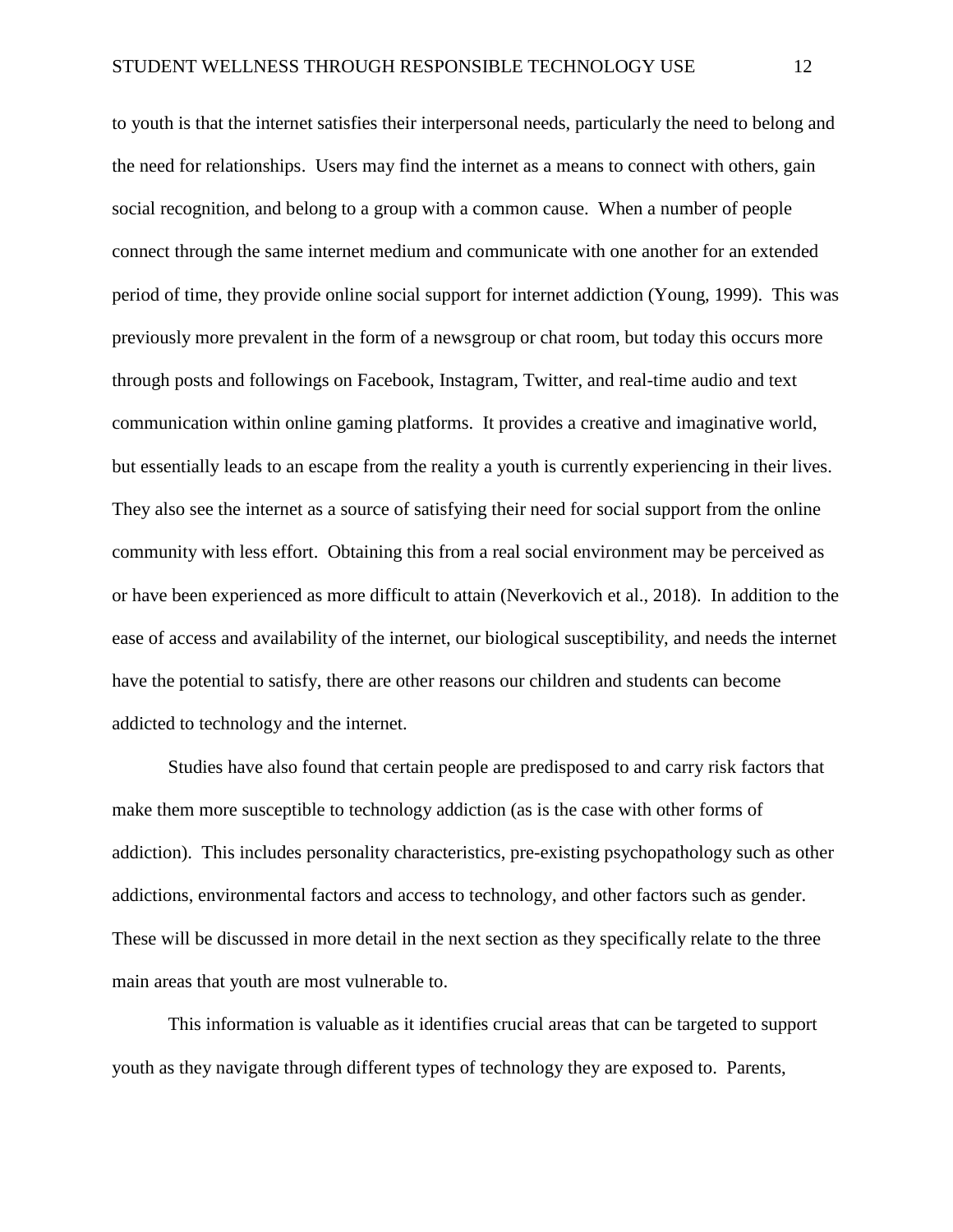caregivers, educators, and other influential people around them have the opportunity to educate and regulate these points of exposure for children and students. These are where opportunities for prevention and intervention lie if psychological and behavioural modifications are to be successful in the prevention of different forms of technology addiction.

#### <span id="page-18-0"></span>**Youth and Technology Addiction**

As mentioned previously, Internet Gaming Disorder, Smartphone Addiction, and Social Media Addiction are potential technology-related maladaptive conditions children and students may develop. These are what they are most commonly exposed to early in life and thus, have the potential to constantly overuse for prolonged periods at home, school, and other environments. Each of these will be reviewed including research findings on exposure, indications, risk factors, symptoms, and its impact on different aspects of their lives.

Prior to using technology in the classroom, many children are exposed to it during their foundational years, even during early childhood before attending school (Bozzola et al., 2018). Bozzola concluded that based on their inquiry of documented effects of media exposure, internet usage during early childhood was found to be critical in building habits and can have immediate effects as well as future developmental outcomes on a child. In addition, their analysis of an American survey revealed that in just two years alone from 2011 to 2013, the percentage of children ages zero to eight years old using a mobile device, of which smartphones and tablets are the most common, has increased from 38% to 72%. This significant climb puts youths' development at risk. Moreover, usage of mobile devices is starting at a very young age with 92.2% before one year old and by two years old, most children use a device everyday (Kabali et al., 2015). Parents and caregivers are key players in modelling technology and internet use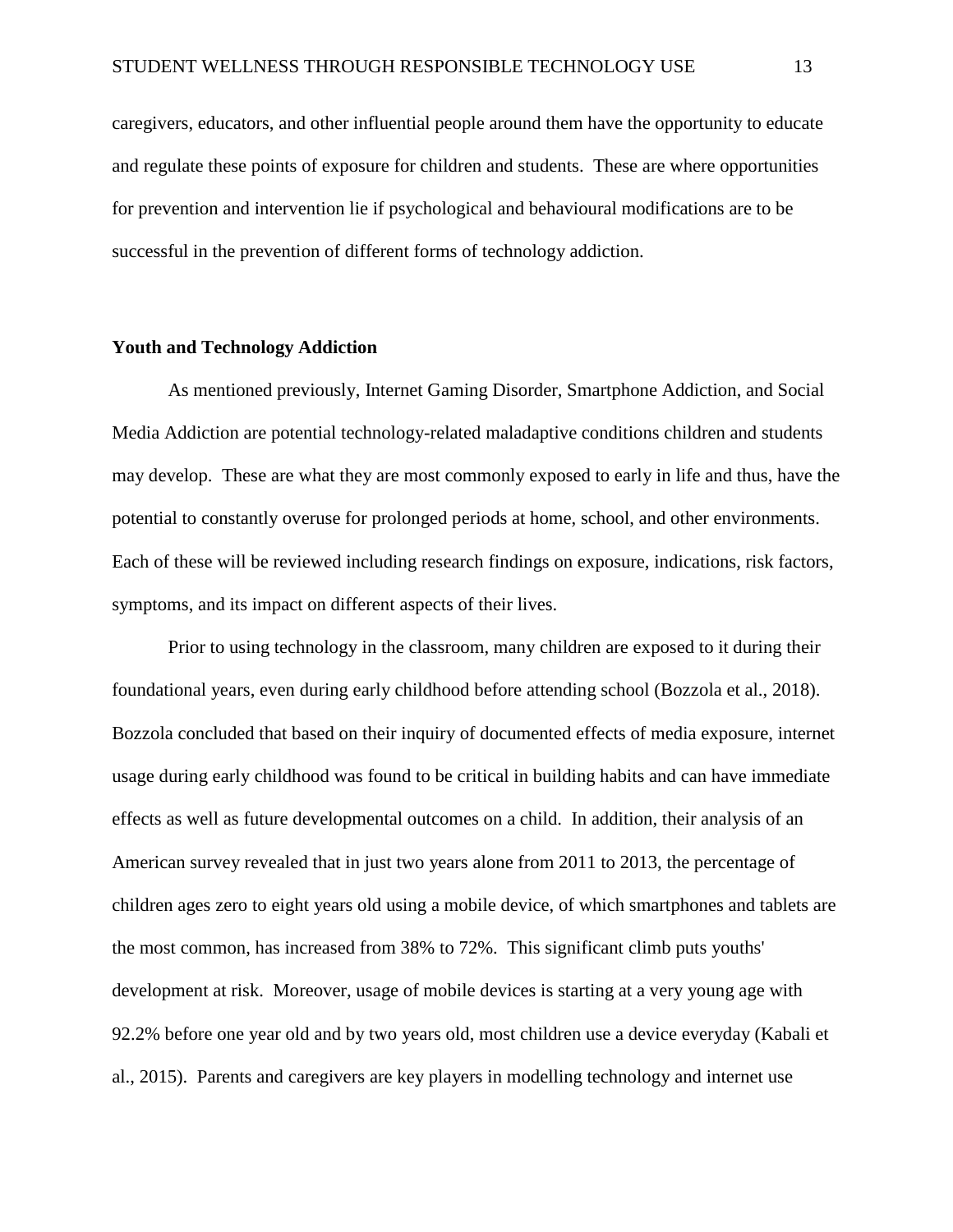behaviour beginning in infancy. They are the ones who decide when their children are first exposed to electronic devices. The following studies have revealed the effects of early and prolonged use of technology on pre-school children. Specifically, these studies have found that early use of technology interferes in neurocognitive development, learning, well-being, sight and listening, metabolic and cardiological functions (Bozzola et al., 2018). In addition, the valuable personal, face-to-face interactions between parents and their children taken away by devices has a great impact in cognitive, language, and emotional development (Glascoe & Leew, 2010). The deficits mentioned compound as children get older and lead to decreased social skills, anxiety, depression, and addiction, if there is an absence of regulation and continuous and/or excessive exposure.

#### **Internet Gaming Disorder**

<span id="page-19-0"></span>Internet Gaming Disorder (IGD) is currently included in the DSM, but is classified as a condition requiring further study. The American Psychiatric Association (APA) is encouraging more research on the disorder for it to be included in future editions of the DSM. As well as children's early exposure to games at home, young students are also being introduced to educational related games at school. This is called gamification and in conjunction with classroom instruction or online learning, it has been found to further engage and enhance student learning of concepts and skills. The elements of game design such as learning objectives, related content and skills, game mechanics, visual aesthetics, narrative, incentives, and musical score must be implemented effectively (Plass, Homer, & Kinzer, 2015). Subject areas that have incorporated gamification include language arts, math, science, and coding. Along with positive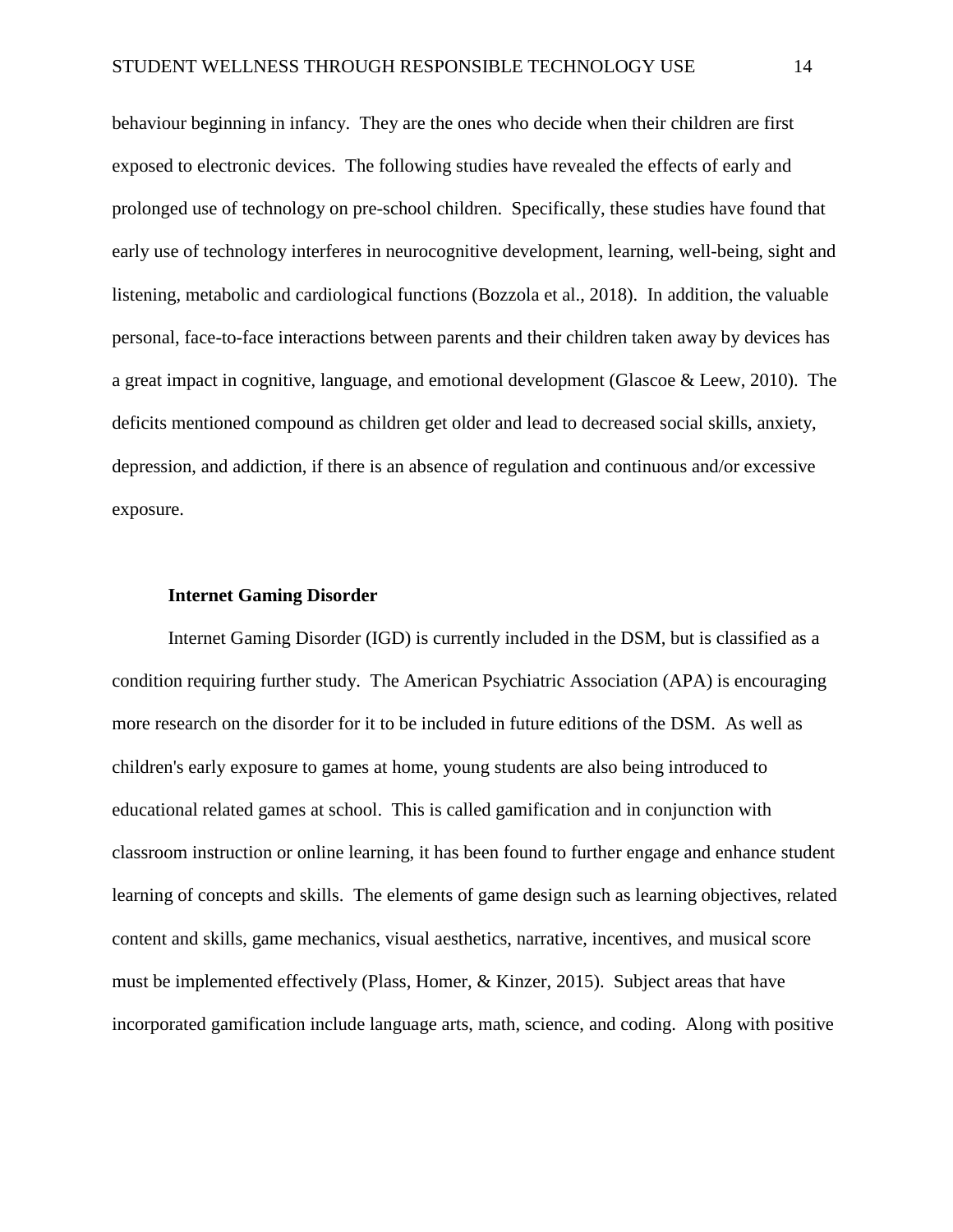applications of gaming in learning, there may be negative outcomes for children that stem from practices at an early age.

We may have witnessed children in public as young as five or six years old playing video games on a tablet. A study by Kabali et al. (2015) found that more than half of households (56%) had video consoles and nearly half (43.5%) of children less than one year old used a mobile device to access media on a daily basis to play video games, watch a video, or use apps. Those of us who are parents may even be guilty of letting our child at an early age do the same on a mobile device, computer, or gaming console whether it was because we were busy or for another reason. Parents have indicated they, "gave children devices when doing house chores  $(70\%)$ , to keep them calm  $(65\%)$ , and at bedtime  $(29\%)$ " (Kabali et al., 2015, p. 1044). There is an upward trend in the frequency and total time spent by children on video games which takes away time from other leisure-time activities such as being active, social with their family and peers, and other hobbies. One-year olds were found to spend ten minutes of daily media screen time playing video games on consoles and that number increases to twenty-three minutes by the time they are four years old. From adolescence to adulthood, as much as 67.9% of the general population between the ages of ten to sixty five, particularly males, play online games on a regular basis whether on a computer or a smartphone. This leads to even more usage with up to five hours each weekday and up to seven hours each day on weekends spent on gaming (Paik, Cho, Chun, Jeong, & Kim, 2017). Time spent can increase further as the addiction becomes more severe and these prolonged practices can have detrimental effects to one's social, emotional, and psychological well-being. A cross-sectional and epidemiological study by Mihara & Higuchi (2017), reported that other studies have found that, "longer time spent playing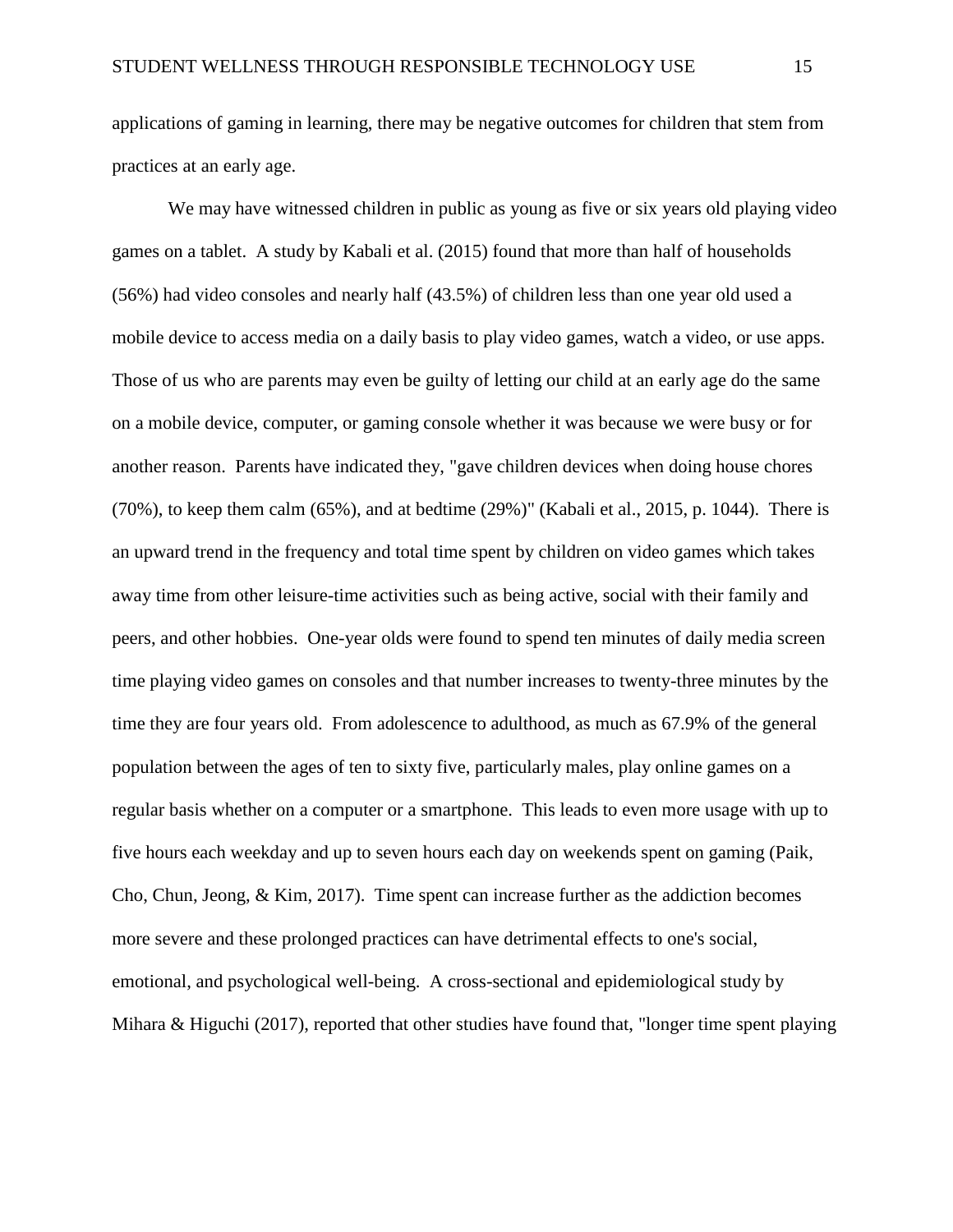games, higher frequency of playing games, and more years playing games were all associated with internet gaming disorder" (p. 432).

In addition to early exposure to different forms of gaming media, there are also factors and risks that we must be aware of that predispose youth to excessive gaming. Video games are particularly attractive to them and they are especially vulnerable during their formative years since they have not fully developed coping strategies in order to limit their usage. Students who have lower social competence and greater impulsivity are also more susceptible to developing internet gaming disorder (Gentile et al., 2011). Gender differences and other preexisting psychological disorders were also found to contribute to eventual internet gaming disorder. Males were more associated with addictive video gaming as it involves a more solitary activity that has an aggressive and competitive nature (Andreassen et al., 2016). They also found that obsessive-compulsive disorder and depression were also positively related to a proneness to addictive video gaming. Familial and parenting factors as well as other psychological tendencies also contribute to the amount of time a child spends time playing video games. Mihara  $\&$ Higuchi (2017) identified that those who are part of single-parent families often have lower emotional support from parents, and consequently often have poorer communication between themselves and their parents regarding internet use and are therefore more susceptible to internet gaming disorder. In addition, they pointed out that factors such as loneliness, low life satisfaction, self-efficacy, and self-esteem were also found to contribute to excessive gaming time.

Resulting symptoms and impacts of excessive gaming to children and students' lives are well documented and are actively being studied by researchers. Common symptoms observed include sleeping problems, missed classes, diminished energy, poor concentration, and fatigue.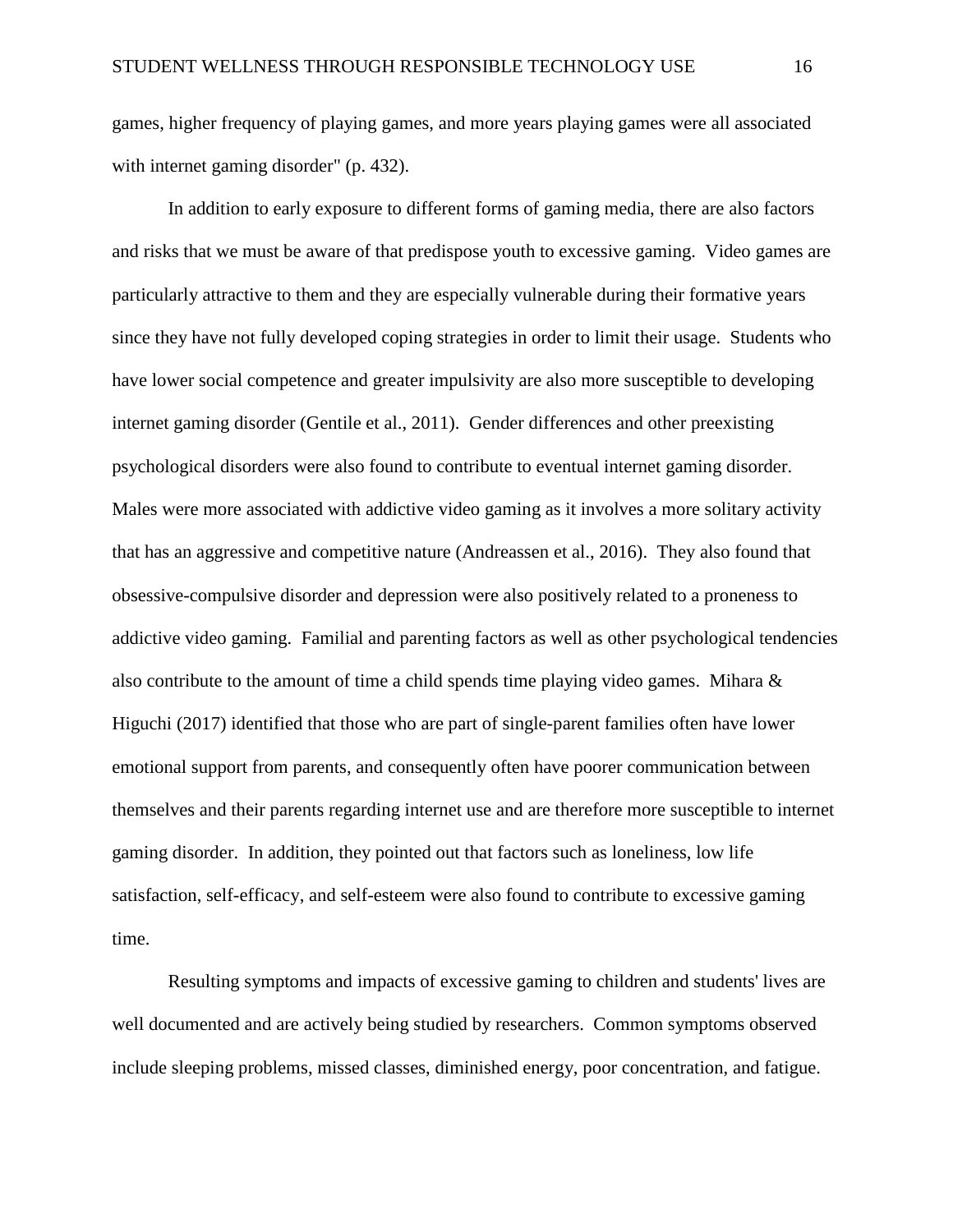Short and long-term impacts consist of impulse control problems, decrease in social contacts, and neglect of self-care, health problems, higher levels of depression, anxiety, social phobia, and lower school grades (Gentile et al., 2011). The accessibility of games across multiple devices has exacerbated the prognosis of those who are at risk. Paik et al. (2017) found that adolescents as young as fourteen years old who accessed games both on their computers and smartphones for equal amount of time had a higher prevalence of internet gaming disorder, depression, anxiety, and substance use disorder. This is in comparison to those that only used one form of media or used one form of media more than the other. The result of excessive gaming was also observed by Brunborg et al. (2014), who found that, "video game addiction is associated with depression, decreased academic achievement, and with conduct problems" (p. 27). The accessibility of smartphones certainly proliferates the access of games from a computer and gaming console, but they can also act as a tool to access other countless applications that may lead to smartphone addiction.

#### **Smartphone Addiction**

<span id="page-22-0"></span>It is hard to believe that smartphones as we know them today in terms of capabilities and availability to the masses, were only released just over ten years ago. The iPhone entered the market in 2007 and Android-based devices a year later. We depend on them every day of our lives from surfing the internet, to communicating through text messaging, to accessing our favourite apps, to listening to music or watching videos, and playing video games, among many other purposes. It is a valuable device that we rely on heavily for personal and business use to a point of dependency and cannot imagine being without it. A cross-sectional study by Kabali et al. (2015) found that the prevalence of tablets in households could be as much as 83% and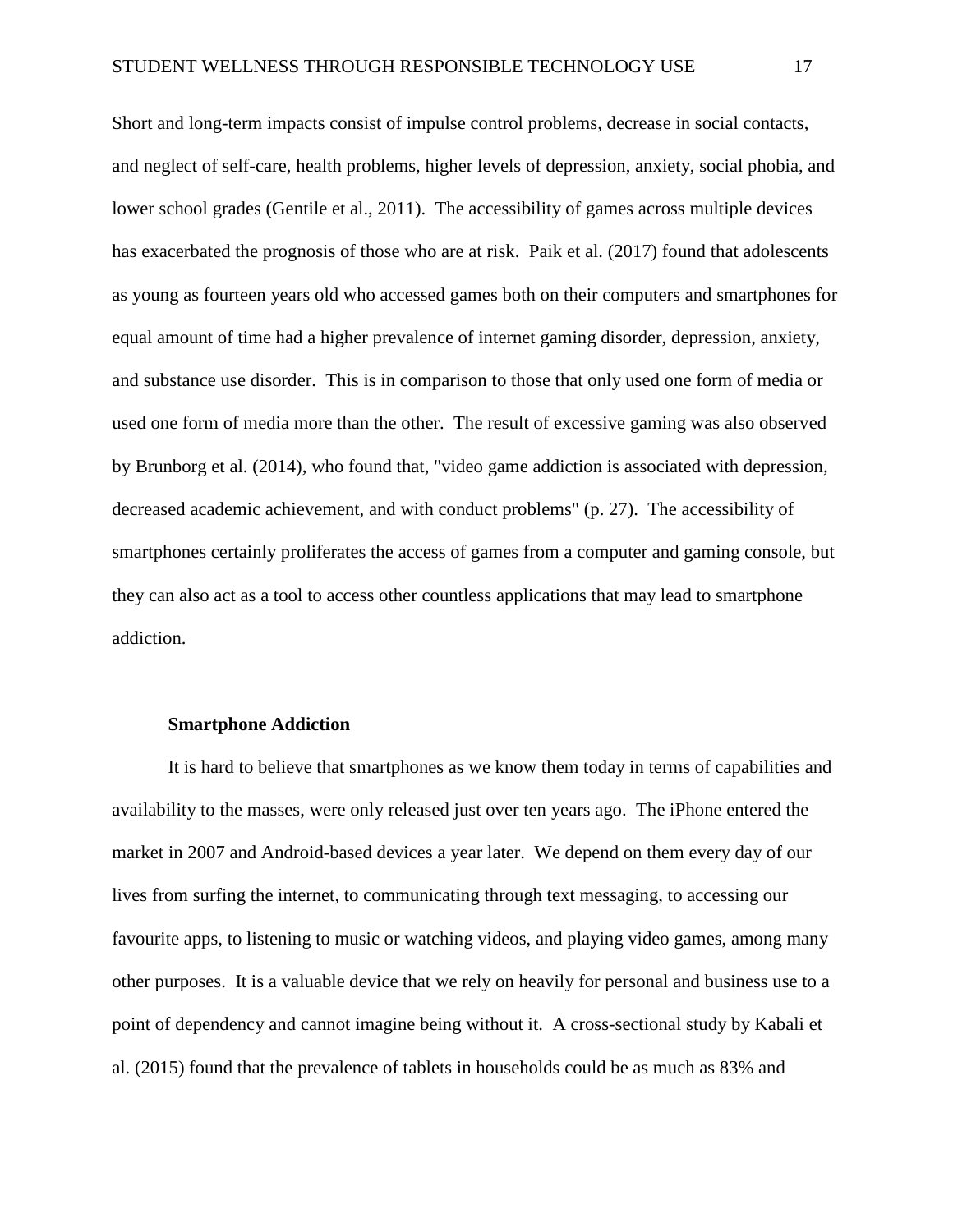smartphones not too far behind at 77%. They say that most children started using a mobile device before the age of one and almost all children aged six months to four years old at 96.6% currently use mobile devices. Further findings of their study indicated that by age four, 75% of children had their own mobile device. The earlier a child is introduced to smartphone use, the chances of them developing smartphone addiction and related conditions such as anxiety and depression increases.

Eighty percent of three to five year olds are able to use their parent's smartphone without any assistance (Bozzola et al., 2018). Exposure to smartphones for children has been progressively getting younger and caregivers have admitted that they are mostly used to keep their children occupied whether it be in a doctor's waiting room or on a road trip. Parents have said they, "use media as pacifiers, giving mobile devices to their child to keep them calm during the first (30%) and the second (70%) year of their life" (Bozzola et al., 2018). Moreover, parents use smartphones excessively in front of their children and they are modelling that behaviour from as early as their child's infancy while breastfeeding. Very frequent practices such as these can lead to the normalization of smartphone use regularly throughout the day.

In addition to being aware of harmful practices early in a child's life, it is also important to be aware of other risk factors for smartphone addiction. In a study by Choi et al. (2015), female gender, internet use, alcohol use, and anxiety were found to contribute to developing smartphone dependency. There are also additional risk factors similar to those observed in other types of addiction one must be aware of. They include preoccupation or the tendency to be absorbed in something, conflict or the need to encounter "drama", and use for ubiquitous trait or wanting to be everywhere and involved in everything (Lee, Kim, & Choi, 2017). This study also found that females were more at risk for smartphone addiction, being 2.7 times more likely than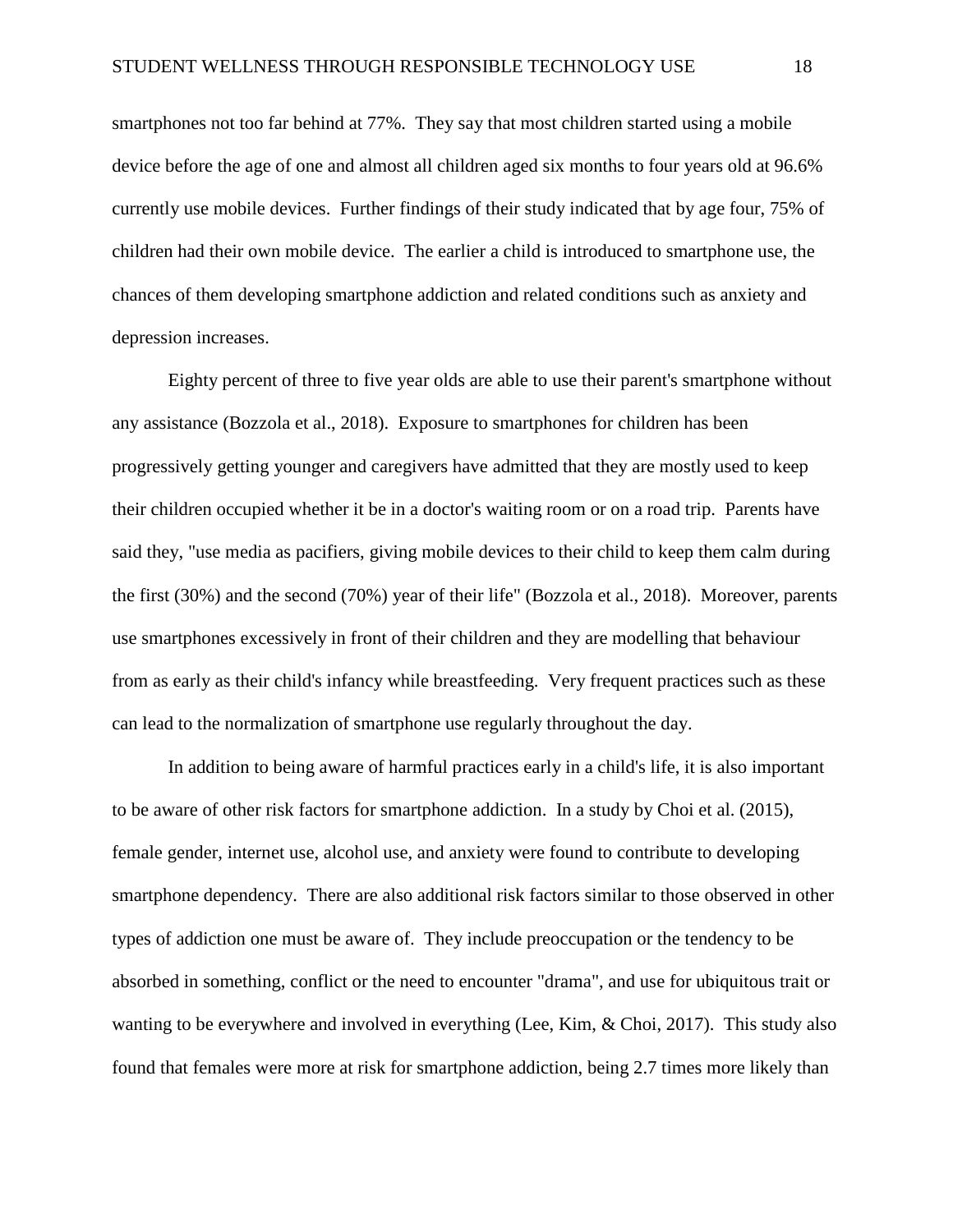males. Using the Revised UCLA Loneliness Scale and Cheek and Buss' Shyness Scale, Bian & Leung (2015), found that those who scored higher in these measures for loneliness and shyness were more likely to be addicted to their smartphone. Today's youths' preoccupation with their smartphones may lead to negative consequences later in their lives.

Those who have a dependency on their smartphone often display symptoms such as eye and neck strain, sleep disturbances, being late for classes, and lowered academic performance. According to the Korea Internet & Security Agency, additional effects that users report include, "45.8% feeling anxious when they are not holding their smartphone, 27.1% spending too much time using their smartphone, and 22.6% having repeatedly attempted to reduce their smartphone use but have always failed" (Choi et al., 2015, p.308). Other impacts of smartphone addiction on youth include, "disregard of harmful consequences, preoccupation, inability to control craving, productivity loss, and feeling anxious and lost" (Bian & Leung, 2015, p. 61). A specific area that students access endlessly using their smartphones wherever they go is social media. Children's early exposure to smartphones, their high availability as well as its ease of use and access to social media content play a significant role in propagating another growing concern, social media addictions.

#### **Social Media Addiction**

<span id="page-24-0"></span>Another concern for youth is social media addiction. Social media is easily accessible with a computer, tablet, or smartphone anytime and anywhere internet connectivity is available. Among other things, social media allows us to stay connected with family and friends in remote locations by sharing moments that they would not otherwise experience. It can also be used effectively in education by creating a means to collaborate with others within their learning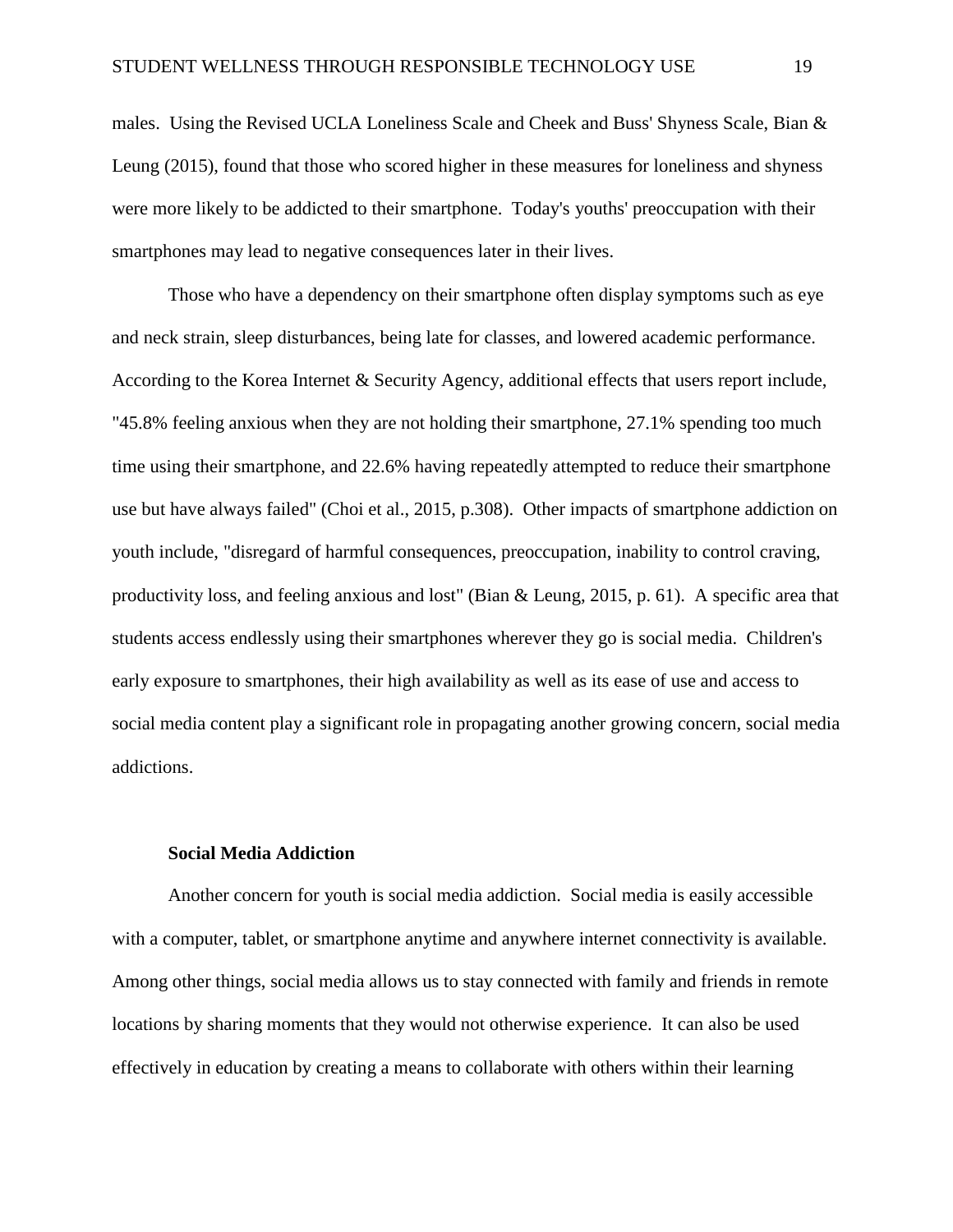community. Social media also provides information and updates regarding events around the world, provided a reliable source is being accessed. These are just a few of the positive aspects that social media brings to our lives; however, improper and excessive use can bring about social media addiction that can lead to cyberbullying, a platform for false information, and others that may disrupt a person's life (Addiction.com, 2014).

One may have witnessed an adolescent so immersed in the social media frenzy taking countless selfies, photos of every meal, and posting multiple updates of their lives throughout the day. They may even attempt taking multiple shots of the perfect sunset or a dramatic pose on the foreground with their tropical destination in the background. To complete the process, they must immediately upload these to Facebook, Instagram, or Twitter accompanied by a comment and a handful of hash tags. While all this is happening, they have disengaged with their significant others, family members, and friends who were close by and missed being with them further to share those moments.

Based on data from Lenhart (2012), 73% of adolescents use social networking sites, although those figures are most likely higher now. Although the minimum age limit of signing up for a Facebook account is thirteen years old, it is estimated that 7.5 million underage children have their own accounts. Adolescents and young adults spend an enormous amount of time on electronic media with an average of about eleven hours per day and of those, thirty minutes alone are on Facebook (Pempek et al., 2009). Many youth begin and end their day checking their social media accounts. Constantly checking their social networking site accounts disrupts their solitary activities as well as face-to-face interactions. The resulting effects of prolonged use on their lives has been a large focus of research in recent years including researchers Pantic (2014) and Wu, Cheung, Ku, & Hung (2013).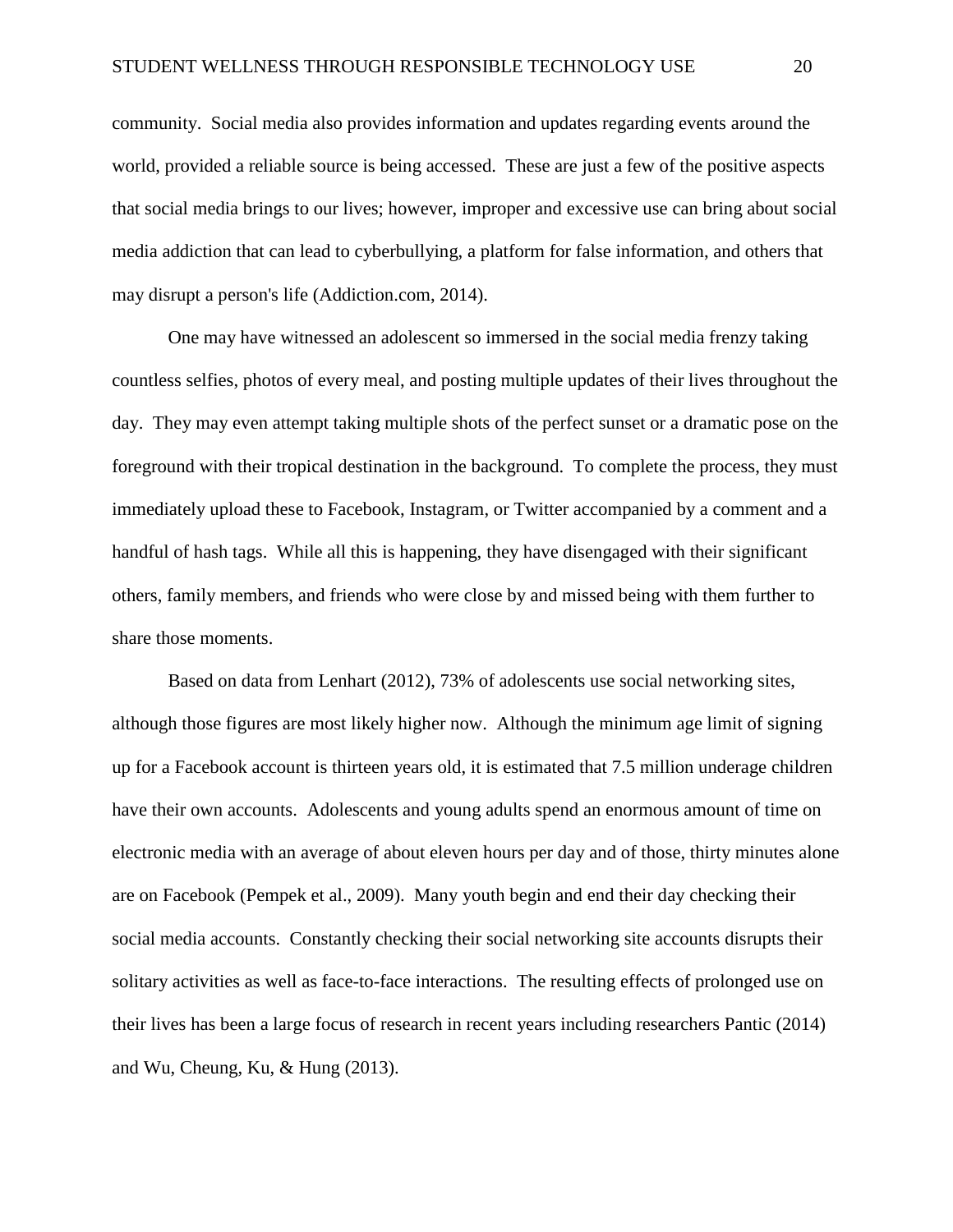Just as gaming addiction has been found to be more prevalent in males, similar research has found that social media addiction is more common in females (Mihara & Higuchi, 2017). Girls are more associated with addictive social media as it involves social interaction and cooperation versus isolation in video games for males. Furthermore, attention-deficit hyperactivity disorder, obsessive-compulsive disorder, and anxiety were also positively related to being prone to addictive social networking (Andreassen et al., 2016). According to findings from Wu et al. (2013), other risk factors include low internet self-efficacy, favourable outcome expectancies, and high impulsivity trait. Other aspects that contribute to the development of social media addiction include depression, high stress levels, limited social life, failure to fit in a peer group, and struggles with other types of substance or behavioural addiction (Promises, 2015).

In a CNN article by Cohen (2009) specific to the popular social networking site Facebook, but applicable to any other form of social networking, negative symptoms include losing sleep, spending more than an hour a day being obsessed with old loves, ignoring work, and the thought of getting off, leaves one in a cold sweat. As preoccupation on social media increases, its impacts on life include a time sink where one neglects their personal and work lives, financial costs due to decreased productivity, emotional cost such as envy and bullying, and paying in privacy as they keep track of many aspects of users' lives (Addiction.com, 2014).

#### <span id="page-26-0"></span>**Parental and School Supervision of Technology Use (Prevention)**

Those who play a significant role in influencing technology and internet behaviour of children and students include parents, caregivers, and educators. They are also part of their network of support who are in a position to aid in the prevention of internet gaming disorder,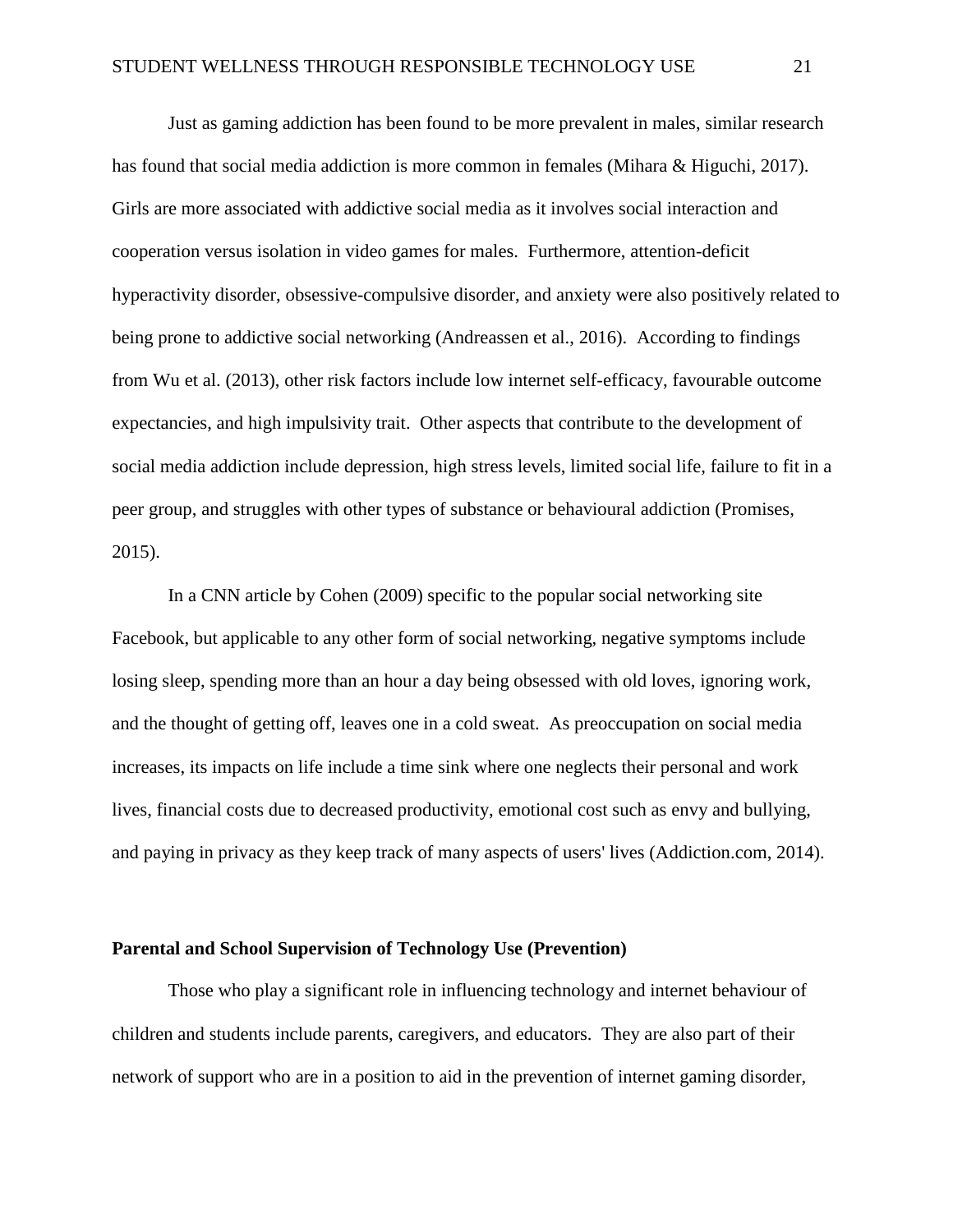smartphone addiction, and social media addiction. Prevention programs exist and can be improved or developed to educate them on how to approach the introduction and management of technology into a child's environment. Ideally, once children enter preschool and elementary school, the hope would be they have some foundation and understanding of appropriate technology use.

#### **Parental Programs for Home**

<span id="page-27-0"></span>Similar to other areas youth can be vulnerable such as alcohol and drugs, technology and internet use is no different. In a review by Mihara & Higuchi (2017), they identified that high quality communication between parents and their children regarding responsible technology and internet use is an important protective factor. Parents must also be vigilant in setting time usage expectations with their children. Based on a report by the Entertainment Software Association in 2010, "25% of parents do not impose time limits on their children's Internet use in general and 17% of parents do not impose time limits on video and computer game playing" (Kuss & Griffiths, 2012, p. 3). Moreover, other protective factors highlighted from another study found, "that higher-level social competence and self-esteem at baseline played a preventive role" (Mihara & Higuchi, 2017, p. 439).

Other means of regulating technology such as the placement of electronic devices within the home is another way for parents to be proactive since its location plays a large role in how it may put children at a disadvantage. Fu et al. (2017) found that children whose electronic devices were placed in their bedrooms were associated with lower overall school readiness. Those who had their gaming consoles in their bedroom were associated with lower social competence. Following the analysis of results from related studies that identified risk factors to technology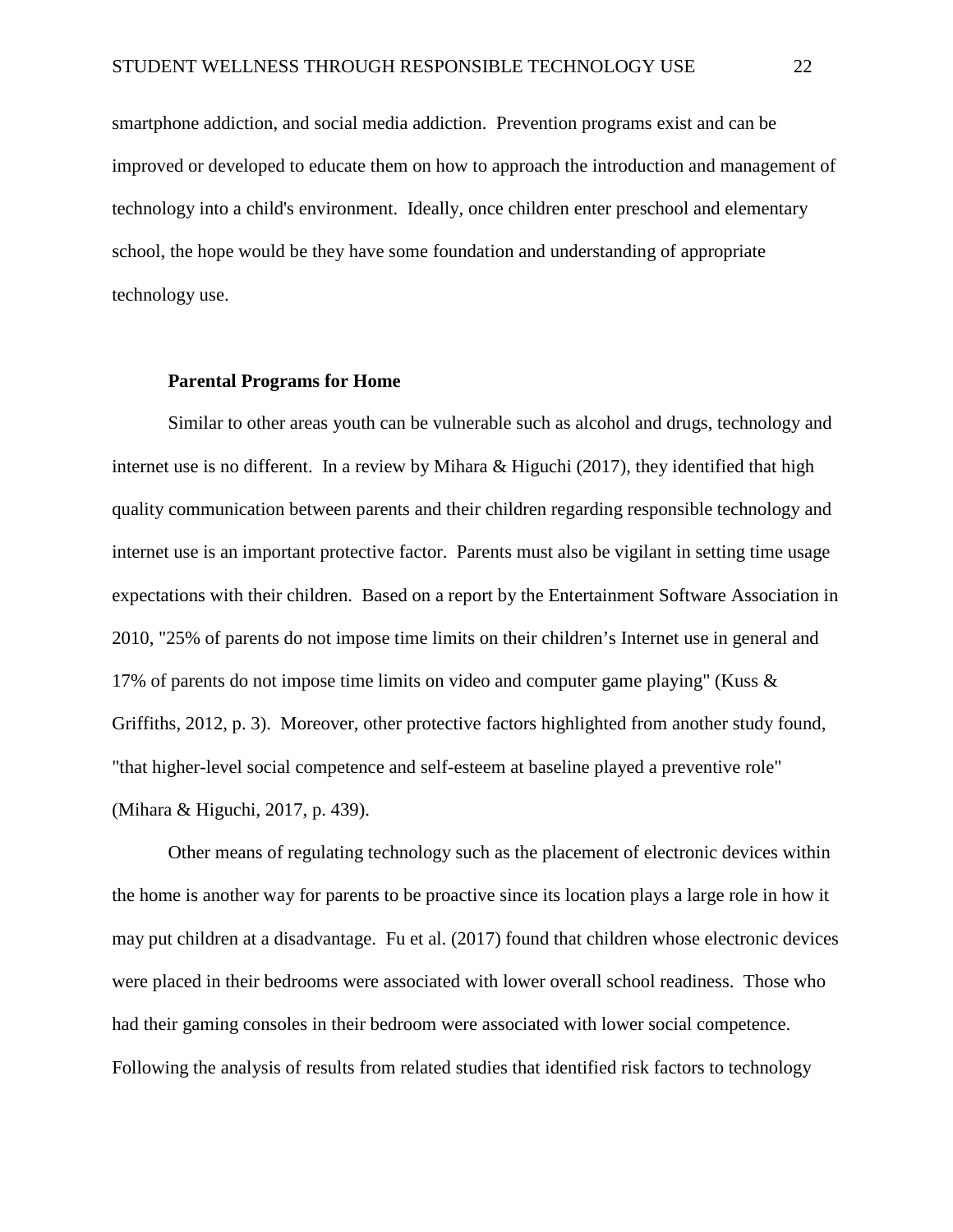addiction, Kuss & Griffiths (2012) highlight the need for effective classification and how that will assist in creating and implementing prevention measures. Once these and further understanding of this addiction are reached, efforts towards risk factors and strengthening of protective factors can begin. They suggest, "prevention efforts may include both psychoeducation as well as provision of information and tools that focus on developing healthy ways of coping with daily stressors" (Kuss  $\&$  Griffiths, 2012, p. 17). Furthermore, the negative consequences and impacts of technology addiction on youth could be minimized if prevention efforts are implemented as early as possible.

In accordance with the American Academy of Pediatrics and Australian guidelines,

recommendations of the Italian pediatric society regarding media exposure to children are as

follows:

- a) we recommend no media devices use:
- in children under 2 years of age
- during meals
- at least for 1 h before bedtime
- in case of fast-paced programs, apps with distracting or violent content
- as a limit pacifier, to keep children quiet in public places.

b) we suggest to limit media exposure:

- to less than 1 h per day in children aged 2–5 years
- to less than 2 h per day in children aged 5–8 years
- to high-quality programming
- just in presence of an adult
- to apps tested by a caregiver before the child usage (Bozzola et al., 2018, pp. 4-5)

Other suggestions from Bozzola et al. (2018) include parents being present when media is used so that they can be part of learning and interactions with their children. In doing so, parents are able to teach them how to use technology safely as well as being able to monitor content and apps. Furthermore, parents must be good role models for their children and must limit their own use of technology. Interacting, hugging, and playing are better alternatives to media in terms of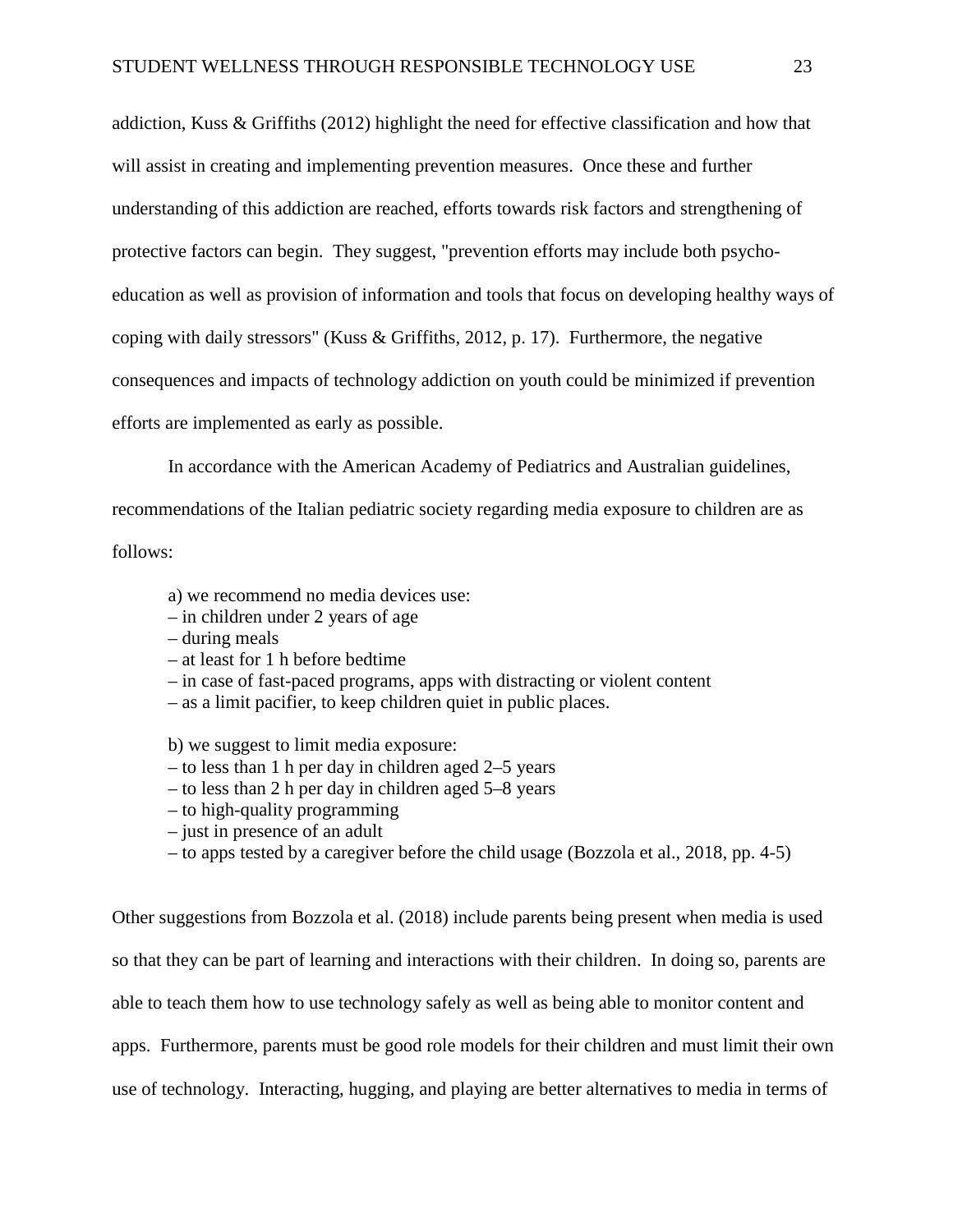connecting with children. It is also important not to use media as emotional pacifiers because it will inhibit their children's emotional regulation development.

#### **Educator Programs for Schools**

<span id="page-29-0"></span>As children transition from their homes to the classroom, teachers and other educators should be aware of the risk and preventative factors as well as signs of technology and internet addiction. At the school or school district level, it would be valuable to begin or continue to educate students and parents on responsible use and appropriate time spent on technology. In their review of current literature, Mihara & Higuchi (2017) assembled protective factors that researchers have found to play a positive role in preventing technology addiction. Those that are relevant in the school setting include social integration in the classroom, school-related wellbeing, perceived behavioural control, academic achievement, and teacher autonomy support mediated by basic psychological needs satisfaction and school engagement. In addition to targeting growth and strengthening protective factors in students, countries such as France use early education on technology use for families to help prevent technology addiction.

France's latest educational reform bans smartphone use in the classroom for students ages three to fifteen years old. According to their Education Minister, the goal is to minimize screen exposure by eliminating access to smartphones throughout the school day (Smith, 2018). Current practices such as these provide children and students structure that allows healthy interactions with technology. This same practice may not be too distant in Canada following a recent meeting between Prime Minister Trudeau and Tristan Harris at the Global Press Summit in Montreal in September 2017. Harris was a formal Google product manager who now leads an initiative to raise awareness about the dangers of attention-destroying technology he helped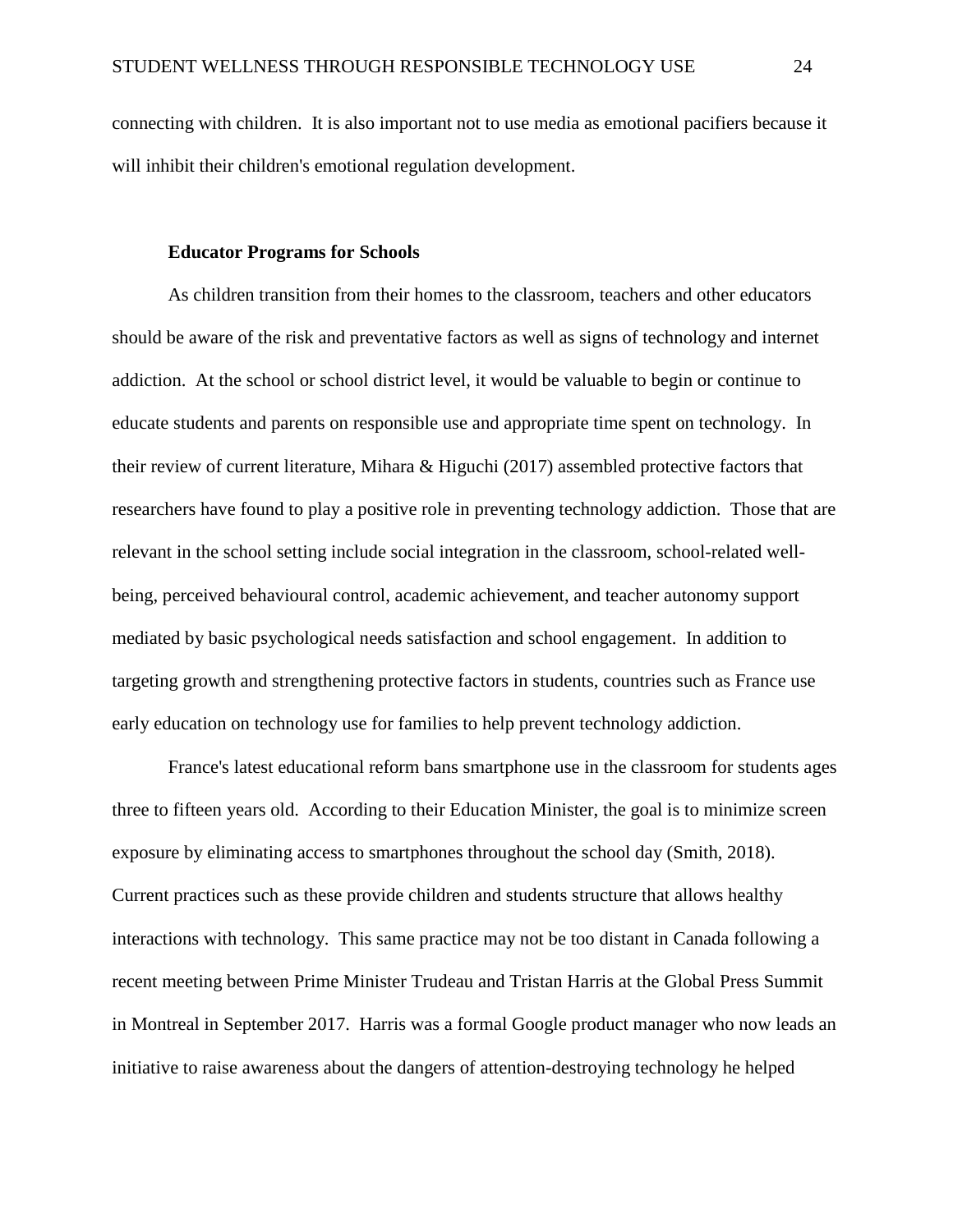create such as smartphones and apps for gaming and social media. Through a non-profit organization called Time Well Spent, his message encourages the tech world to design products more ethically by making technology that helps its users spend their time well. Although details of the meeting between Trudeau and Harris were not released, it may be related to the direction France has already taken (Andrew-Gee, 2018).

There are some school-based programs designed to prevent internet-based and gaming disorders. Beginning in early education with elementary students, Mun and Lee (2015) investigated the effects of an eight-session program focused on providing internet addiction education, empowerment, and behavioural modification. Results of the program revealed reduced internet addiction scores and internet use as well as improved self-regulation scores. In a study done in a middle school by Joo and Park (2010), sessions on topics such as stress control, social relationships, time management, and self-control were included in the curriculum. The students showed an increased improvement in internet addiction scores, stress levels, and felt more empowered. An evaluation of another program called P.A.T.H.S (Positive Adolescent Training through Holistic Social Programmes) is a broad-based positive youth development program that takes a holistic approach (Shek & Sun, 2008). Topics covered include drug abuse, sex and love issues, bullying, problematic internet use, and concepts of money, all delivered to high school students. It resulted in positive benefits in youth development and a positive difference in self-restraint using the computer.

#### <span id="page-30-0"></span>**Treatment Options for Technology Addiction (Intervention)**

Although it would be ideal to focus all efforts on preventative measures with hopes that no addictions existed, this is unrealistic, and there will always be individuals that need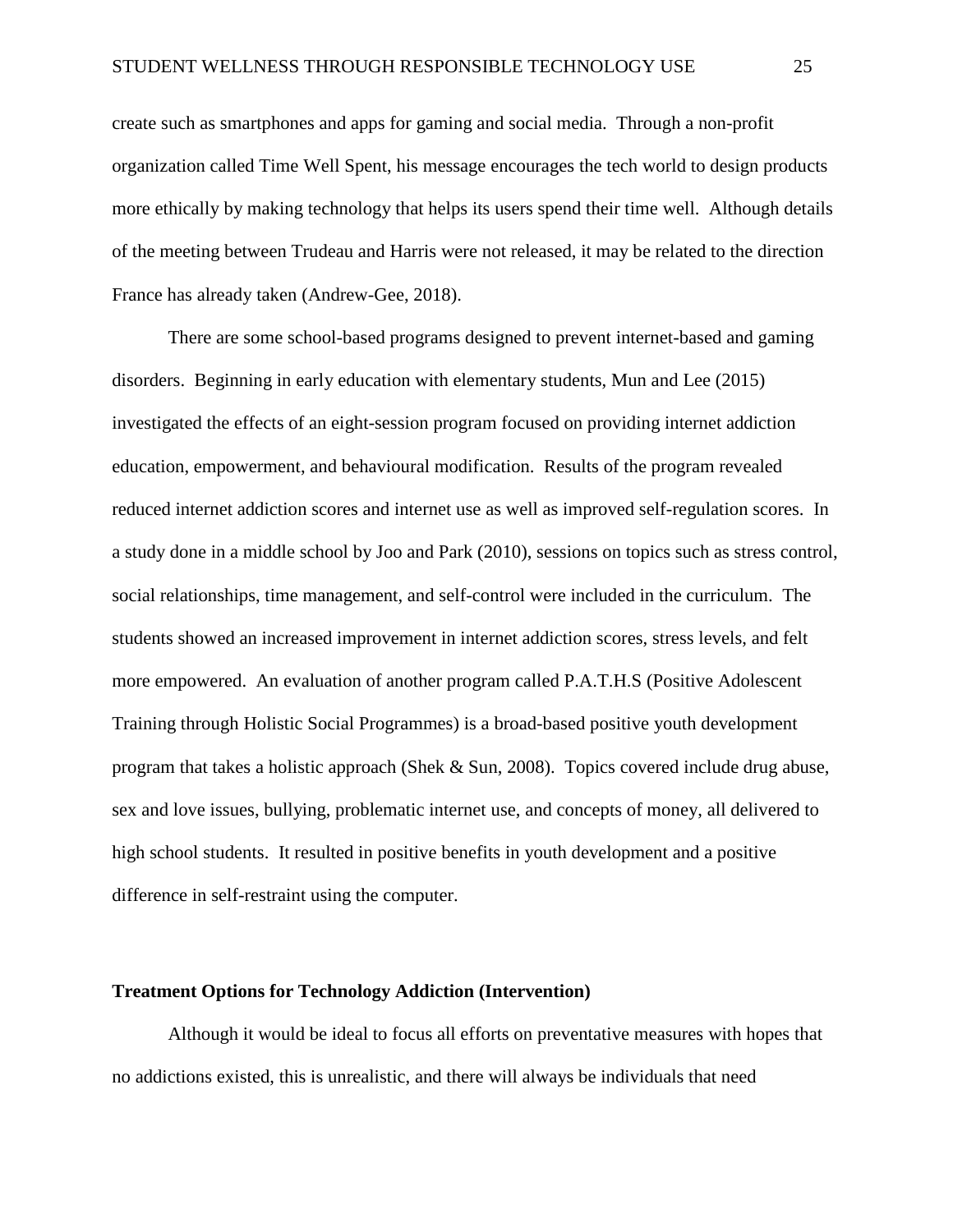intervention strategies and programs to support their technology addictions. This section begins with a discussion of screening tests, then moves into approaches for intervention, treatment centres, treatment programs, and other intervention strategies.

#### **Screening Tests**

<span id="page-31-0"></span>Screening tests including Internet Addiction Test (IAT) and Internet-Related Problem Scale (IRPS) gauges a person's level of addiction to the internet. Both are recognized as having high face validity. The IAT is used to test internet addiction and was developed by Dr. Kimberly S. Young in 1998. Her screening device was based on DSM-IV criteria for pathological gambling. The questionnaire consists of twenty items and respondents rate the items on a fivepoint scale. Some of the questions include, "Do others in your life complain to you about the amount of time you spend online? and Do you fear that life without the Internet would be boring, empty, and joyless" (Widyanto, Griffiths, & Brunsden, 2011, p.144)? They focus on how the internet affects their daily routine, social life, productivity, sleeping pattern, and feelings. A score between 20 to 39 means one is a typical online user who has no problems, 40 to 69 signifies frequent online problems and 70 to 100 has significant problems for the user as a result of internet usage. The other test, the IRPS is used to screen for possible internet addiction. It is a twenty-item questionnaire and uses a ten-point scale, but unlike the IAT, the IRPS is based on adapted DSM-IV criteria for substance abuse (Widyanto et al., 2011).

#### **Cognitive Behavioural Therapy – Internet Addiction**

<span id="page-31-1"></span>There has been agreement among many researchers that internet addiction is comparable to impulse-control disorders such as intermittent explosive disorder, pathological gambling, and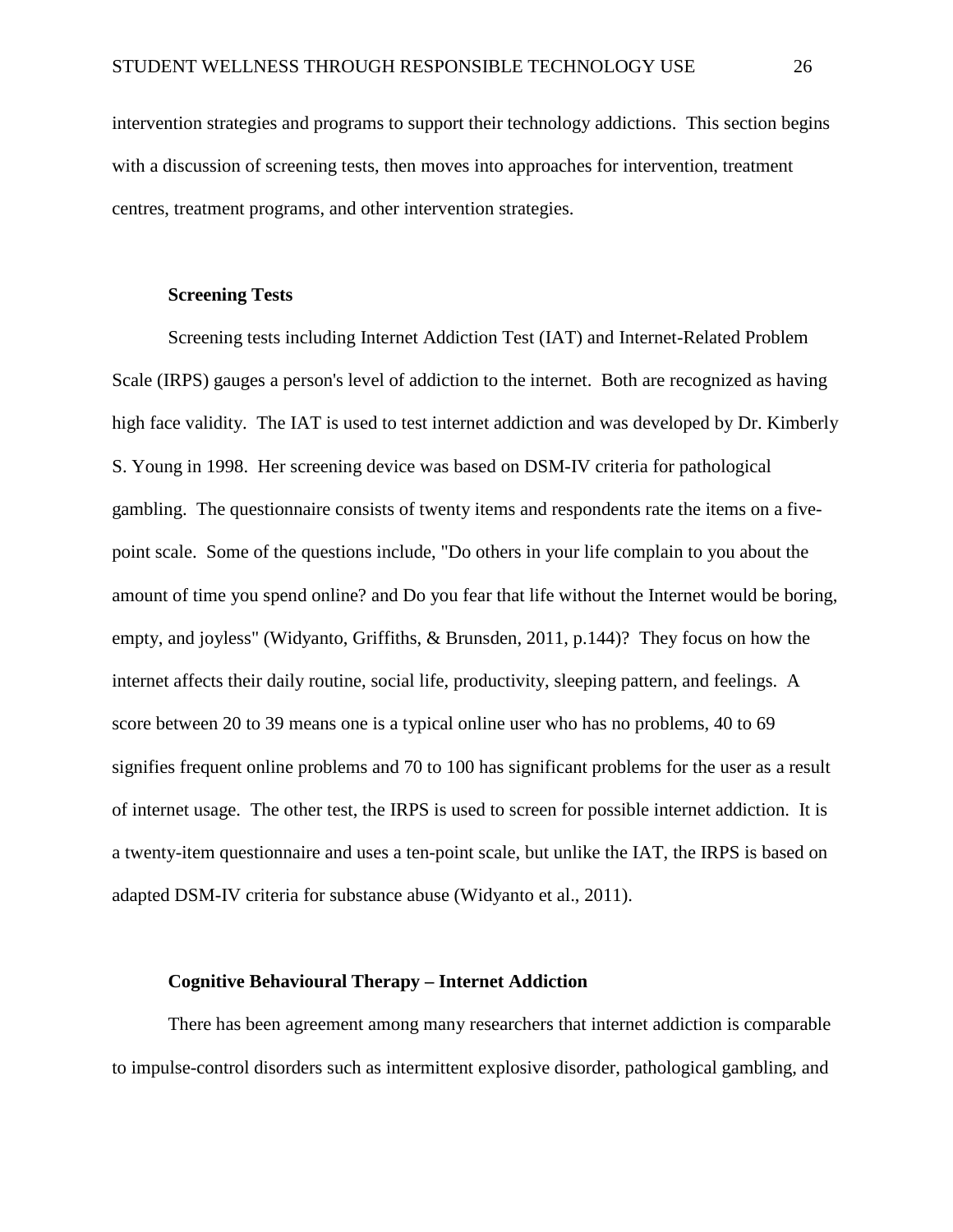trichotillomania (Young, 2011). They have also pointed out the effectiveness of cognitivebehaviour therapy (CBT) to substance abuse, emotional disorders and eating disorders. Due to the compulsivity of internet addiction and its similarity to other disorders previously mentioned, it seems fitting to use CBT for treating internet addiction.

One of the current and most effective treatments for technology addictions is cognitivebehavior therapy-internet addiction (CBT-IA) which involves the use of CBT with harm reduction therapy (HRT). This approach is used at the Center for Internet Addiction in Bradford, Pennsylvania which is a well-known digital detox facility in the USA. Patients at this center learn to recognize and alter their negative thoughts and identify those that trigger addictive feelings and resulting behaviours. Coping strategies are learned as well as ways to prevent relapse. Internet addiction differs from other disorders treated with CBT in that technology and internet addictions warrant daily and necessary use. Hence a specific version, CBT-IA, was developed which can be employed as an outpatient and inpatient model. The model consists of three phases including Phase 1: Behaviour Modification, Phase 2: Cognitive Restructuring, and Phase 3: Harm Reduction Therapy (Young, 2011). Each phase has specific goals.

In the first phase, the goal is to gradually decrease the amount of time the patient spends online. To achieve this, a daily internet log is used to determine current internet behaviour and use that as a baseline for treatment. This includes recording activities, situations, and emotions during each session to determine if any of them are triggers that lead to excessive use and to aid in setting future goals. In addition to this, strategies such as computer restructuring and the use of filtering software are employed in Phase 1.

The main goal in the second phase is cognitive restructuring that focuses on patients' maladaptive cognitions, which activate binge behaviour on the internet. Often, the internet is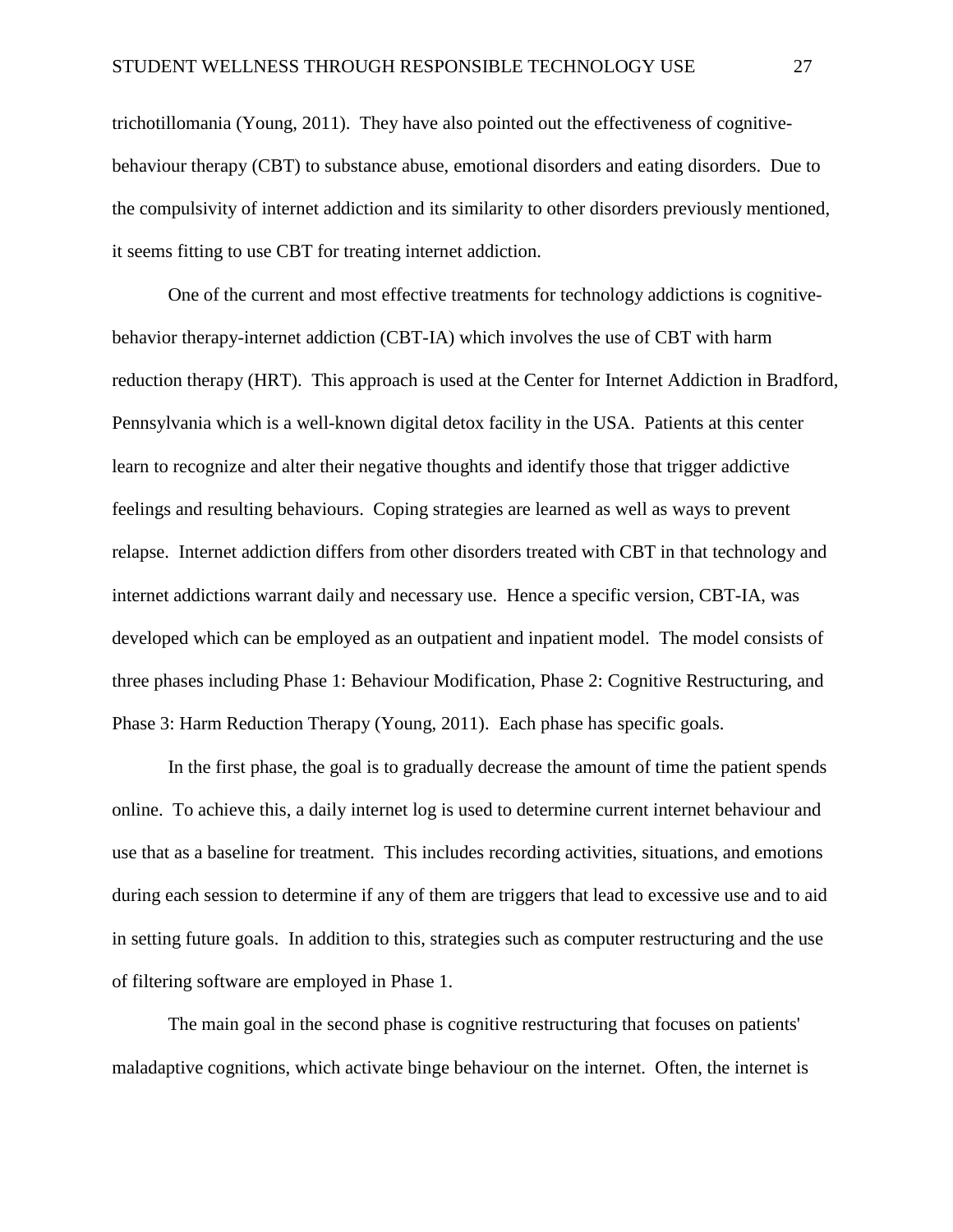used as a psychological escape from the real world where people find it easier to succeed compared to real life. Unfortunately, actual opportunities and interactions with other people are missed which could lead to further development of skills such as communication and improving their self-esteem. The patient's false assumptions are then challenged to convey there are opportunities outside the online world where they can experience success in their lives, then provide tools for them to take these on. Phase 2 also focusses on helping clients determine the negative consequences brought about by internet addiction and refocusing clients' goals when denial occurs during the therapy.

The third phase of CBT-IA uses HRT to continue the recovery and prevent relapse. As with other types of addiction such as substance abuse and dependence, internet addiction is often associated with other coexisting factors such as, "depression, anxiety, stress, relationship troubles, marital problems, and/or career difficulties" (Young, 2011, p. 309). In tandem with the treatment of internet addiction, any coexisting factors are addressed by choosing goals and strategies that work best for them. When indicated, appropriate medications are used to treat any primary psychiatric concerns. Studies have found that clients who were treated using CBT, "showed improved motivation to stop abusing the internet, lower IAD scores, and lower scores of depression, anxiety, compulsiveness, self-blame, illusion, and retreat (Cash et al., 2012, p. 295).

Young (1999) also suggests eight techniques practitioners can employ with their clients to treat internet addiction. Some of these may also be useful for school counsellors to use as strategies for students with minor problematic technology and internet use. These techniques include, "(a) practice the opposite time in Internet use, (b) use external stoppers, (c) set goals, (d) abstain from a particular application, (e) use reminder cards, (f) develop a personal inventory, (g)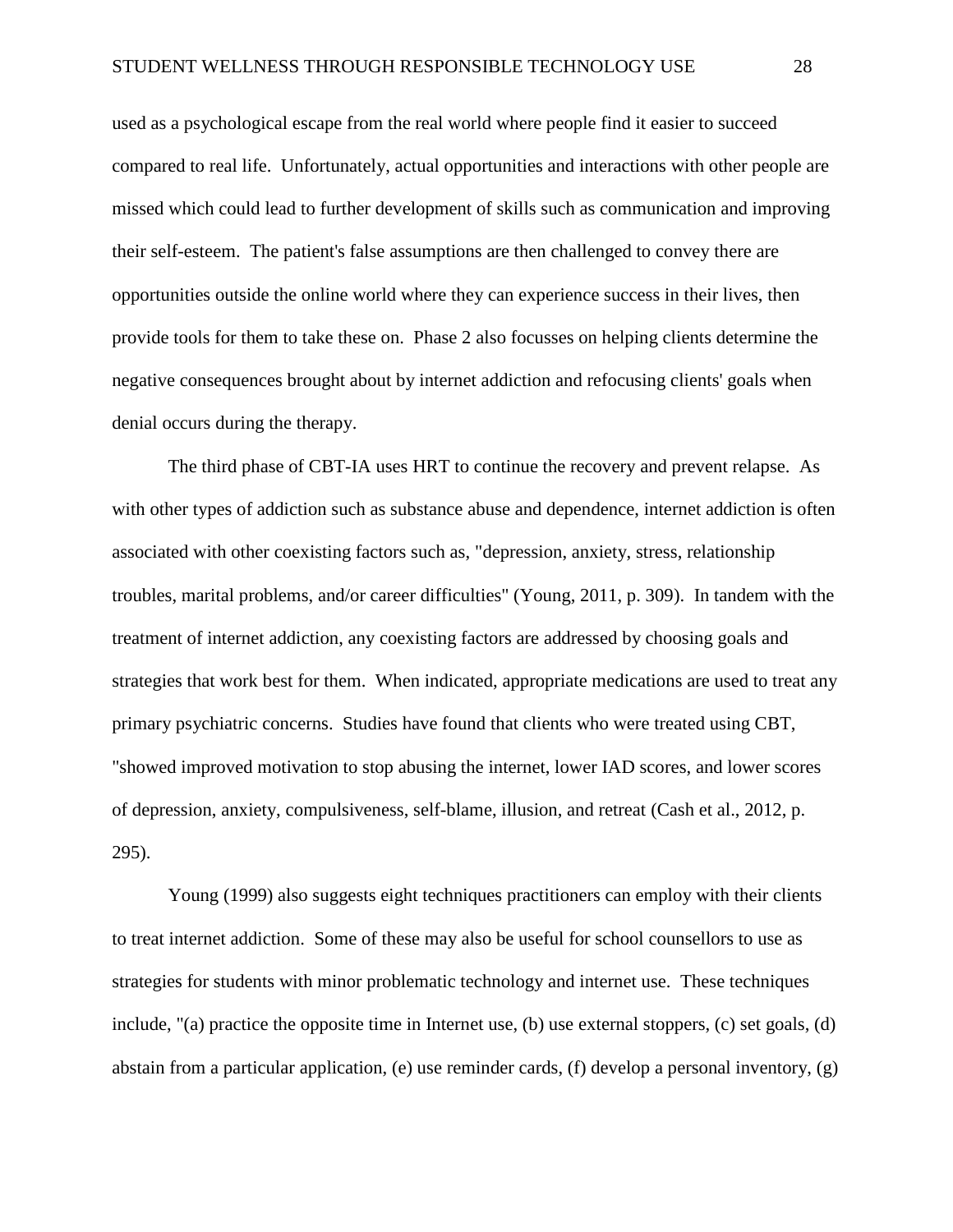enter a support group, and (h) family therapy" (Young, 1999, p. 28). Practicing the opposite involves learning about the client's internet use then constructing a new schedule with the client. Using external stoppers may utilize an alarm clock as an audible cue and actual life events as a prompt to discontinue technology use. Setting goals comprises of creating reasonable usage time goals with the client to give them ownership and making them visible by using a calendar. Abstaining from a particular application involves discontinuing all activity with the problematic application whether it be gaming, social networking site, or a forum. However, they can still use other applications in moderation that do not pose addictive tendencies. Using reminder cards helps the client stay focused on their goals by having them write five problems caused by their internet addiction and five benefits for cutting down on internet use. These are transferred onto an index card that the client reads when the temptation to use technology arises and at regular times throughout the week. Taking a personal inventory involves helping the client make a list of what other desirable, healthy activities had been neglected prior to their preoccupation with technology, reflect on their importance, and how they improved their quality of life. Entering a support group allows the client to interact with people in a similar situation for real life social support or even a group that can reconnect them to a physical, artistic, or any other productive activity they used to partake in. Finally, participating in family therapy are for those whose relationships have been negatively impacted as family support may be the difference for client recovery.

#### **reSTART Program**

<span id="page-34-0"></span>Like CBT-IA, the reSTART program is also used in a popular digital detox facility. This program was founded by Dr. Cossette Rae and Hilarie Cash and is located in Fall City,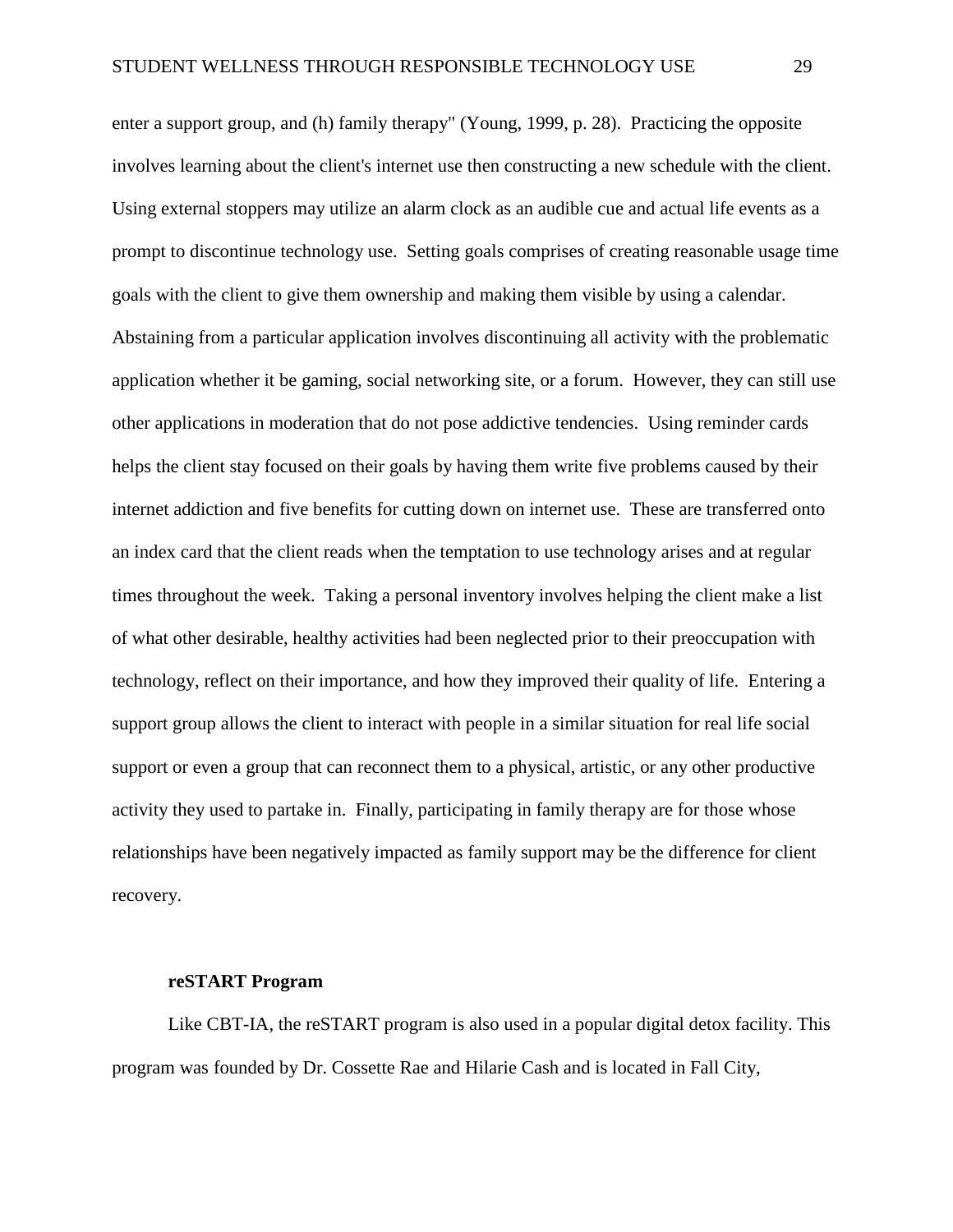Washington. The program uses multiple therapeutic intervention strategies utilized to create individualized plans. Cash et al. (2012) describe the different elements available within this extensive program as:

an inpatient Internet addiction recovery program which integrates technology detoxification (no technology for 45 to 90 days), drug and alcohol treatment, 12 step work, cognitive behavioral therapy (CBT), experiential adventure based therapy, Acceptance and Commitment therapy (ACT), brain enhancing interventions, animal assisted therapy, motivational interviewing (MI), mindfulness based relapse prevention (MBRP), Mindfulness based stress reduction (MBSR), interpersonal group psychotherapy, individual psychotherapy, individualized treatments for co-occurring disorders, psycho-educational groups (life visioning, addiction education, communication and assertiveness training, social skills, life skills, Life balance plan), aftercare treatments (monitoring of technology use, ongoing psychotherapy and group work), and continuing care (outpatient treatment) in an individualized, holistic approach. (p. 295)

Primary results regarding the effectiveness of the program found, "Seventy-four percent of participants showed significant clinical improvement, 21% of participants showed no reliable change, and 5% deteriorated" (Cash et al., 2012, p. 296).

#### **International Treatment Centres and Programs**

<span id="page-35-0"></span>As mentioned previously, several countries outside North America have recognized technology addiction as an official disorder and a public health crisis (Sharma & Palanichamy, 2018). Some of these include Korea and China that have public services available to address early and selective prevention as well as mental health services for those in need of support. Information regarding practices and infrastructure to assist those who are addicted to technology and the internet may prove valuable if it is eventually recognized as a disorder. Sharma  $\&$ Palanichamy (2018) mentioned that since 2007, the Korean government has established 190 internet addiction counselling centres and hospitals with 1,043 trained counsellors. Korea also opened their first specialist clinic in 2011 that offers, "a five-week treatment module comprised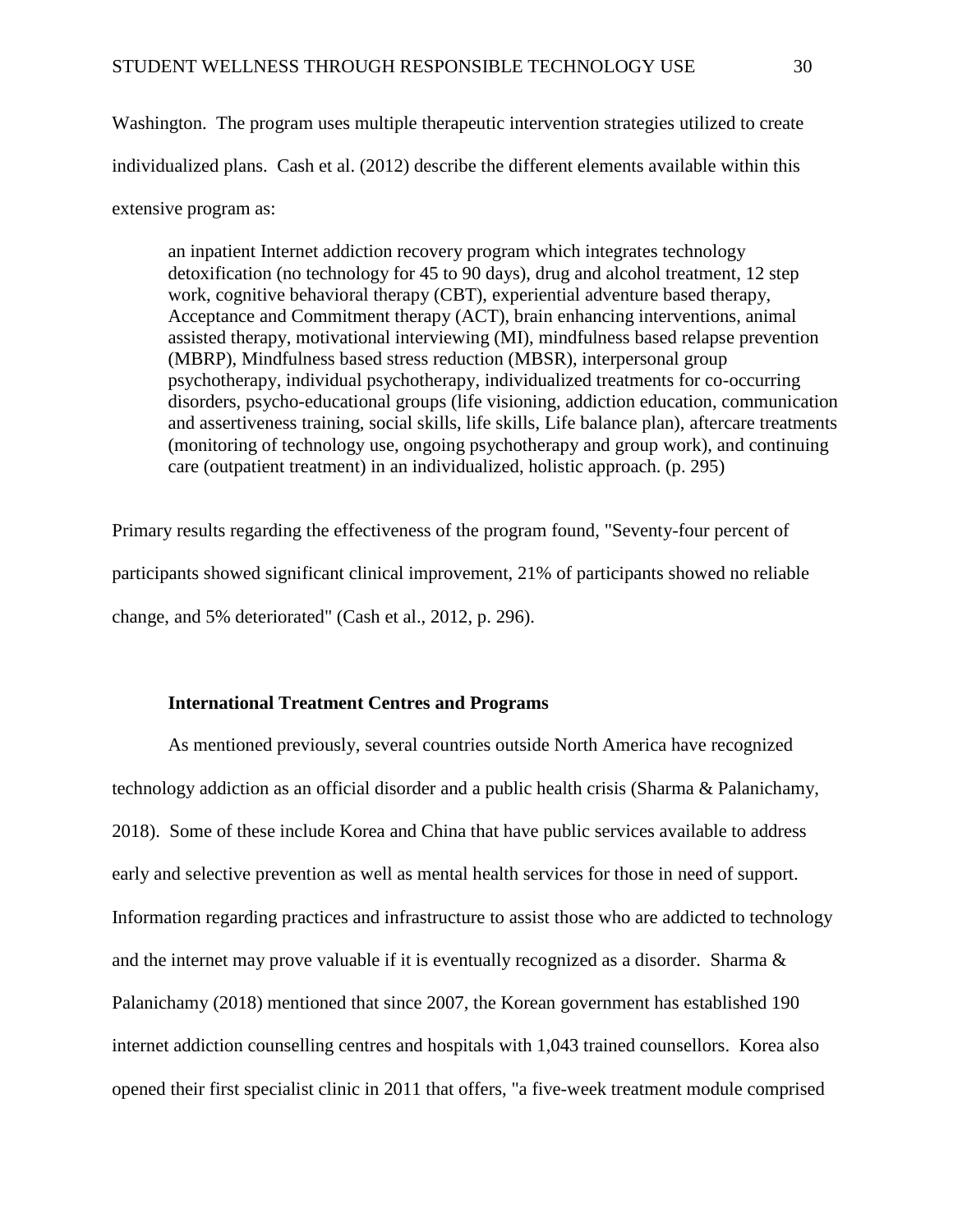of group sessions, art therapy, medicines, neuro-feedback and transcranial magnetic stimulation" (Sharma & Palanichamy, 2018, p. 544). Furthermore, they highlight China's 300 treatment centres as well as the inclusion of both behavioural training and pharmacotherapy for the client at the General Hospital of Beijing's Military Region's Addiction Medicine Centre. These include, "dancing and sports, reading, karaoke and elements from the 12 step programmes of the Alcoholic Anonymous, along with family therapy" (Sharma & Palanichamy, 2018).

#### **Treatment Efficacy**

<span id="page-36-0"></span>As mentioned in the previous section, treatment centres and programmes might not be readily accessible to all youth, so many may need to seek treatment elsewhere from trained professionals using specific methods. Liu, Nie, & Wang (2017) performed a systematic review and meta-analysis of 58 randomized trials on the effects of group counselling programs, CBT, and sports intervention on internet addiction. They found positive outcomes for the reduction of internet addiction of individuals who pursued different treatment modalities. Group counselling programs were effective in four dimensions of internet addiction such as time management, interpersonal and health issues, tolerance, and compulsive internet use. CBT led to improvements in depression, anxiousness, aggressiveness, somatization, social insecurity, phobic anxiety, paranoid ideation, and psychoticism. Sports intervention brought about positive change in all aspects of internet addiction mentioned, and specifically in managing withdrawal symptoms.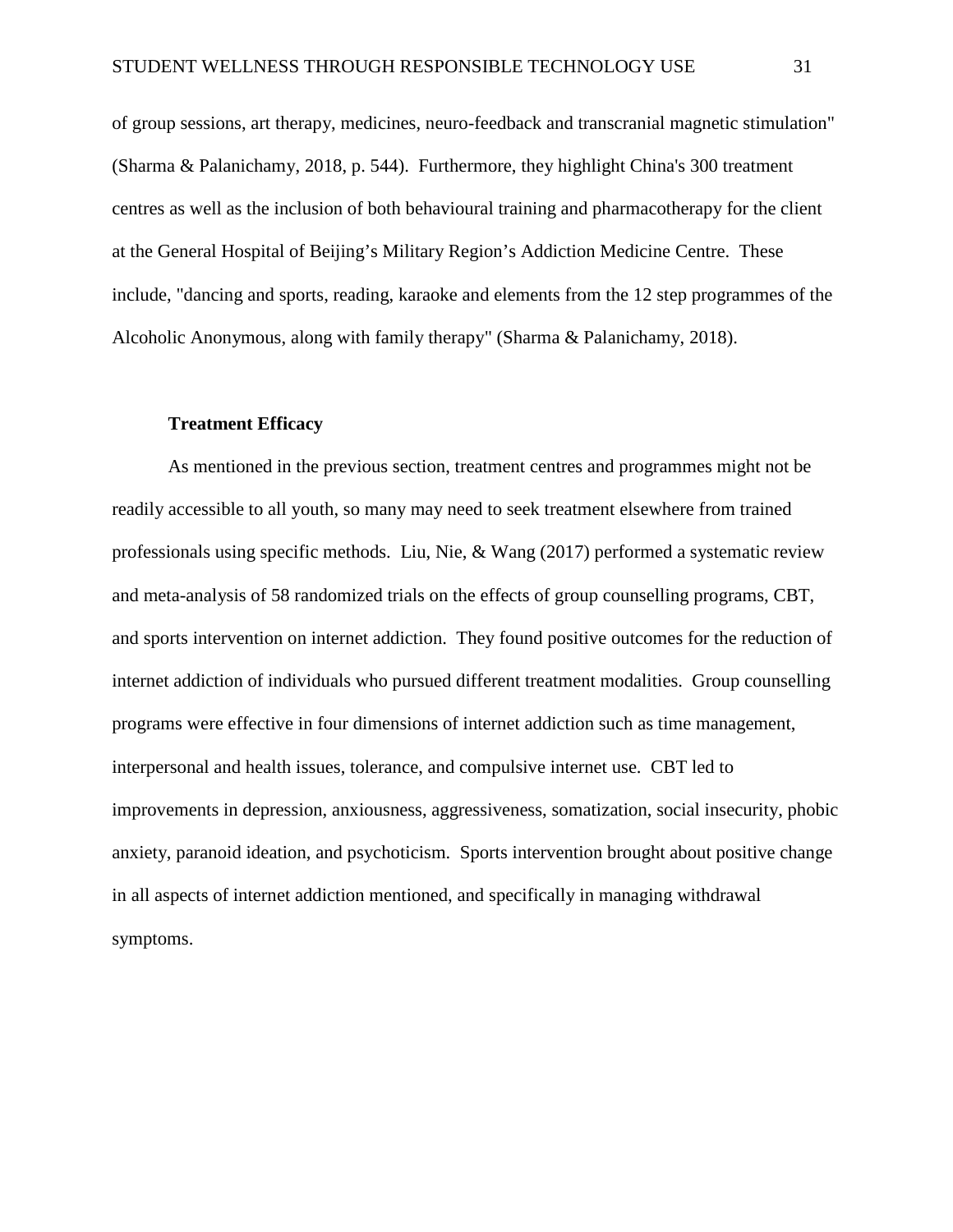#### <span id="page-37-0"></span>**Summary**

Despite all the information available to us, the reality exists that we are still far from recognizing the full extent of internet, gaming, smartphone, and social media addiction and there is still significantly more research to be done to address it. For those suffering with addiction right now, additional treatments include seeking treatment from other addiction specialists and engaging in multimodal treatments.

Although there may not be a treatment centre specific to internet addiction in close proximity to those who need it, addiction specialists and centres can tailor their treatment methods to technology overuse. Some approaches used in other types of addiction have proven effective with treating internet addiction such as CBT and the 12-step philosophy. In addition, "treatment options for technology addicts can include inpatient, outpatient and aftercare (postrehab) support and self-help support groups, as well as individual, group and family counseling and workshops for addicts and their families" (Addiction.com, n.d.).

To further increase the success of treatment, different strategies from a variety of disciplines may need to be employed to increase the rates of success. The multimodal treatments utilized in treatment centres and programs discussed above can also be delivered in other settings that are more accessible. In a treatment study of a multimodal school-based group CBT that included parent training, teacher education, and group CBT was effective in decreasing internet addiction in twenty-four adolescents. Areas of improvement include emotional state and regulation ability as well as behavioural and self-management style (Du, Jiang, & Vance, 2010). In another multimodal approach that consisted of fifty-two adolescents with internet addiction disorder, their IAD and SCL-90 (Symptom Checklist-90) scores as well the amount spent online decreased significantly, following three months of treatment. This consisted of solution-focused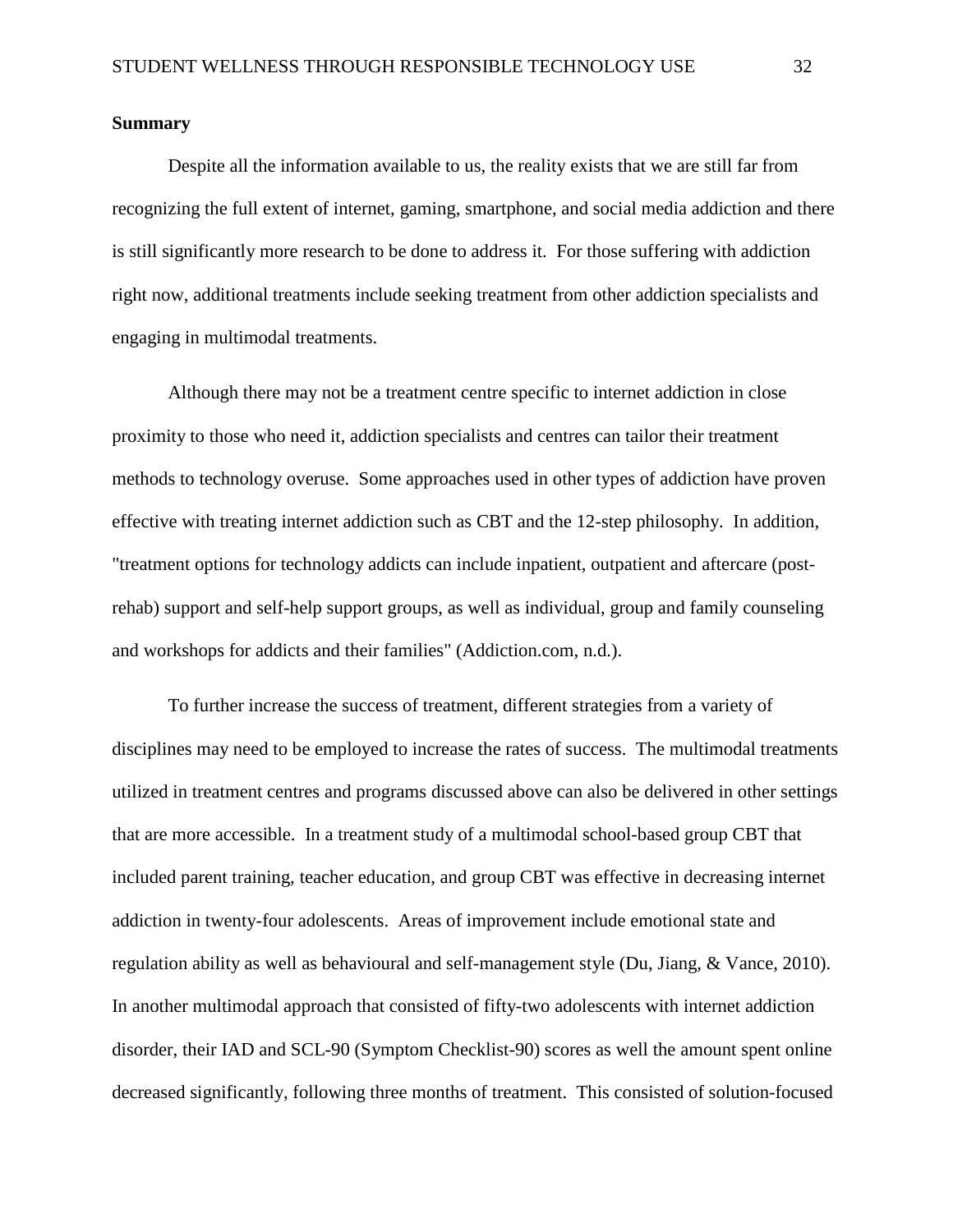brief therapy (SFBT), family therapy, and cognitive therapy (CT) (Fang-ru Y. & Wei H., 2005). Finally, a treatment study utilizing behaviour therapy (BT) or CT, detoxification treatment, psychosocial rehabilitation, personality modeling and parent training were successful in considerably lowering IAD related symptom scores of twenty-three middle school students (Rong Y, Zhi S, & Yong Z, 2005).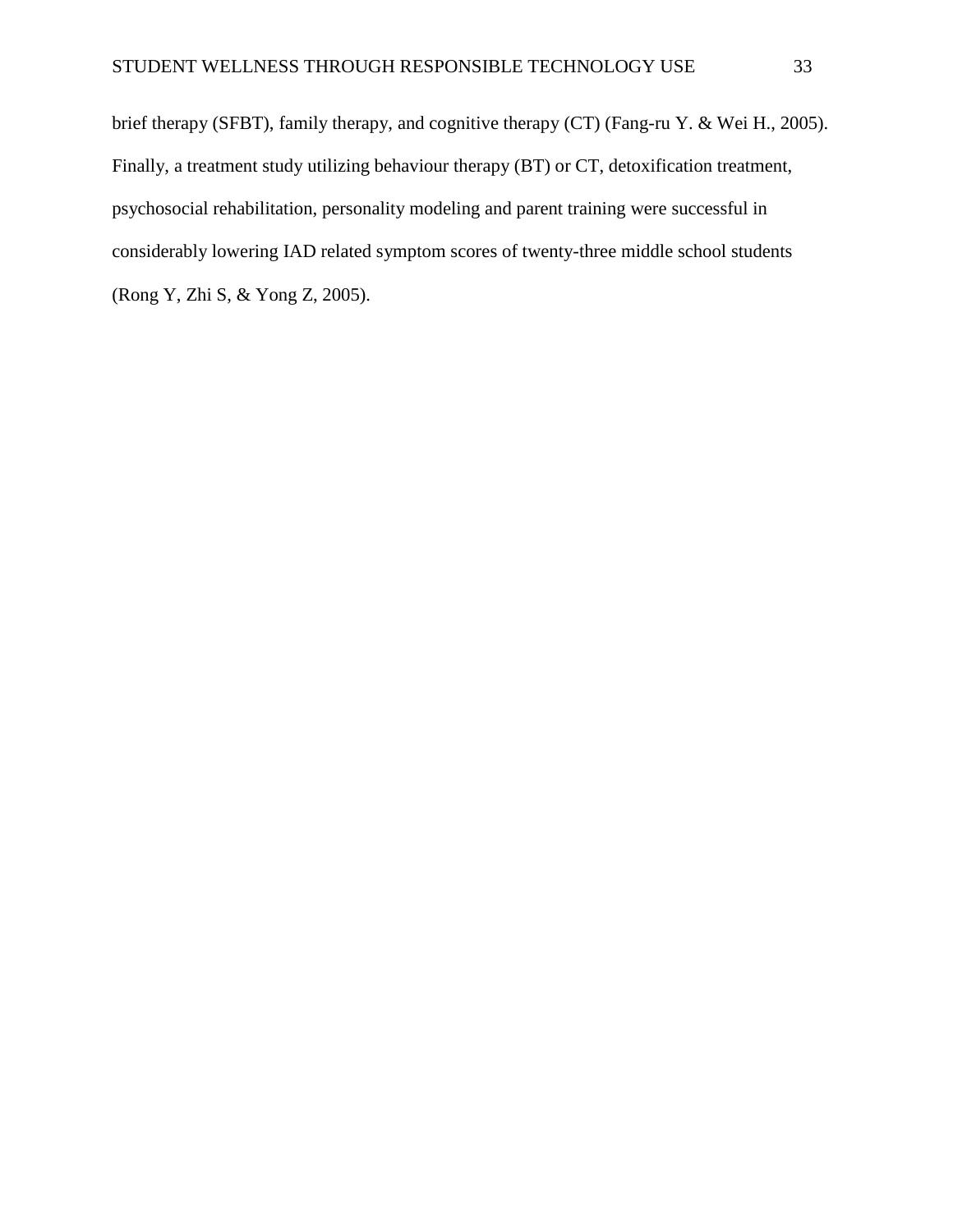#### **Chapter 3: Summary, Recommendations and Conclusions**

<span id="page-39-0"></span>The overall objective of this chapter is to leave the reader with an overview of the issues facing youth in regards to technology use as well as some recommendations for those working with youth, particularly educators, and to a lesser degree, parents. Given that some youth are actually addicted to technology, suggestions for counsellors working with youth addiction have also been included. This final chapter has been divided into 3 separate, but related areas. The first provides a summary of the findings from the previous chapter. The second discusses the implications for stakeholders including students, parents, teachers, school counsellors, administration and possibly public health agencies and other community organizations. The third section will outline recommendations based on current research, teaching practices, and available resources.

#### <span id="page-39-1"></span>**Summary**

The previous two chapters have provided a detailed analysis of an emergent and problematic issue that is facing youth starting from early childhood to adolescence. Growing up with technology everywhere leaves them extremely vulnerable to becoming dependent on the gadgets and devices they are exposed to the most. The most prominent issues that may affect youth include Internet Gaming Disorder, Smartphone Addiction, and Social Media Addiction. According to McRae (2018), "the digital activities students are talking about most are #1 playing video games, #2 watching videos online, and #3 using social media." (p. 3). As mentioned throughout the literature review in Chapter 2, research shows that children are exposed to technology at progressively younger ages and the amount of exposure increases as they get older. Parents have admittedly used technology devices to replace traditional parenting strategies as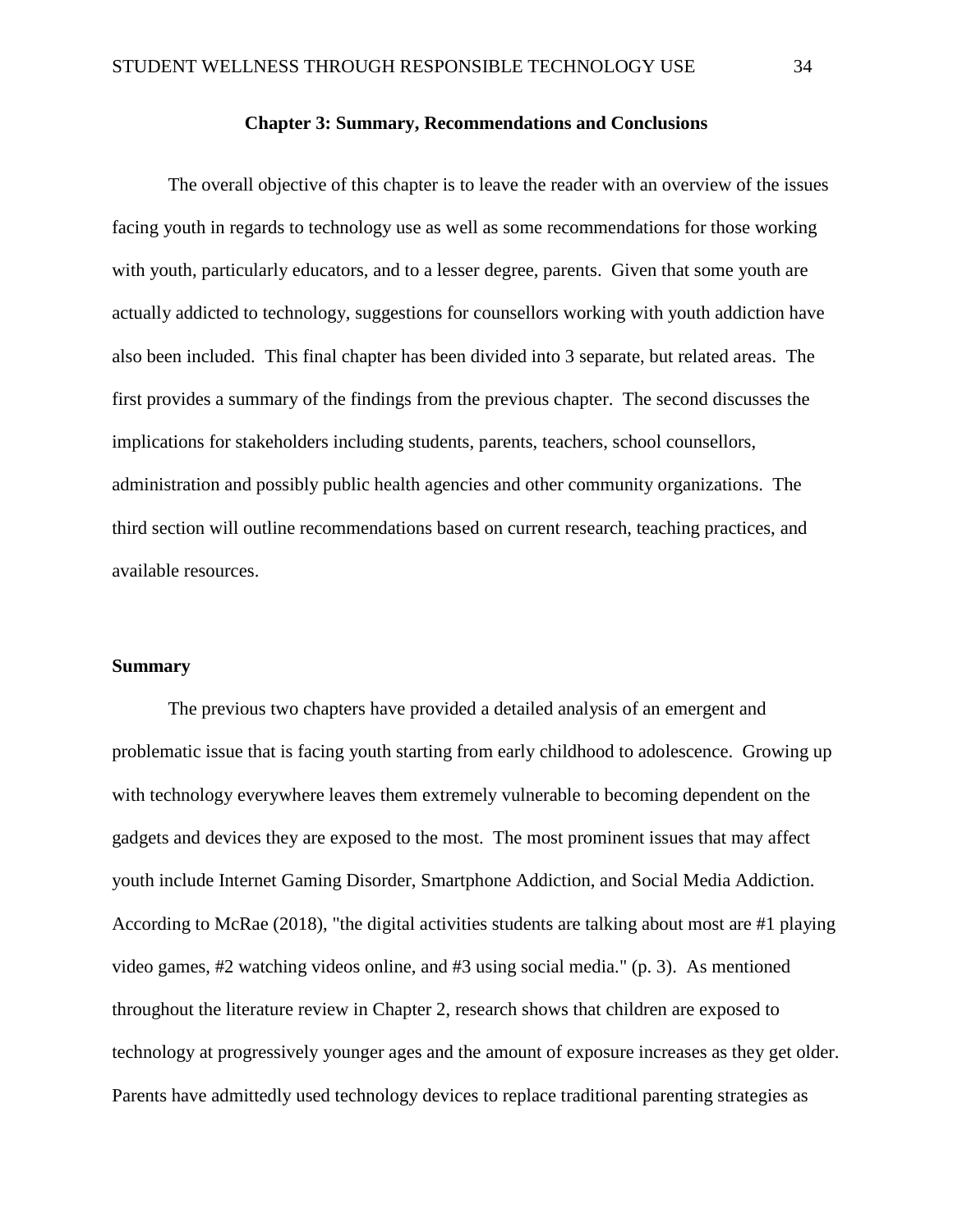pacifiers to keep their children calm, as rewards for improved behaviour, and as an activity prior to bed. It has also been found that parents themselves use technology for long periods of time in the presence of other family members and consequently, model this behaviour to their children, "76% of parents recognize that their technology habits influence those of their children" (McRae, 2018, p. 2). Regardless of the reason why caregivers choose to and when to integrate technology in their child's life, I believe that proper education of its benefits and harmful effects as well as recommended ages, frequency, and length of exposure will produce more favourable outcomes for youth. Indeed, there are challenges faced by youth and all stakeholders involved, but there are strategies and potential opportunities discussed in the following section to help alleviate some of these.

The literature review revealed that continuous and excessive exposure to the internet, smartphones, and social media leads to a disruption in different aspects of one's life. It can interfere with personal, social, school, and work to name but a few. This can lead to more severe outcomes such as increased anxiety, depression, decreased social skills, and addiction. However, research has also found that regulation of usage by parents and effective communication with their children regarding responsible use are protective factors in preventing overuse. There are also effective prevention and intervention strategies that have been implemented within some schools and communities. These include educational programs partnered with other interests such as leading a healthy life through exercise or other physical activities. Those who need intervention can undergo CBT-IA with HRT as well as attend detox facilities and centres equipped with a variety of treatment programs.

It seems as though we are playing catchup in addressing the overuse of technology amongst youth, adults, and the rest of the population within our communities. As mentioned,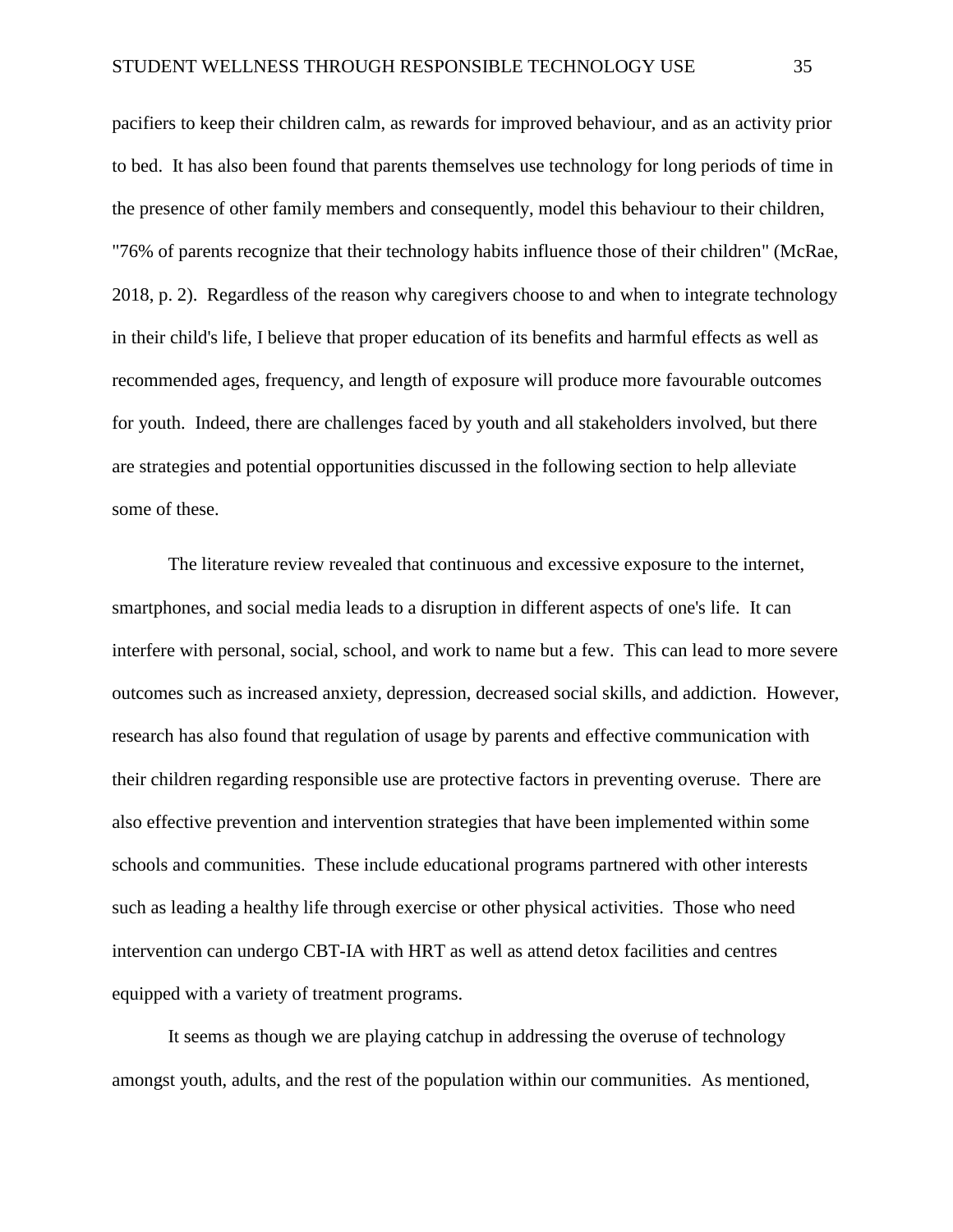there are several prevention and intervention strategies that have proven to be effective, but more has to be done to impede our youth's likelihood of developing a dependency on the internet, smartphones, and social media. Further to what is currently available, what is also needed is for parents, teachers, school counsellors, and other educators to be on the same page in terms of providing a blanket of support. It would also be plausible to coordinate with public health and community organizations to provide additional education and services that will equip youth to lead a more balanced lifestyle.

# <span id="page-41-0"></span>**Implications for Stakeholders (students, parents, teachers, school counsellors, administration)**

In order to best serve youth in learning about responsible technology use, there must be communication, coordination, and cooperation between all stakeholders. They all have a major influence and impact on the mental health and wellness of these youth. Those who have the most impact starting at a very early age are parents or caregivers. Studies show that those who provide continuous emotional support and have open lines of communication regarding limits with their children are less likely to have a child with a dependency on different forms of technology. Current and upcoming parents seen as role models for their children can also be immersed in technology themselves. It is not that parents are unaware of the issue as, "62% of parents feel negatively distracted by technology and 60% indicate that their child's use of technology has a negative impact on physical activity" (McRae, 2018, p. 3), but expanding education on the benefits and downfalls of technology could also be increased. One suggestion would be that parents could be educated through public health agencies as early as possible even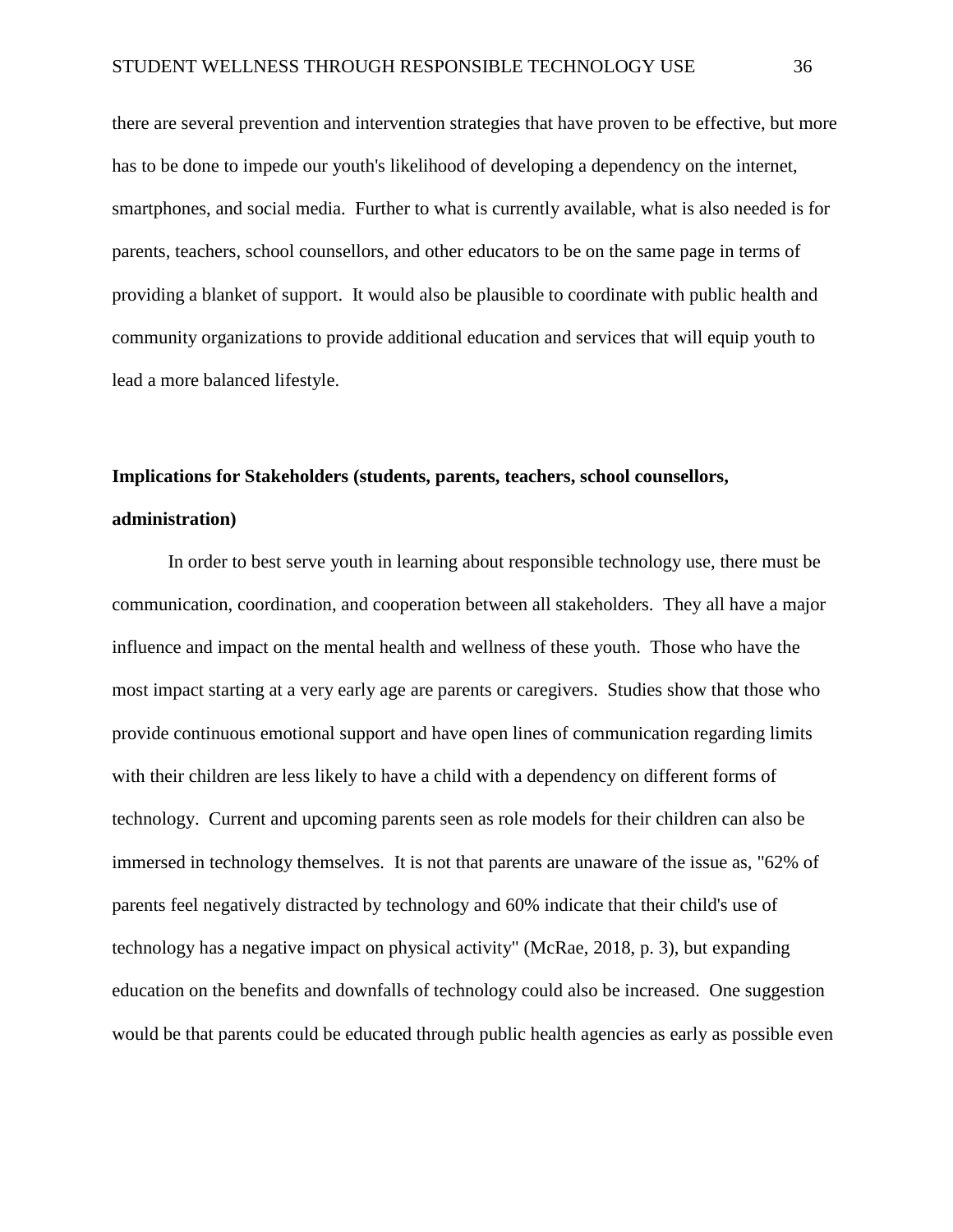at the hospital or during visits at their homes. The earlier an education practice is put in place for parents, the better chances of less addictive behaviour amongst youth.

Once a child enters elementary school, there are programs within each school district that addresses the proper use of electronic devices and social media in order to become a responsible digital citizen. These are usually delivered within the classroom setting by teachers or other district employees. Programs include information on recommended time spent and management of technology in their daily lives as well as balancing them with other activities and interactions in their lives. The importance of this can be taken to another level with further support from administration and the school district. Some school districts hold information sessions for students, parents, and the community to educate them regarding technology use (discussed in the next section). These sessions are essential in assisting caregivers to develop skills to prevent dependency on technology that may consequently lead to anxiety, depression, decreased social skills, and addiction, among other things. All parties can interact and work together effectively to ensure success by improving communication between themselves and the youth they support as well as between support groups.

#### <span id="page-42-0"></span>**Recommendations**

Success in supporting youth effectively brings about positives in all aspects of their lives. Parents who are more involved in their children's lives, communicate more effectively, and provide structure at home, are less likely to have a child become dependent on technology. As mentioned earlier, the Italian Pediatrician Society encourages parents to limit and monitor usage as well as participate in interactive play and contact with their children from a very young age. Perhaps one of the best recommendations for parents comes from a Canadian organization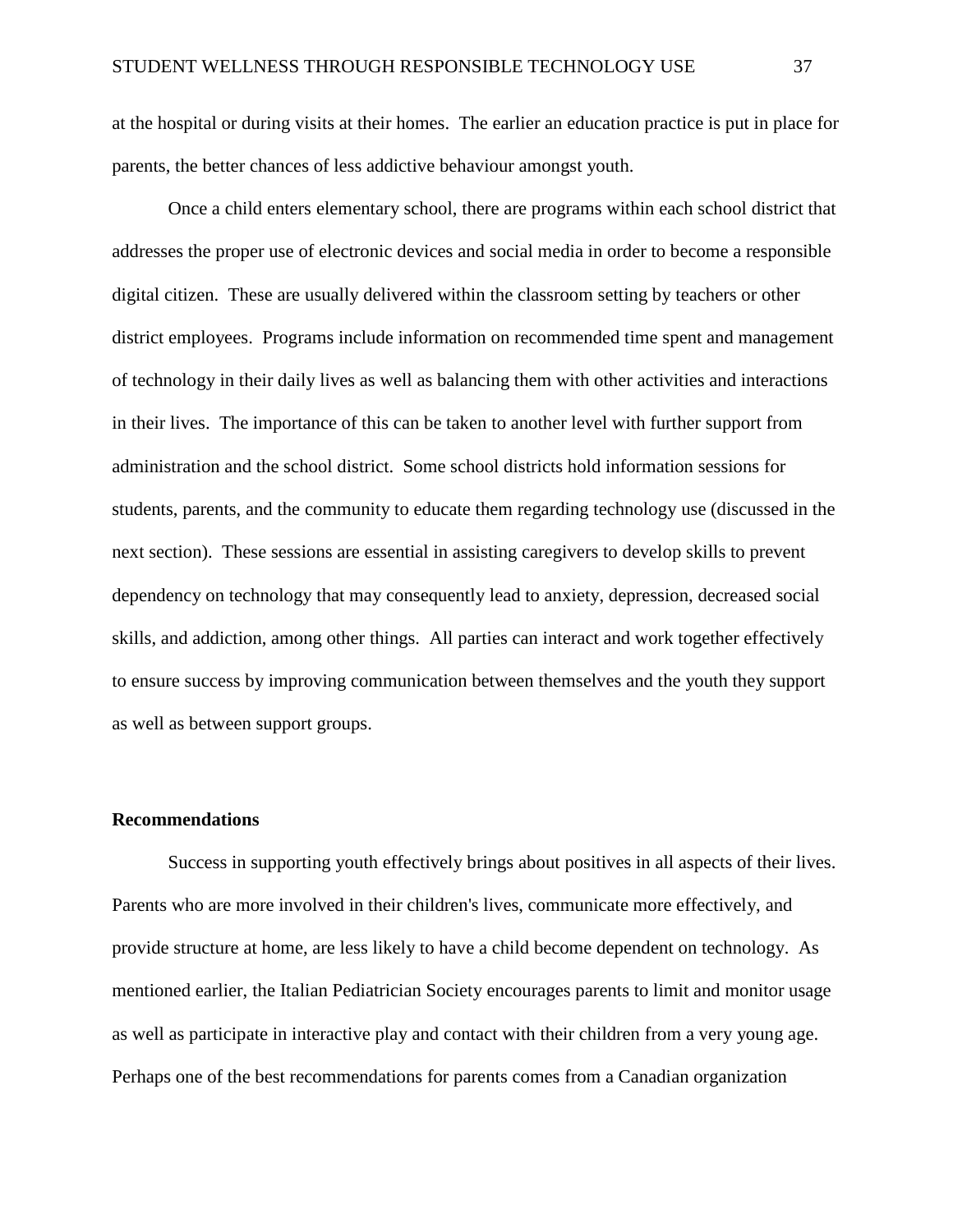(Brisson-Boivin, 2018). Essentially, their recommendations include Parents Engage, Parents Manage, and Parents Use Their Digital Skills.

Parents Engage means that, "Parents are actively involved in their children's digital lives by mindfully curating and minimizing their child's screen time as well as co-viewing" (p. 23). Additional practices could include no TV, gaming, and electronic devices in bedrooms as well as a designated charging area and check in bins at home and during family activities. Although numbers can definitely be improved, it is important to note that, "43% of parents reported that their children never use a digital device during family meals and over two-thirds of parents indicated that their families talk together about things that are important to them, their families, and their children" (p. 19). Family activities without technology can be extended to cooking dinner together, playing board games, building puzzles, going for a walk, and many others. It is simply not ok for a parent to pick up their phone, tablet, or laptop the majority of the time when they have the opportunity to have direct social interaction with their children and entire family.

Parents Manage involves parents setting limits and the, "top two rules parents set for their children are time spent on digital devices at 43% and talking to strangers online at 40%" (p. 3). This can be reinforced to them by being consistent and discussing the reasons with their children.

Parents Use Their Digital Skills indicates that, "the stronger the parents' confidence in their digital skills, the more likely they are to implement rules" (p. 51). A recommendation for educators would therefore be to hold an information session or a workshop to educate parents about the latest games, smartphone apps, and social media outlets youth gravitate towards. There is little doubt most parents want support in managing their children's technology use as indicated by questions from the Growing Up Digital research project (McRae, 2018). They include, "How can we balance the use of technology as a teaching and learning tool with kids'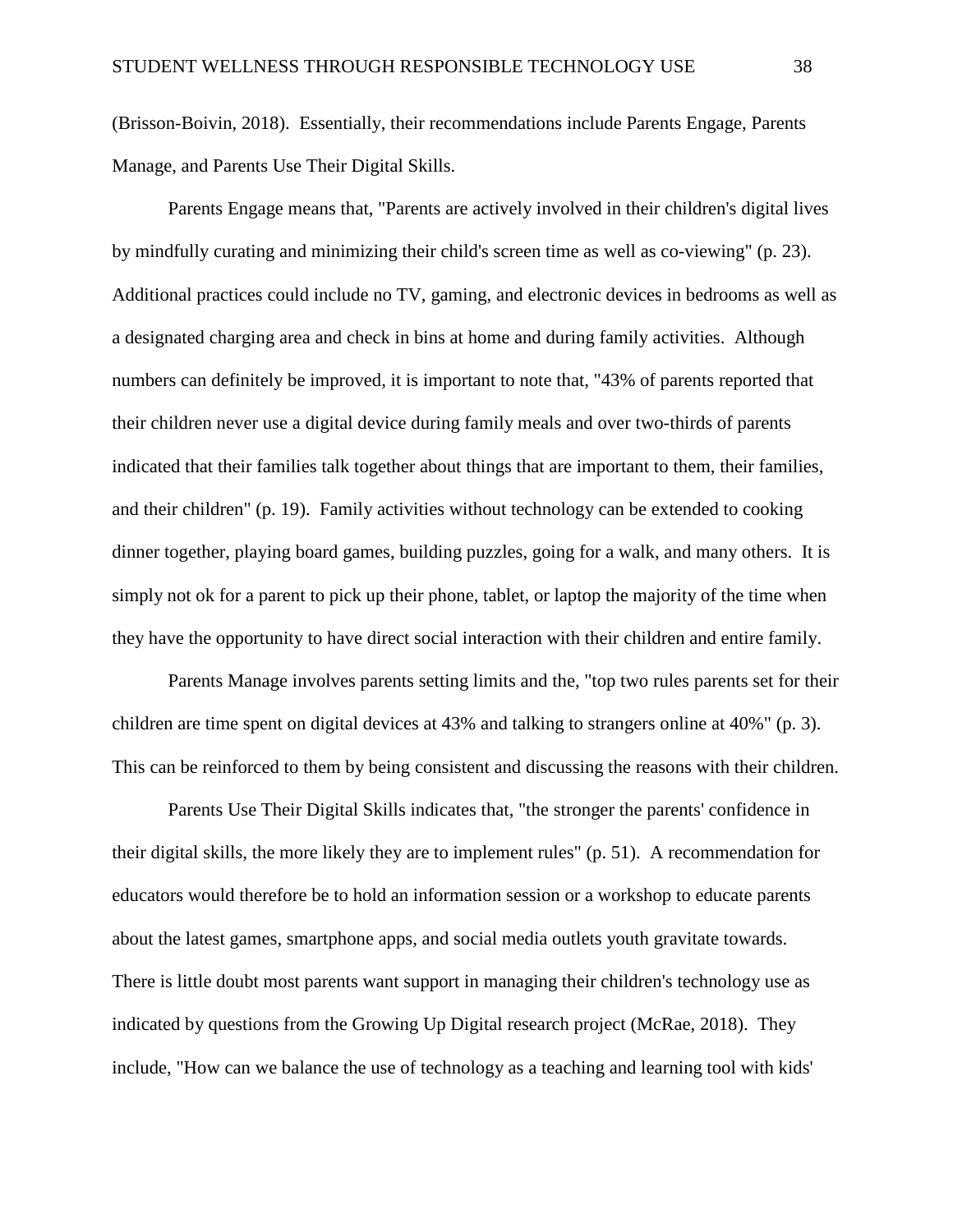ever-increasing addiction to devise use," and "In a digital world, guidance on the 'right' amount of exposure to digital media would be helpful" (p. 4).

According to Programme for International Student Assessment (2015), areas of focus that contribute to students' well-being at school include psychological, physical, cognitive, and social. In addition, the means of improving their well-being include having caring parents, positive peer relationships, supportive teachers, and a disciplined learning environment (PISA, 2015). Focusing on and strengthening these areas will increase the protective factors that alleviate their inclination to become addicted to technology. Teachers have the ability to create balanced lesson plans that integrate technology in the classroom in constructive ways when needed with interactive social and collaborative activities. As a computer teacher, gaming or social media use not related to learning is not permitted in the computer lab before and during class, at breaks, and at lunch. They are only to be used for schoolwork and this policy is consistent with the library and other computer labs throughout the school. On the doors of all our computer labs, we constructed and placed a poster as a reminder that lists possible alternative and healthier activities to gaming or social media such as taking a walk outside, talking to friends, working out, drawing, painting, or playing a sport. Gaming, smartphone use other than for music, and social media sites are restricted to minimize use and distraction during class. To further improve my classroom environment because it is a screen heavy class already, I plan to implement breaks throughout class that involves walks outside together, doing puzzles, playing traditional games as well as implementing curriculum-related unplugged activities. Another means to assist students who may be too engrossed in technology would be to communicate to parents on what is being observed at school and then work together in order to reinforce the message at home as well. An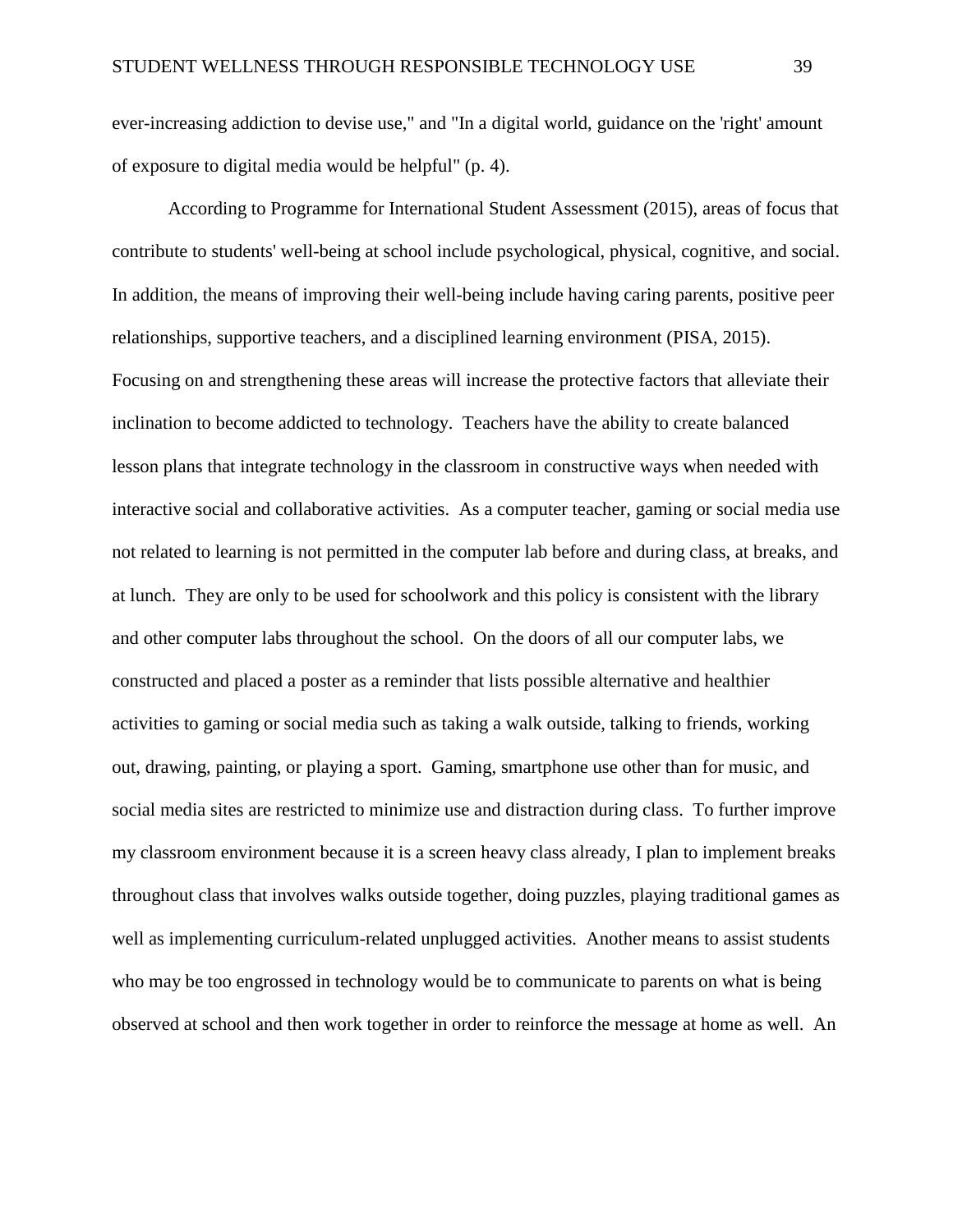extension of this would be to recommend resources for willing parents on how to help their children at home.

To better illustrate how teachers can intervene with students and parents I will use an example from my own teaching practice. What follows is what occurred with one of my students in a Computer Science class. I spoke to the student about my concerns in class in regards to gaming and excessive social media use, then communicated with parents who expressed the same challenges at home. We spoke about strategies I have implemented at school and ones that can be implemented at home by parents. In addition, we put together an internet and device use plan in collaboration with the student, parents, teachers, behaviour support, and administration to manage internet, smartphone and in class computer use. So far, the student has been receptive and overall usage greatly decreased. Finally, for the last two years I have been part of our school Wellness Team comprised of student leaders committed to wellness initiatives and education throughout the year. One of our focuses is to continuously promote unplugged activities, clubs, and teams to our student population using the RSS Student Activity Guide (Charles, 2018), a handout created by a student leader, and events during Mental Wellness Week. Our goal is to get as many students connected within the school community so that they can come together with other students and staff with similar interests and passions.

Additional methods to educate youth, parents, and educators would be possible with the support of administrators and the school district. Currently in our school district, we have a Digital Wellness Committee that consists of students, teachers, parents, school counsellors, health promoting schools coordinators, and administration. At this stage, we are gathering feedback from elementary and secondary students regarding helpful and harmful ways students are using technology and how these technologies are impacting them. Eventually, details of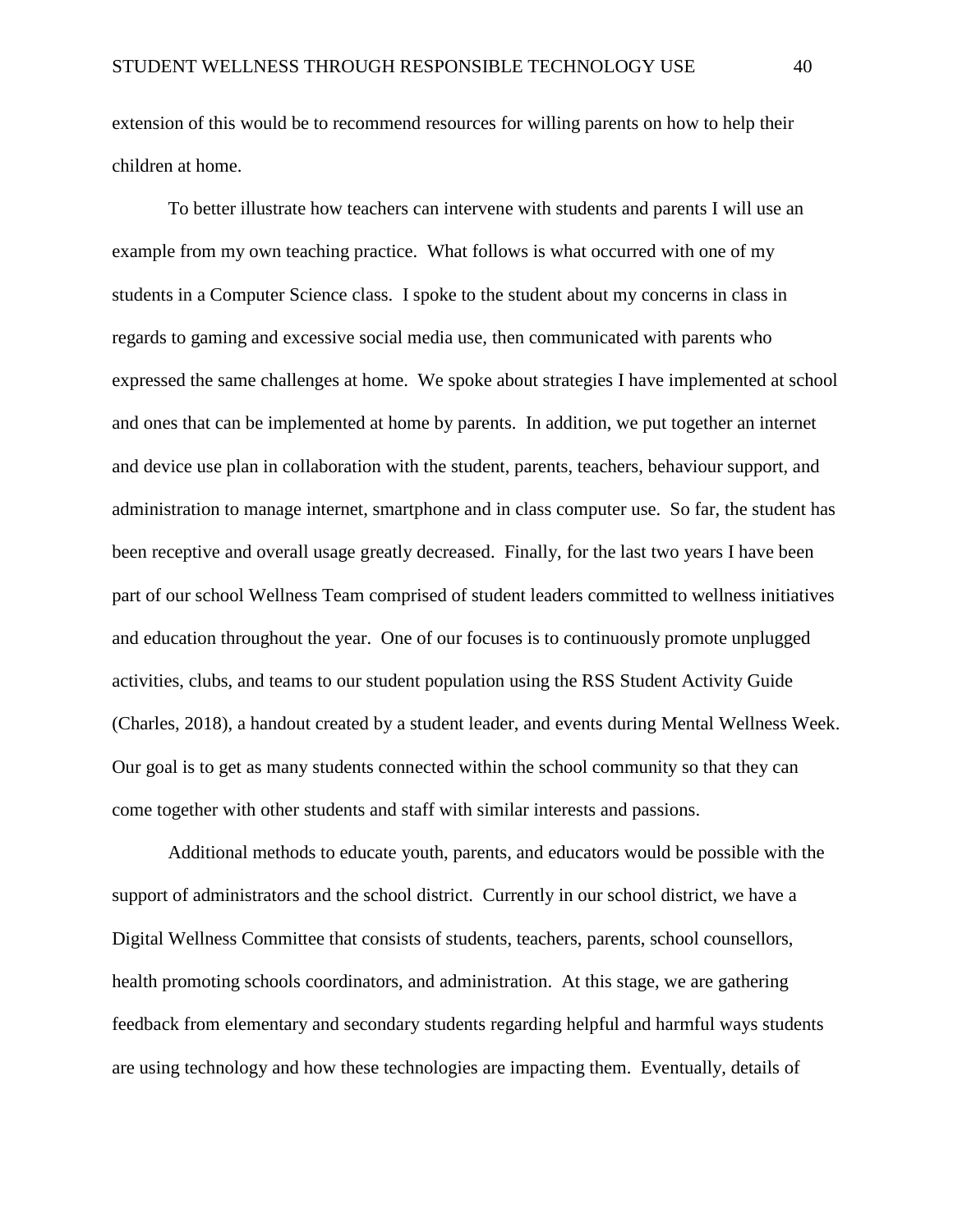education program components, design, strategies, and implementation will be constructed. As well, a partnership between the school district and outside organizations can be formed. An example of this is a school in British Columbia that invited Benjamin Wong of Mindfully Digital, an expert in Gaming Disorder, to speak to families. He presented to them at the school as well as interested people from the general public regarding the topics of Screen Time, Digital Addiction, and Brain Development.

Initially this paper focused on parents and other educators as influential people who would help educate youth regarding responsible technology use. However, I believe there is an opportunity to exploit earlier points of contact by public health services such as Health Families BC to educate new parents early in their roles. This may include technology education during prenatal classes and after birth with couples at the hospital. Nurses, through a short additional session or a summary handout, could explain this information regarding recommended use. This could be done after teaching parents how to properly care for their children. Another opportunity would be through public health education within the community when nurses perform home visits for new or current parents to ensure everything is in order or during follow up checkups with their family doctor. There may also be follow up information for parents at preschool, elementary, middle, high, and post-secondary school levels.

One more important ally could be community organizations such as the YMCA and the Foundry Kelowna, a wellness centre where youth and their families can access mental health and substance abuse services. The YMCA offers Get Active, Feel Good and Thrive from the Mind Fit program that invites youth ages 13 to 18 to disconnect and be more active. It includes a three-month YMCA membership and youth learn how to cope with low mood, depression, and anxiety that have been found to result in or contribute to Internet Gaming Disorder, Smartphone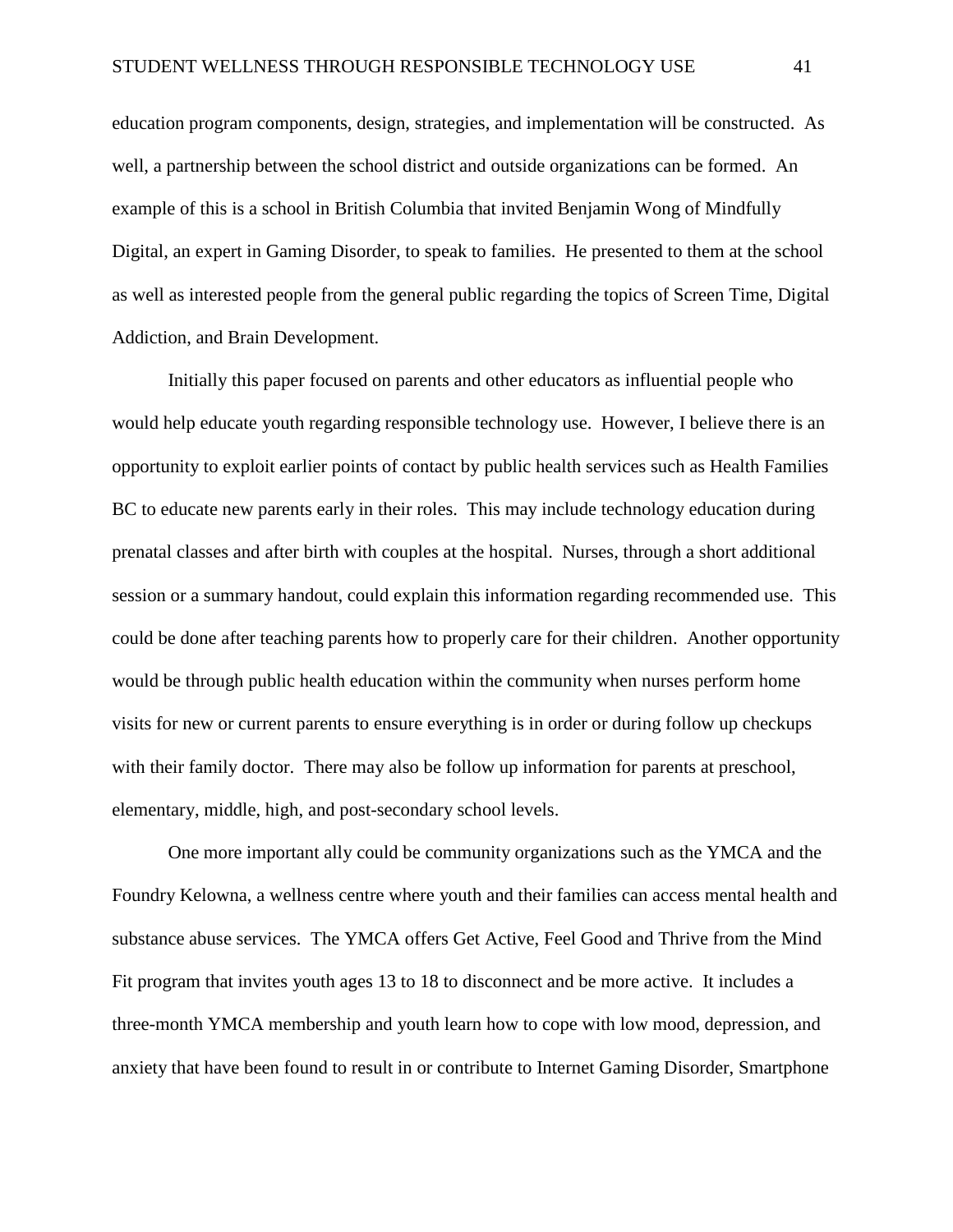Addiction, and Social Media Addiction. Mind Fit helps improve mind and body wellness as well as an opportunity to participate in fun activities and meet new people in the process. Flex Your Head program at the Foundry Kelowna are for youth ages 12 to 18 as a place to talk about and understand the issues of mental health and wellness within a safe, fun, and welcoming environment. They are equipped with knowledge, skills, and strategies to cope with stress and distress and promote positive mental health and wellness. These are valuable resources in our community we must be aware of and share with youth who have an excessive preoccupation with technology.

In this section, I have suggested a number of recommendations that I feel would benefit youth who are prone to technology addiction and/or over-use. A limited number of programs are already in place to help parents and teachers combat this issue, however it is clear that more is needed to be done. Hence, I have made some recommendations I would like to see implemented in homes, schools, and in communities.

#### <span id="page-47-0"></span>**Conclusions**

It is obvious that technology is a part of modern life and it is not going to go away. The key will be for each of us to understand the pros and cons of it, and for us to help youth acquire the skills and competencies of appropriate technology use so as to avoid a myriad of potential mental health issues including addiction. The objective of this paper was to address technology overuse, specifically within the youth population. Anyone working with youth has a responsibility to find ways of helping them with the potentially destructive forces of technology.

Research shows that strong parental connection and communication as well as positive modeling behaviours can set the tone at home during early childhood. Teachers can help ensure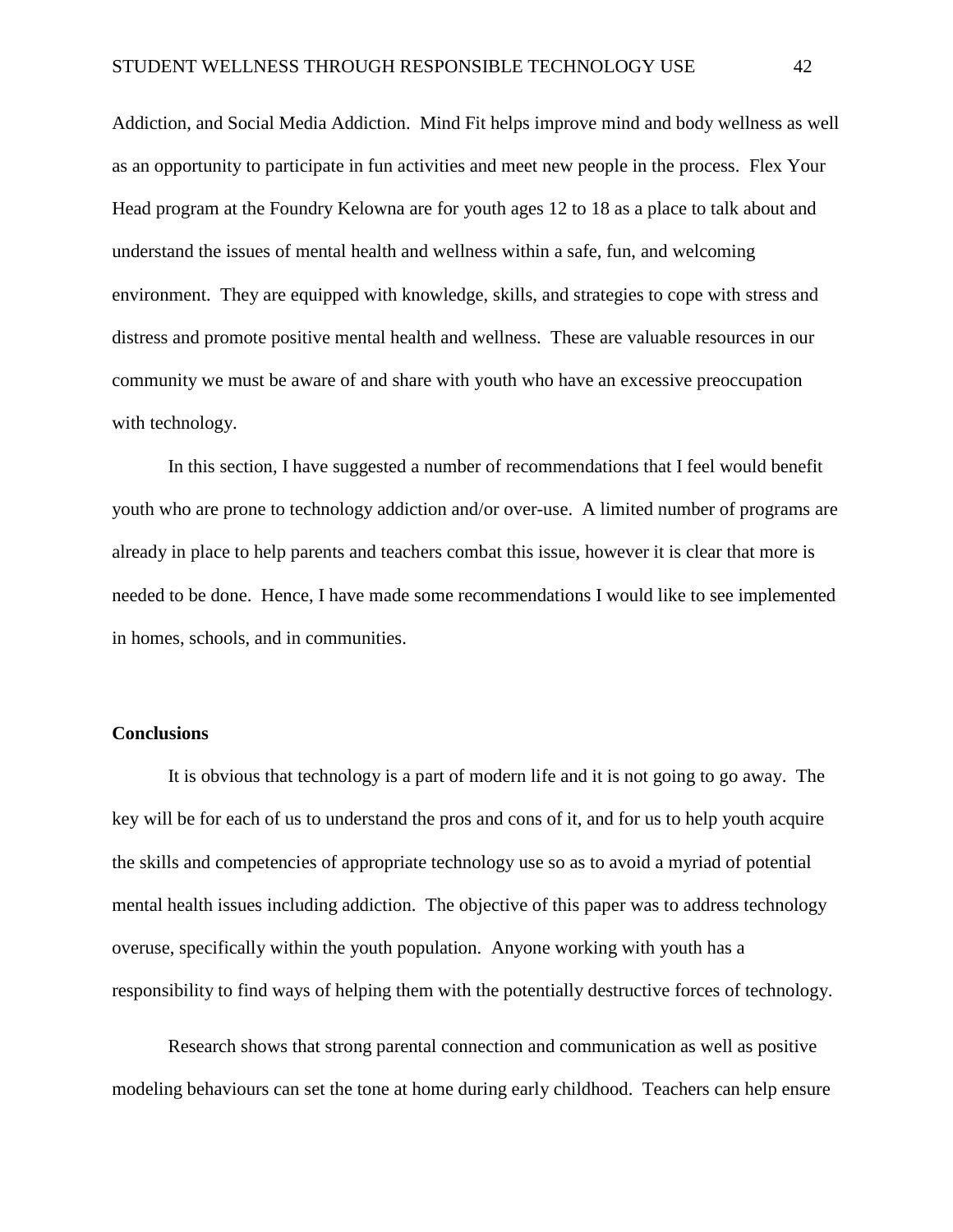their students are accountable digital citizens and have a balanced use of technology at school. There also must be continuous communication between home and classroom to ensure the wellbeing of students not only academically, but also socially and emotionally when it pertains to technology use, as doing so can dramatically affect these aspects of their lives. Indeed, there are also opportunities for other main players such as administrators, school district, public health, and outside organizations to provide support for our youth. The key is collaboration between all of these groups to effectively educate and support youth as well as those who they most closely rely on for guidance.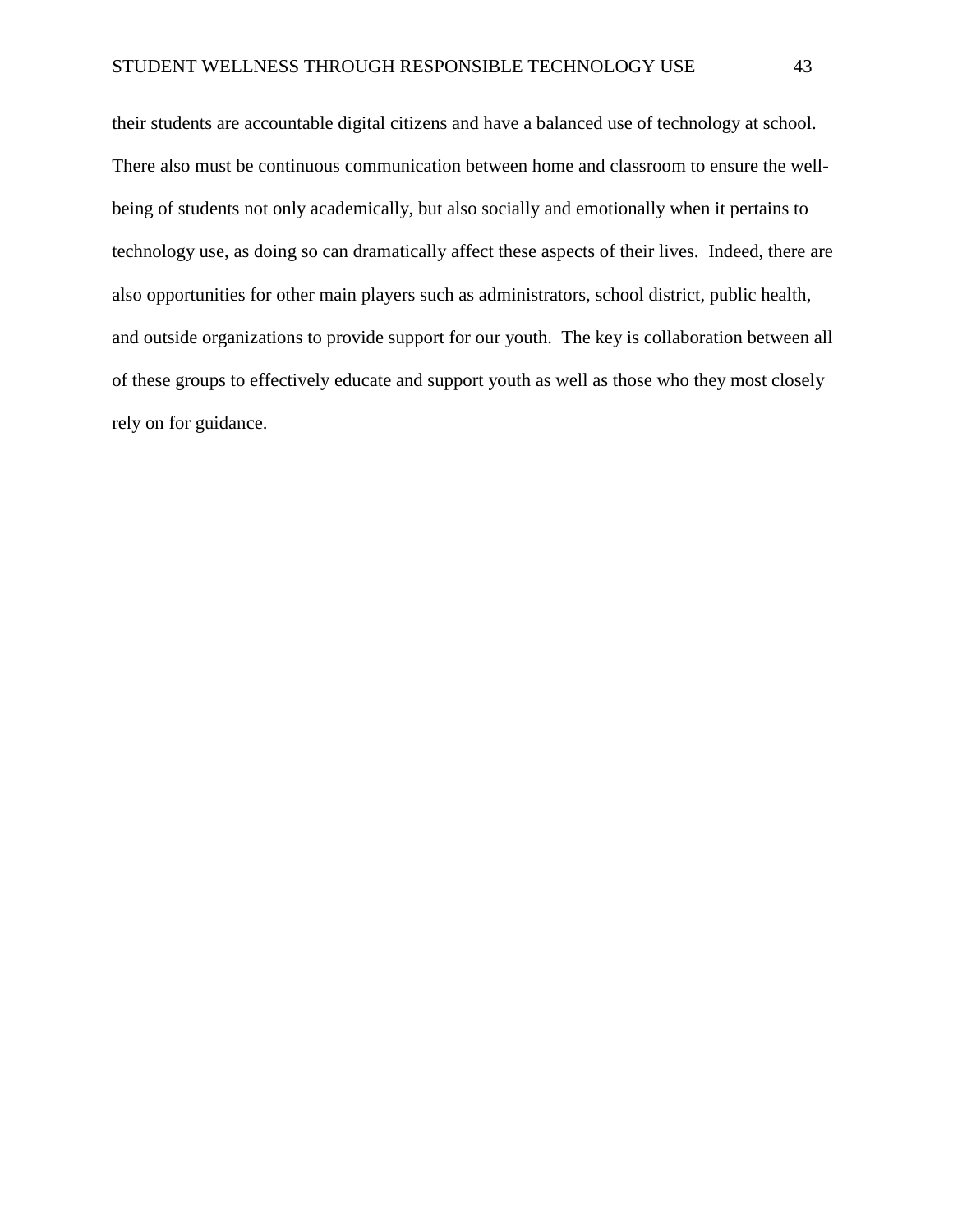#### **References**

- <span id="page-49-0"></span>Addiction.com. (n.d.). Technology addiction. Retrieved from https://www.addiction.com/addiction-a-to-z/technology-addiction/
- Addiction.com. (2014, July 21). Four hidden costs of social media addiction. Retrieved from https://www.addiction.com/7801/four-hidden-costs-of-social-media-addiction/
- Addiction.com. (n.d.). Technology addiction treatment. Retrieved from https://www.addiction.com/addiction-a-to-z/technology-addiction/technology-addictiontreatment/
- Andreassen, C. S., Billieux, J., Griffiths, M. D., Kuss, D. J., Demetrovics, Z., Mazzoni, E., & Pallesen, S. (2016). The relationship between addictive use of social media and video games and symptoms of psychiatric disorders: A large-scale cross-sectional study. *Psychology of Addictive Behaviors*, *30*(2), 252–262.
- Andrew-Gee, Eric. (2018, January 6). Your smartphone is making you stupid, antisocial and unhealthy. So why can't you put it down? *The Globe and Mail*. Retrieved from https://www.theglobeandmail.com/technology/your-smartphone-is-making-youstupid/article37511900/
- Bian, M., & Leung, L. (2015). Linking loneliness, shyness, smartphone addiction symptoms, and patterns of smartphone use to social capital. *Social Science Computer Review*, *33*(1), 61–79.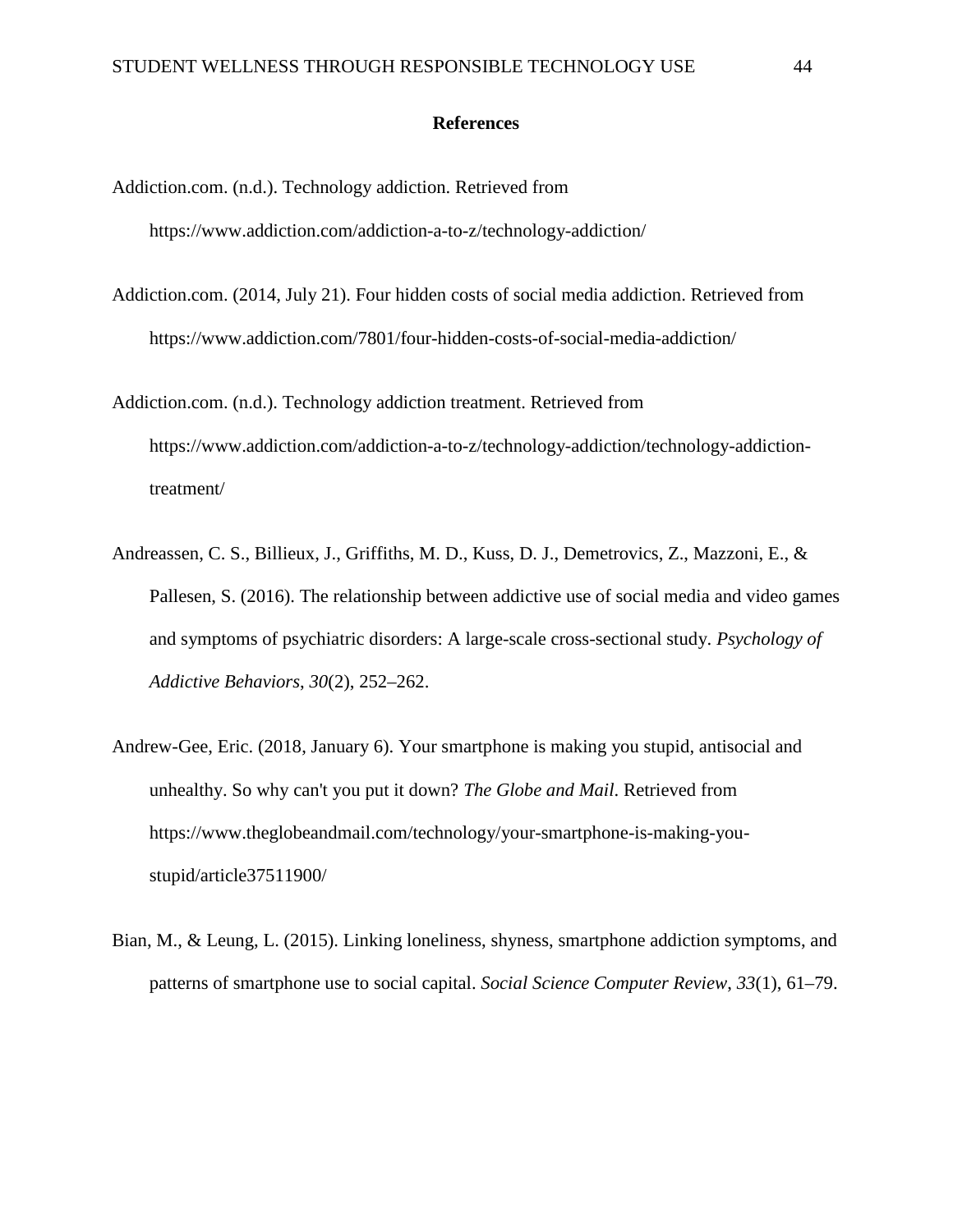- Bozzola, E., Spina, G., Ruggiero, M., Memo, L., Agostiniani, R., Bozzola, M., … Villani, A. (2018). Media devices in pre-school children: The recommendations of the Italian pediatric society. *Italian Journal of Pediatrics*, *44*(1), 1–6.
- Brisson-Boivin, Kara. (2018). The Digital Well-Being of Canadian Families. *MediaSmarts*. Ottawa.
- Brunborg, G. S., Mentzoni, R. A., & Frøyland, L. R. (2014). Is video gaming, or video game addiction, associated with depression, academic achievement, heavy episodic drinking, or conduct problems? *Journal of Behavioral Addictions*, *3*(1), 27–32.
- Cash, H., D. Rae, C., H. Steel, A., & Winkler, A. (2012). Internet addiction: A brief summary of research and practice. *Current Psychiatry Reviews*, *8*(4), 292–298.
- Cohen, Elizabeth. (2009, April 23). Five clues you are addicted to Facebook. *CNN*. Retrieved from http://www.cnn.com/2009/HEALTH/04/23/ep.facebook.addict/index.html
- Charles, K. (2018). Rutland Senior Secondary Student Activity Guide 2018/19. Retrieved from http://rss.sd23.bc.ca/Documents/201819%20RSS%20Activity%20Guide%20updated%20Se pt%2018.pdf
- Cheng, C., & Li, A. Y. (2014). Internet addiction prevalence and quality of (real) life: A metaanalysis of 31 nations across seven world regions. *CyberPsychology, Behavior, and Social Networking*, *17*(12), 755–760.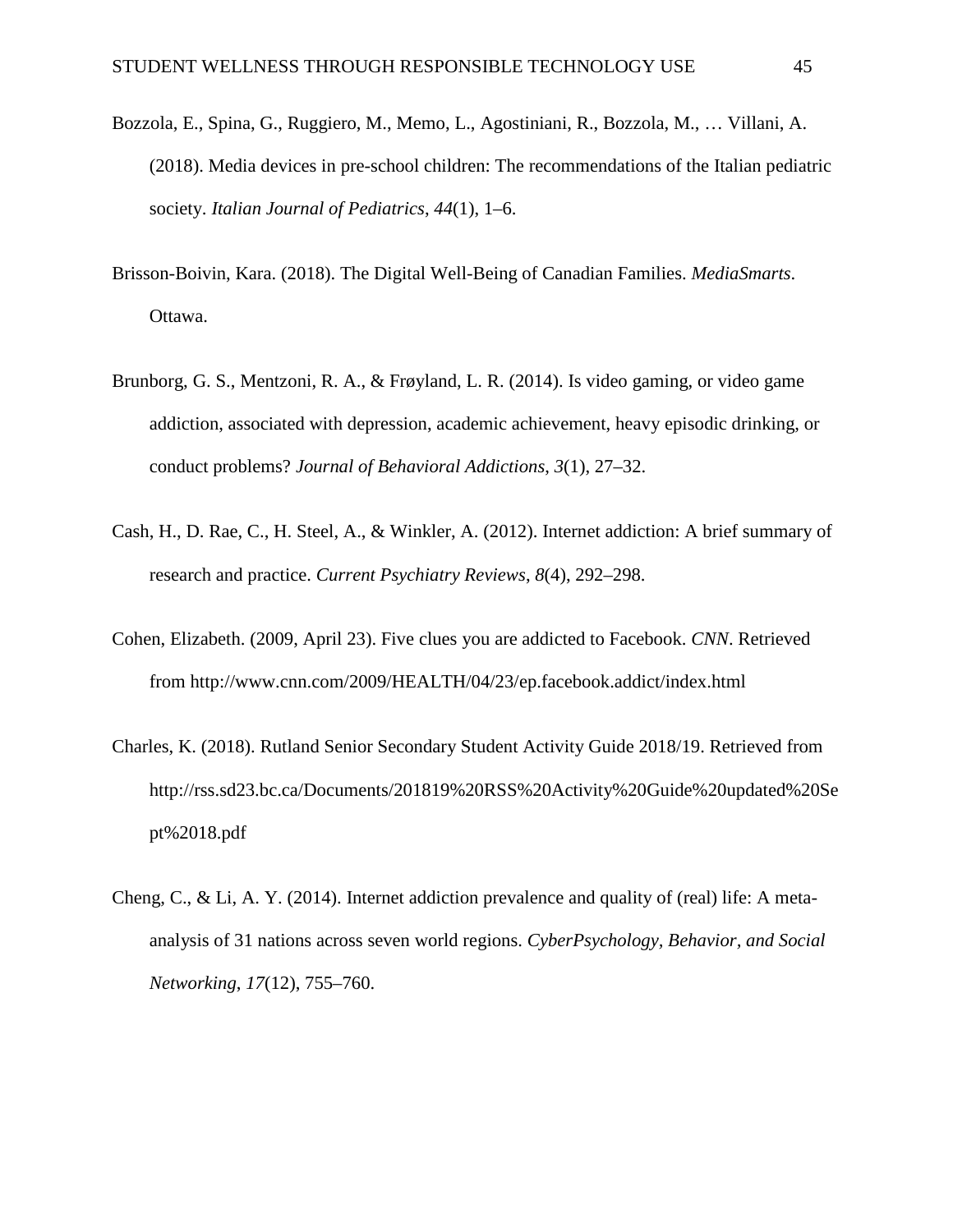- Cho, S. M., Sung, M. J., Shin, K. M., Lim, K. Y., & Shin, Y. M. (2013). Does psychopathology in childhood predict internet addiction in male adolescents? *Child Psychiatry and Human Development*, *44*(4), 549–555.
- Choi, S.-W., Kim, D.-J., Choi, J.-S., Ahn, H., Choi, E.-J., Song, W.-Y., Youn, H. (2015). Comparison of risk and protective factors associated with smartphone addiction and internet addiction. *Journal of Behavioral Addictions*, *4*(4), 308–314.
- Chou, C., Condron, L., & Belland, J. C. (2005). A review of the research on Internet addiction. *Educational Psychology Review*, *17*(4), 363–388.
- de Vries, M. J. (2006). Technological knowledge and artifacts: An analytical view. Defining technological literacy: Towards an epistemological framework, 17-30. New York: Palgrave.
- Fang-ru Y. & Wei H. (2005). The effect of integrated psychosocial intervention on 52 adolescents with internet addiction disorder. *Chinese Journal of Clinical Psychology*, 13(3), 343-345.
- Fu, K. W., Ho, F. K. W., Rao, N., Jiang, F., Li, S. L., Lee, T. M. C., … Ip, P. (2017). Parental restriction reduces the harmful effects of in-bedroom electronic devices. *Archives of Disease in Childhood*, *102*(12), 1125–1131.
- Gentile, D. A., Choo, H., Liau, A., Sim, T., Li, D., Fung, D., & Khoo, A. (2011). Pathological video game use among youths: A two-year longitudinal study. *Pediatrics*, *127*(2), e319– e329.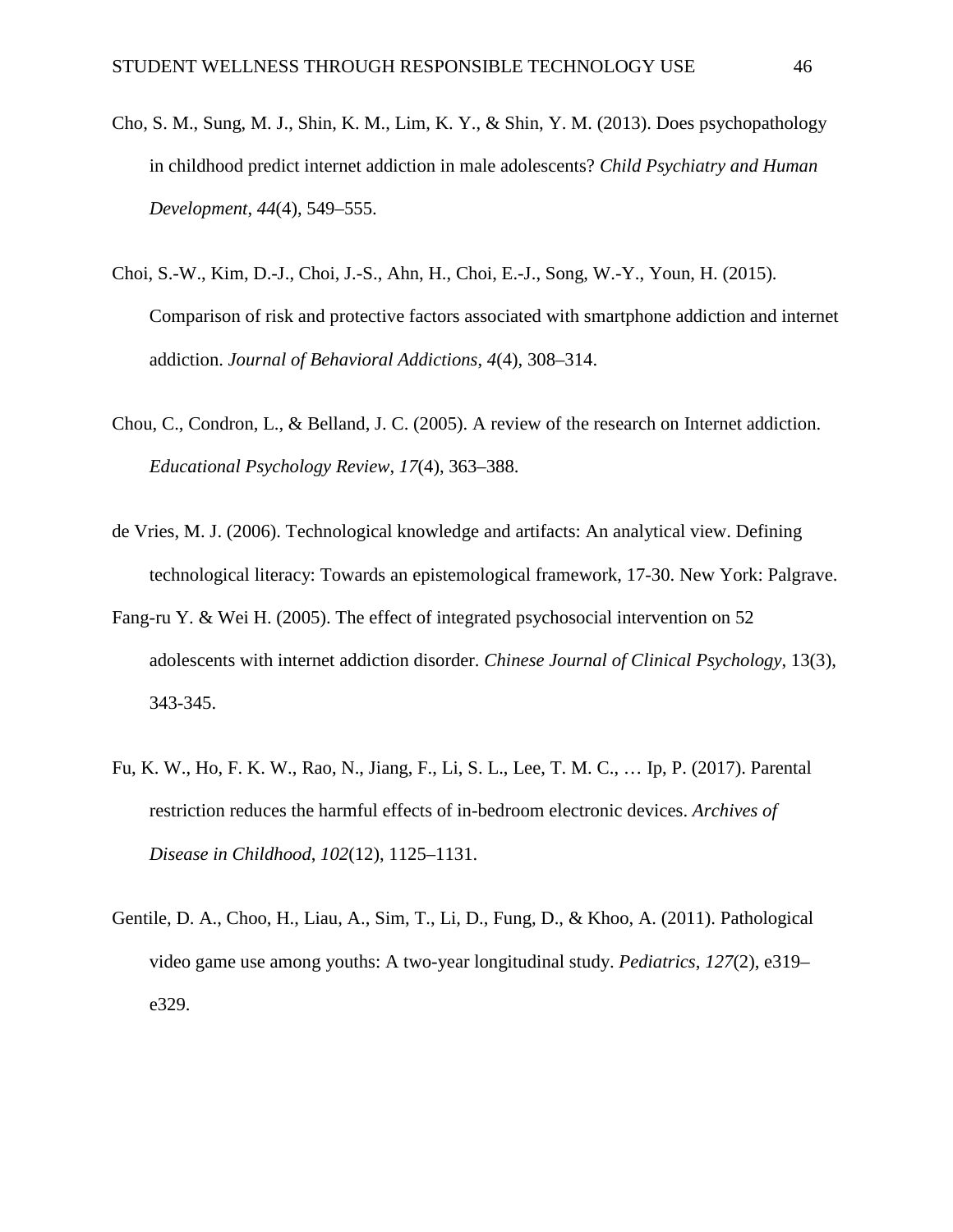- Glascoe, F.P., & Leew, S. (2010). Parenting behaviors, perceptions, and psychosocial risk: Impacts on young children's development. *Pediatrics, 125,* 313–9.
- Harman, J. P., Hansen, C. E., Cochran, M. E., & Lindsey, C. R. (2005). Liar, liar: Internet faking but not frequency of use affects social skills, self-esteem, social anxiety, and aggression. *CyberPsychology & Behavior*, *8*(1), 1–6.
- Joo, A., & Park, I. (2010). Effects of an empowerment education program in the prevention of Internet games addiction in middle school students. *Journal of Korean Academy of Nursing, 40*, 255-263.
- Kabali, H. K., Irigoyen, M. M., Nunez-Davis, R., Budacki, J. G., Mohanty, S. H., Leister, K. P., & Bonner, R. L. (2015). Exposure and use of mobile media devices by young children. *Pediatrics*, *136*(6), 1044–1050.
- Kuss, D. J., & Griffiths, M. D. (2012). Online gaming addiction in children and adolescents: A review of empirical research. *Journal of Behavioral Addictions*, *1*(1), 3–22.
- Lee, H., Kim, J. W., & Choi, T. Y. (2017). Risk factors for smartphone addiction in Korean adolescents: Smartphone Use Patterns. *J Korean Med Sci*, *32*(10), 1674–1679.
- Lenhart, A. (2012). Teens, smartphones, and texting. *Pew Internet and American Life Project.* 1– 34. Retrieved from: http:// pewinternet.org/\*/media//Files/Reports/2012/PIP\_Teens\_Smart phones\_and\_Texting.pdf.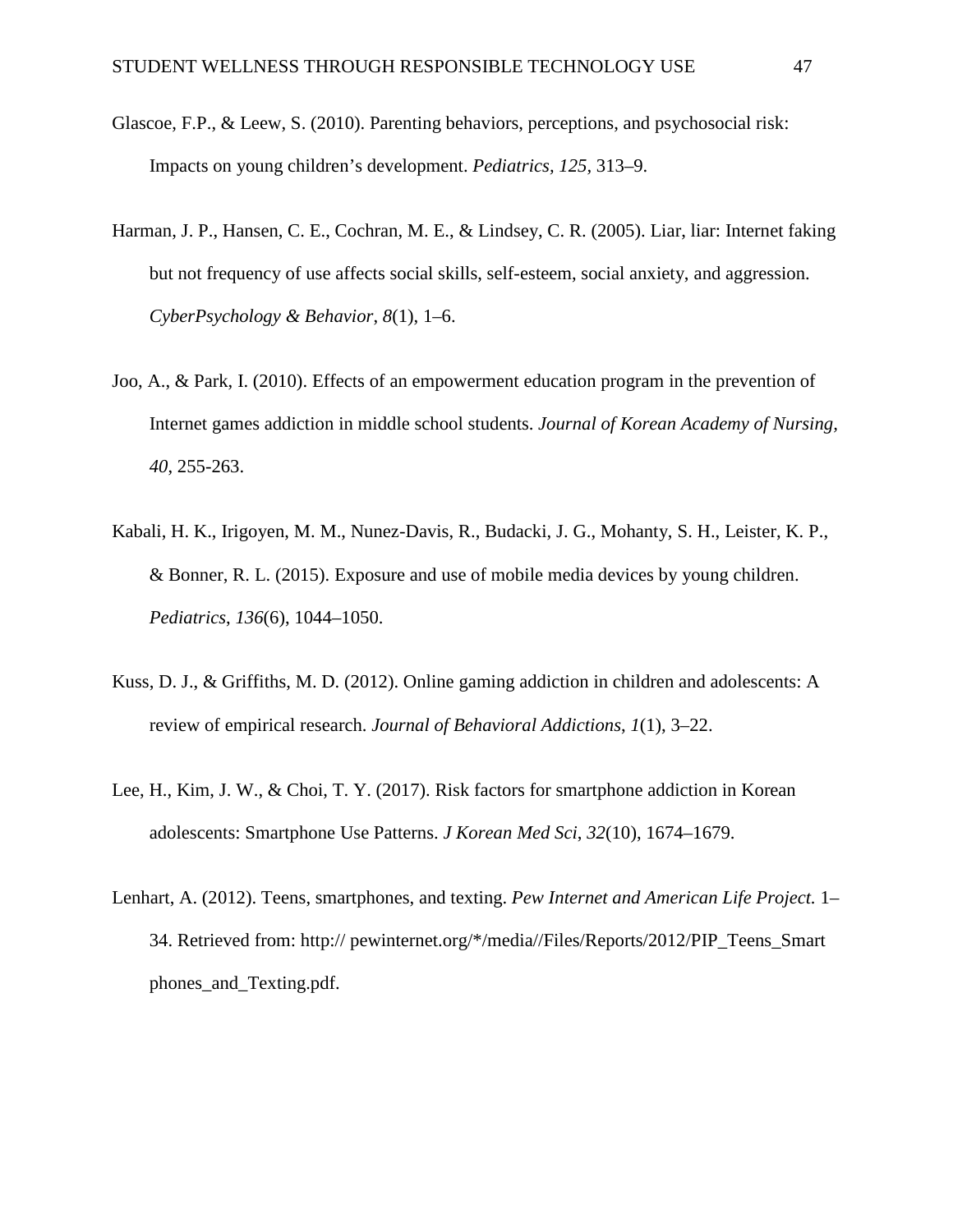Liu, J., Nie, J., & Wang, Y. (2017). Effects of group counseling programs, cognitive behavioral therapy, and sports intervention on internet addiction in East Asia: A systematic review and meta-analysis. *International Journal of Environmental Research and Public Health*, *14*(12).

McRae, P. (2018). Teacher and principal perspectives on digital technology, health, and learning. *Growing Up Digital Alberta*. Retrieved from https://www.teachers.ab.ca/Public%20Education/EducationResearch/Pages/GrowingUpDigi tal(GUD)Alberta.aspx

- McRae, P. (2018). Parent and grandparent perspectives on digital technology, health, and learning. *Growing Up Digital Alberta*. Retrieved from https://www.teachers.ab.ca/Public%20Education/EducationResearch/Pages/GrowingUpDigi tal(GUD)Alberta.aspx
- Mihara, S., & Higuchi, S. (2017). Cross-sectional and longitudinal epidemiological studies of internet gaming disorder: A systematic review of the literature. *Psychiatry and Clinical Neurosciences*, *71*(7), 425–444.
- Mun, S. Y., & Lee, B. S. (2015). Effects of an integrated Internet addiction prevention program on elementary students' self-regulation and Internet addiction. *Journal of Korean Academy of Nursing, 45*, 251-261.
- Neverkovich, S. D., Bubnova, I. S., Kosarenko, N. N., Sakhieva, R. G., Sizova, Z. M., Zakharova, V. L., & Sergeeva, M. G. (2018). Students' internet addiction: Study and prevention. *Eurasia Journal of Mathematics, Science and Technology Education*, *14*(4), 1483–1495.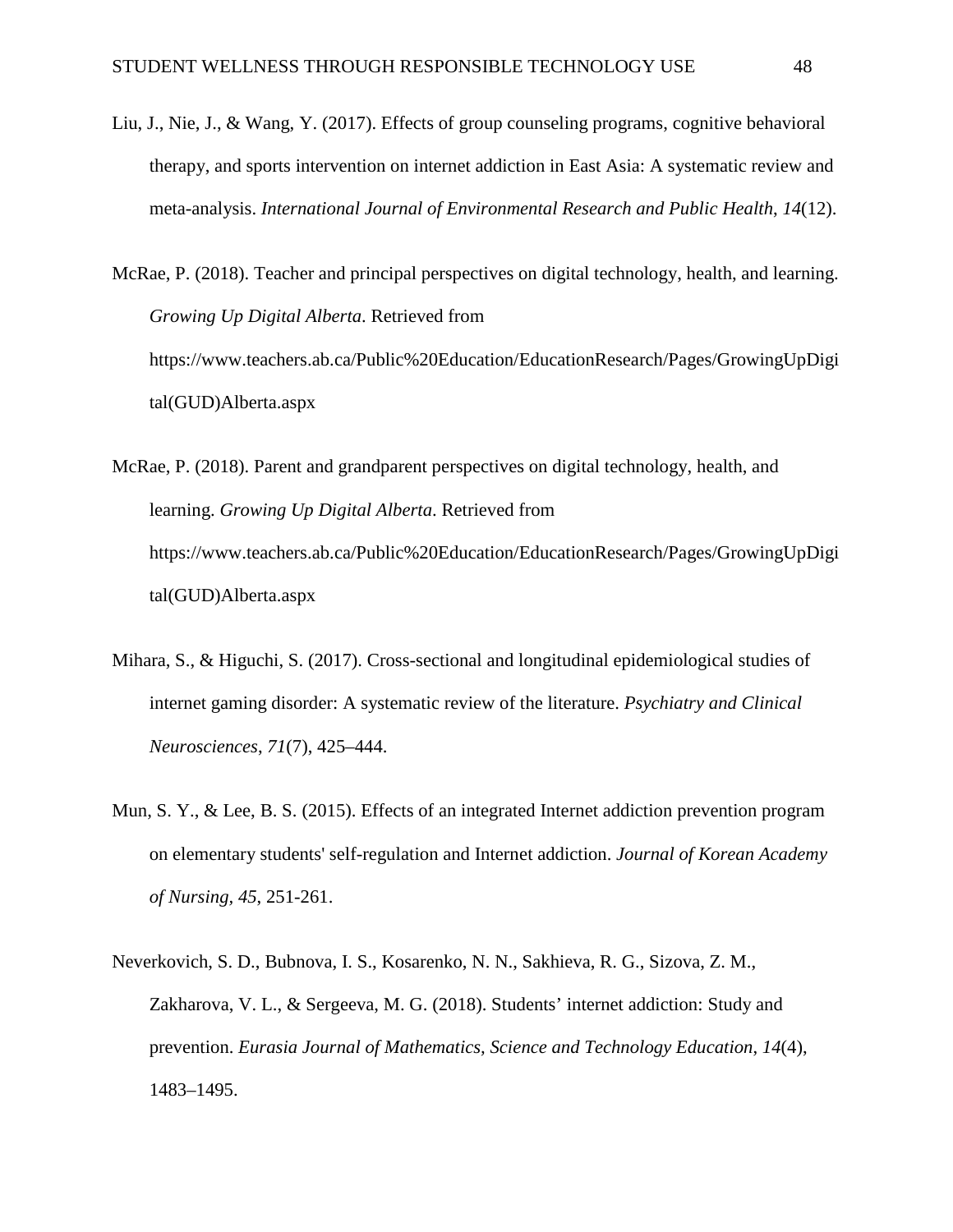- Paik, S. H., Cho, H., Chun, J. W., Jeong, J. E., & Kim, D. J. (2017). Gaming device usage patterns predict internet gaming disorder: Comparison across different gaming device usage patterns. *International Journal of Environmental Research and Public Health*, *14*(12).
- Pempek, T. A., Yermolayeva, Y. A., & Calvert, S. L. (2009). College students' social networking experiences on Facebook. *Journal of Applied Developmental Psychology, 30*, 227–238.
- PISA. (2015). *PISA well-being infographics, III (Volume III)*. Retrieved from http://www.oecd.org/education/pisa-2015-results-volume-iii-9789264273856-en.htm
- Plass, J. L., Homer, B. D., & Kinzer, C. K. (2015). Foundations of game-based learning. *Educational Psychologist*, *50*(4), 258–283.
- Promises.com. (2015, August 19). *5 signs that your child is at risk for social media addiction*. Retrieved from https://www.promises.com/articles/addiction/5-signs-that-your-child-is-atrisk-for-social-media-addiction/
- Rideout, V. (2013). Zero to eight: Children's media use in America 2013. *Common Sense Media*, (February), 1–31. Retrieved from https://www.commonsensemedia.org/research/zero-toeight-childrens-media-use-in-america-2013
- Rong Y, Zhi S, & Yong Z (2005). Comprehensive intervention on internet addiction of middle school students. *Chinese Mental Health Journal, 19*(7), 457-459.
- Sharma, M. K., & Palanichamy, T. S. (2018). Psychosocial interventions for technological addictions. *Indian Journal of Psychiatry, 60*(4), 541–546.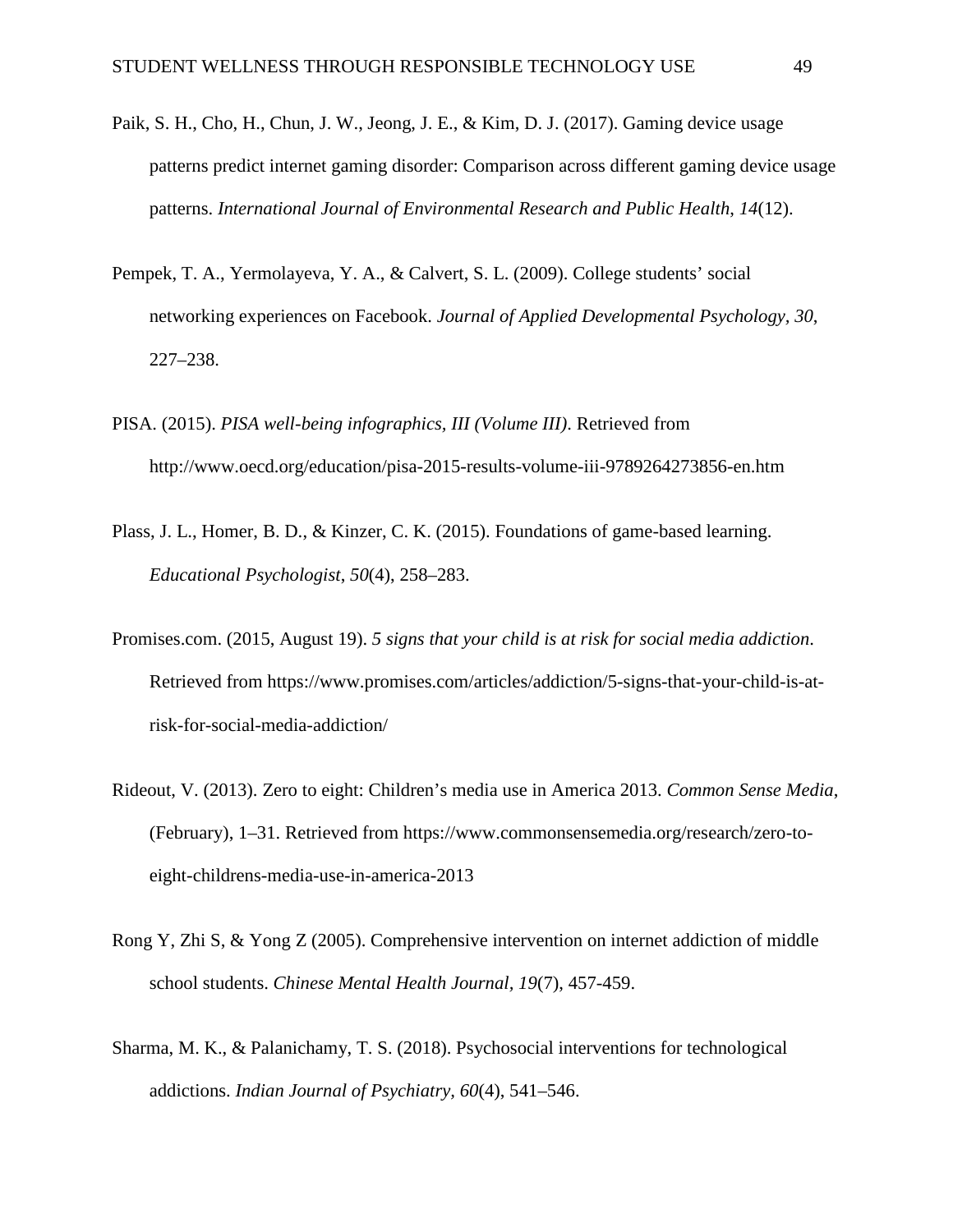- Shek, D. T. L., & Sun, R. C. F. (2008). Evaluation of project P.A.T.H.S. (Secondary 1 program) by the program participants: Findings based on the full implementation phase. *Adolescence, 43*(172), 807-822.
- Smith, Rory. (2018, July 31). France bans smartphones from school. *CNN*. Retrieved from https://www.cnn.com/2018/07/31/europe/france-smartphones-school-ban-intl/index.html

Suler, J.R. (1999).To get what you need: Healthy and pathological internet use. *CyberPsychology & Behavior 2(5)*: 355–393.

- Vandewater, E. A., Rideout, V. J., Wartella, E. A., Huang, X., Lee, J. H., & Shim, M. (2007). Digital childhood: Electronic media and technology use among infants, toddlers, and preschoolers. *American Academy of Pediatrics, 119(5)*, 1006-1015.
- Widyanto, L., Griffiths, M. D., & Brunsden, V. (2011). A psychometric comparison of the internet addiction test, the internet-related problem scale, and self-diagnosis. *Cyberpsychology, Behavior, and Social Networking*, *14*(3), 141–149.
- Wu, A. M. S., Cheung, V. I., Ku, L., & Hung, E. P. W. (2013). Psychological risk factors of addiction to social networking sites among Chinese smartphone users. *Journal of Behavioral Addictions*, *2*(3), 160–166.
- Young, K. S. (1999). Internet addiction: Symptoms, evaluation, and treatment. *Innovations in Clinical Practice, 17*(17), 19–31.
- Young, K. S. (2011). CBT-IA: The first treatment model for internet addiction. *Journal of Cognitive Psychotherapy: An International Quarterly*, *25*(4), 304–312.